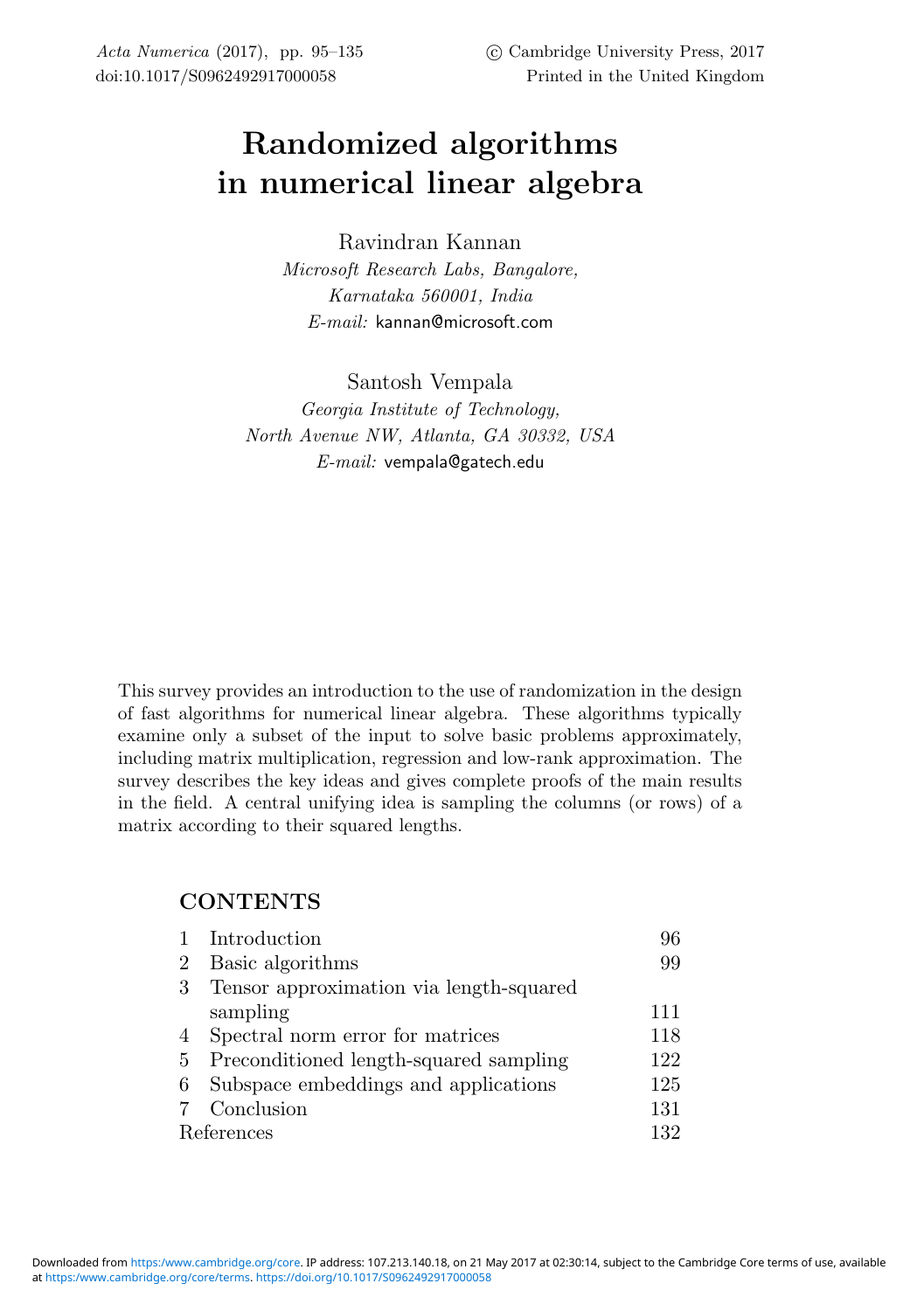# 1. Introduction

Algorithms for matrix multiplication, low-rank approximations, singular value decomposition, dimensionality reduction and other compressed representations of matrices, linear regression, etc., are widely used. For modern data sets, these computations take too much time and space to perform on the entire input matrix. Instead one can pick a random subset of columns (or rows) of the input matrix. If  $s$  (for sample size) is the number of columns we are willing to work with, we execute s statistically independent identical trials, each selecting a column of the matrix. Sampling uniformly at random (u.a.r.) is not always good, for example when only a few columns are significant.

Using sampling probabilities proportional to squared lengths of columns (henceforth called 'length-squared sampling') leads to many provable error bounds. If the input matrix A has n columns, we define

$$
p_j = \frac{|A(:,j)|^2}{\|A\|_F^2}, \quad \text{for } j = 1, 2, \dots, n,
$$

and in each trial, pick a random  $X \in \{1, 2, ..., n\}$ , with  $Pr(X = j) = p_j$ .

We will prove error bounds of the form  $\varepsilon ||A||_F^2$ , provided s grows as a function of  $1/\varepsilon$  (s is independent of the size of the matrix) for all matrices. So, the guarantees are worst-case bounds rather than average-case bounds. They are most useful when  $||A||_2^2/||A||_F^2$  is not too small, as is indeed the case for the important topic of principal component analysis (PCA). The algorithms are randomized  $(i.e., they use a random number generator)$  and hence errors are random variables. We bound the expectations or tail probabilities of the errors. In this paper, we strike a compromise between readability and comprehensive coverage by presenting full proofs of conceptually central theorems and stating stronger results without proofs.

#### 1.1. Overview of the paper

The first problem we consider is computing the matrix product  $AA<sup>T</sup>$ . Given as input an  $m \times n$  matrix A, we select a (random) subset of s columns of A (in s independent identical trials). We then scale the selected columns and form an  $m \times s$  matrix C. We wish to satisfy two conditions: (i) (each entry of)  $CC^T$  is an unbiased estimator of (the corresponding entry of)  $AA^T$ , and (ii) the sum of the variances of all entries of  $CC<sup>T</sup>$  (which we refer to as

 $<sup>1</sup>$  All matrices in this paper have real entries. We use the usual norms for matrices: the</sup> Frobenius norm  $(\Vert \cdot \Vert_F)$  and the spectral norm  $(\Vert \cdot \Vert_2)$ . We also use standard MATLAB colon notation, *i.e.*,  $A(:, j)$  is the *j*th column of A; see Golub and Van Loan (1996, Section 1.1.8).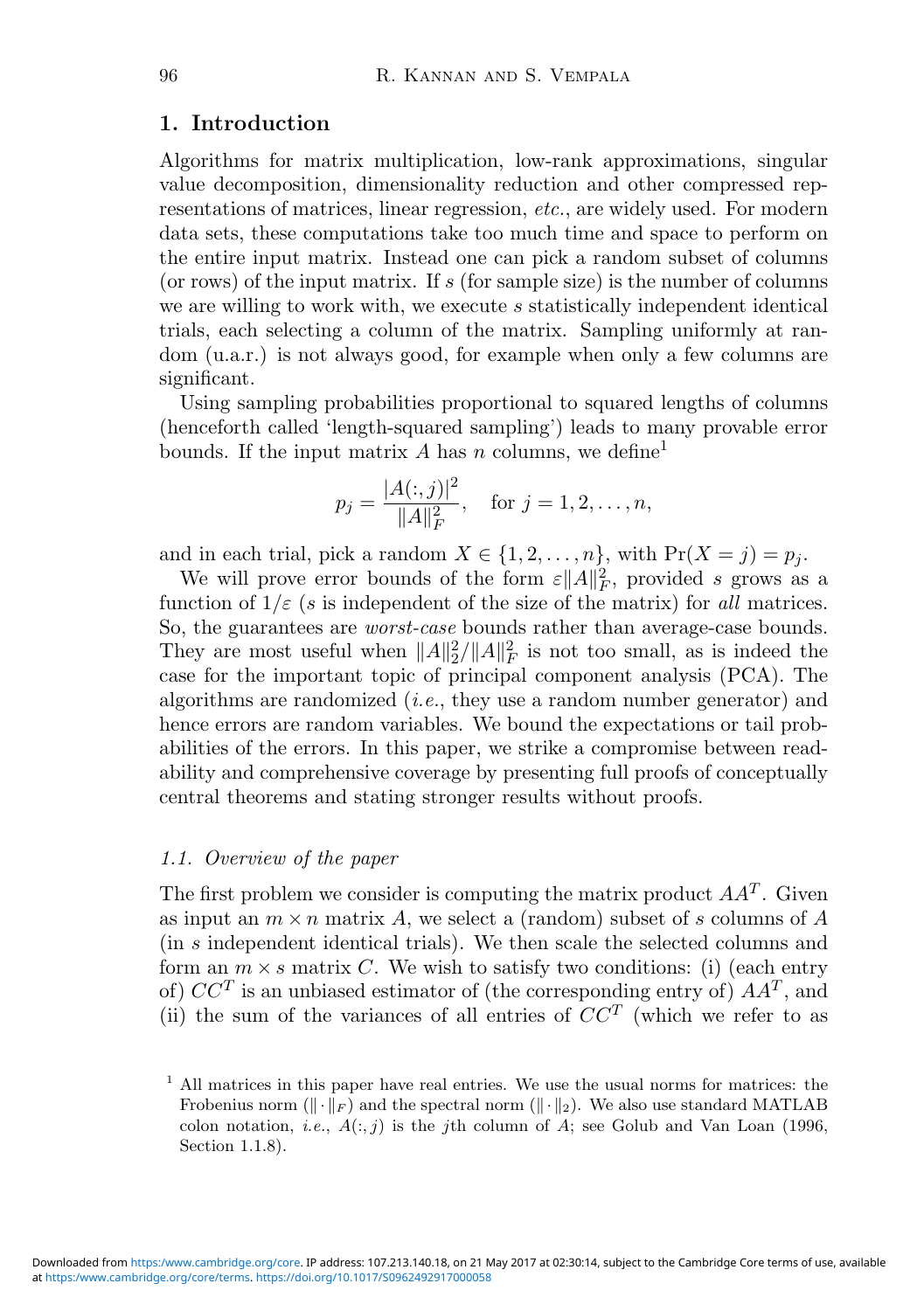$$
\left[\begin{array}{c}\nA \\
A \\
\vdots \\
n \times m\n\end{array}\right] \approx \left[\begin{array}{c}\n\text{sample} \\
\text{columns} \\
\vdots \\
\vdots \\
n \times s\n\end{array}\right] \left[\begin{array}{c}\n\text{multiple} \\
\text{plier} \\
s \times r\n\end{array}\right] \left[\begin{array}{c}\n\text{sample rows} \\
r \times m\n\end{array}\right]
$$

Figure 1.1. Approximating A by a sample of s columns and r rows.

the 'variance') is at most  $\varepsilon^2 ||A||_F^4$ . Formally,

$$
E(CC^T) = AA^T, \quad E(||AA^T - CC^T||_F^2) \le \varepsilon^2 ||A||_F^4. \tag{1.1}
$$

Note that (1.1) implies  $E(||AA^T - CC^T||_F) \le \varepsilon ||A||_F^2$  by Jensen's inequality.

The starting point of sampling-based matrix algorithms was the discovery of length-squared sampling by Frieze, Kannan and Vempala (1998, 2004), motivated by low-rank approximation. We start with two properties of length-squared sampling, which will be proved in Theorem 2.1.

- Length-squared sampling minimizes variance among all unbiased estimators.
- A sample of size  $s = 1/\varepsilon^2$  suffices to ensure (1.1). In particular, s is independent of  $m$  and  $n$ .

Length-squared sampling achieves similar error bounds for general matrix multiplication, matrix sketches, low-rank approximation, *etc.* The main result in matrix sketching is as follows. For any  $m \times n$  input matrix A, form an  $m \times s$  sub-matrix C of the columns of A and an  $r \times n$  sub-matrix R of the rows of  $A$ , both picked using length-squared sampling. We can then compute an  $s \times r$  matrix U so that

$$
E(||A - CUR||_2^2) \le \varepsilon ||A||_F^2
$$

provided  $r \geq c/\varepsilon^2$ ,  $s \geq c/\varepsilon^3$ . This is proved in Theorem 2.5. A schematic diagram of  $C, U$  and  $R$  is shown in Figure 1.1.

Section 2.3 shows a result based purely on matrix perturbation theory (no probabilities involved) which in words states: If  $C$  and  $A$  are any two matrices with  $CC^T \approx AA^T$  (*C*, *A* may be of different dimensions), then the restriction of  $A$  to the space spanned by the top  $k$  singular vectors of  $C$  is a good approximation to A. Used in conjunction with  $(1.1)$ , this reduces the problem of low-rank approximation of  $A$  to computing the singular value decomposition (SVD) of a submatrix C.

In Section 3 we apply length-squared sampling to tensors (higher-dimensional arrays) to obtain good low-rank tensor approximation. Unlike matrices, finding the best low-rank approximation for tensors is NP-hard.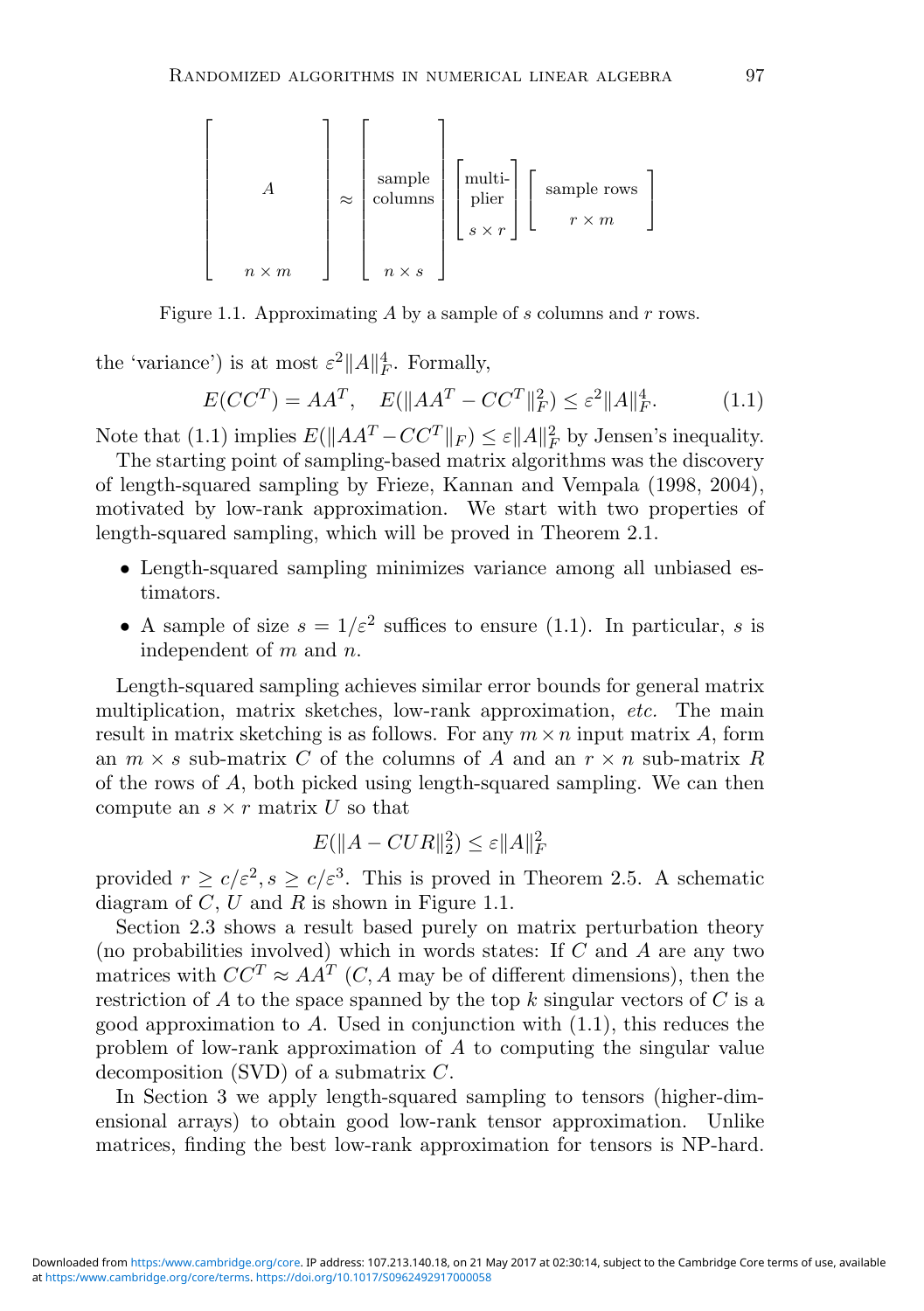Low-rank tensor approximation has several applications, and we show that there is a natural class of tensors (which includes dense hypergraphs and generalizations of metrics) for which, after scaling,  $||A||_2 = \Omega(||A||_F)$ . Lowrank approximation based on length-squared sampling yields good results.

In Sections 4, 5 and 6 we turn to more refined error bounds for matrices. Can we improve the right-hand side of  $(1.1)$  if we want to bound only the spectral norm instead of the Frobenius norm? Using deep results from functional analysis, Rudelson and Vershynin (2007) showed that if we use length-squared sampling,

$$
||CCT - AAT||2 \le \varepsilon ||A||2 ||A||F holds with high probabilityprovided  $s \ge \frac{c \ln(1/\varepsilon)}{\varepsilon^2}$ . (1.2)
$$

While the change from Frobenius to spectral norm was first considered for its mathematical appeal, it is also suitable for the Hoeffding–Chernoff-type inequality for matrix-valued random variables, proved by Ahlswede and Winter (2002). We present this theorem and proof (Theorem 4.1), since it is of independent interest. In Section 4 we prove the result of Rudelson and Vershynin.

A central question in probability is to determine how many i.i.d. samples from a probability distribution suffice to make the empirical estimate of the variance close to the true variance in every direction. Mathematically, there is an  $n \times m$  matrix A (with  $m > n$ , m possibly infinite) such that  $AA<sup>T</sup>$  is the covariance matrix, and for any unit vector  $\mathbf{x} \in \mathbb{R}^n$ , the variance of the distribution in direction **x** is  $\mathbf{x}^T A A^T \mathbf{x} = |\mathbf{x}^T A|^2$ . The problem is to find a (small) sample of s columns of A to form an  $n \times s$  matrix C so that the variance is (approximately) preserved, to relative error  $\varepsilon$ , in every direction x. That is, we wish to satisfy, for all x,

$$
\|\mathbf{x}^T C\|^2 \in \left[ (1 - \varepsilon) \|\mathbf{x}^T A\|^2, \ (1 + \varepsilon) \|\mathbf{x}^T A\|^2 \right], \text{ denoted } \|\mathbf{x}^T C\|^2 \cong_{\varepsilon} \|\mathbf{x}^T A\|^2. \tag{1.3}
$$

It is important that  $(1.3)$  holds simultaneously for all  $x$ . It turns out that, in general, if we sample columns of A with probability proportional to the squared length not of its own columns but of the columns of  $A^+A$ , where  $A^+$  is the pseudo-inverse of A, then (1.3) follows from (1.2). We call this 'preconditioned' length-squared sampling (since multiplying  $A$  by  $A^+$  can be thought of as preconditioning).

There is another, seemingly unrelated context, where exactly the same question (1.3) arises, namely, graph sparsification, considered by Spielman and Srivastava (2011). Here, A is the node–edge signed incidence matrix of a graph, and the goal is to find a subset of edges satisfying (1.3). Spielman and Srivastava (2011) showed in this case that the squared length of the columns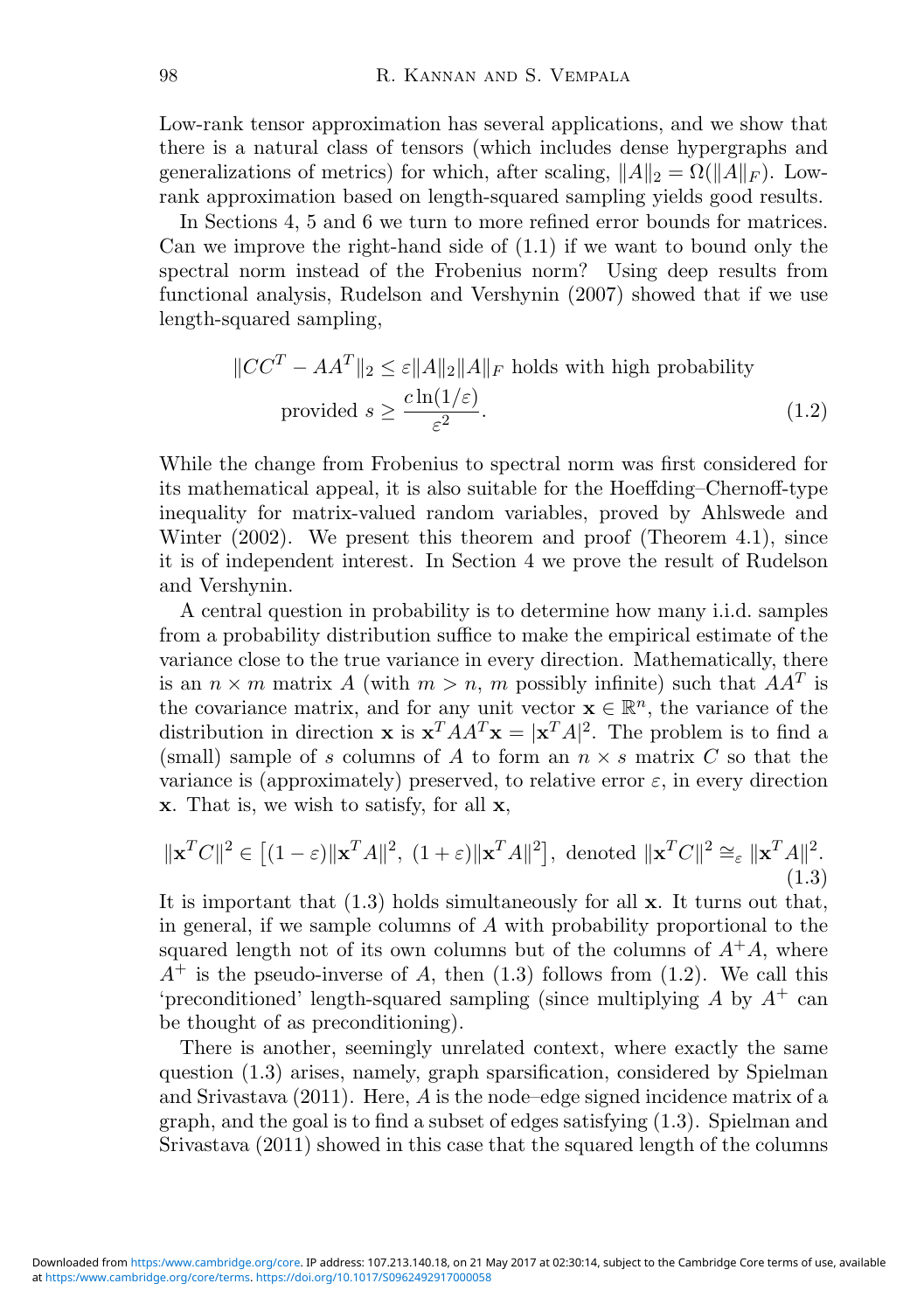of  $A^+A$  are proportional to the (weighted) electrical resistances and can also be computed in linear time (in the number of edges of the graph).

In theoretical computer science, preconditioned length-squared sampling (also called leverage score sampling) arose from a different motivation: Can the additive error guarantee (1.1) be improved to a relative error guarantee, perhaps with more sophisticated sampling methods? Several answers have been given to this question. The first is simply to iterate length-squared sampling on the residual matrix in the space orthogonal to the span of the sample chosen so far (Deshpande, Rademacher, Vempala and Wang 2006). Another is to use preconditioned length-squared sampling, where the preconditioning effectively makes the sampling probabilities proportional to the leverage scores (Drineas, Mahoney and Muthukrishnan 2008). A third is volume sampling, which picks a subset of  $k$  columns with probabilities proportional to the square of the volume of the k-simplex they span, together with the origin (Deshpande and Vempala 2006, Deshpande and Rademacher 2010, Anari, Gharan and Rezaei 2016). We discuss preconditioned lengthsquared sampling in Section 5.

In Section 6 we consider an approach pioneered by Clarkson and Woodruff (2009, 2013) for obtaining similar relative-error approximations but in input sparsity time, *i.e.*, time that is asymptotically linear in the number of nonzeros of the input matrix. This is possible via a method known as subspace embedding, which can be performed in linear time using the sparsity of the matrix. We first discuss an inefficient method using random projection, then an efficient method due to Clarkson and Woodruff (2013) based on a sparse projection.

As the title of this article indicates, we focus here on randomized algorithms with linear algebra as the important application area. For treatments from a linear algebra perspective (with randomized algorithms as one of the tools), the reader might consult Halko, Martinsson and Tropp (2011), Woodruff (2014) and references therein.

## 2. Basic algorithms

#### 2.1. Matrix multiplication using sampling

Suppose A is an  $m \times n$  matrix and B is an  $n \times p$  matrix, and the product AB is desired. We can use sampling to get an approximate product faster than the traditional multiplication. Let  $A(:, k)$  denote the kth column of A.  $A(:, k)$  is an  $m \times 1$  matrix. Let  $B(k,:)$  be the kth row of B.  $B(k,:)$  is a  $1 \times n$  matrix. We have

$$
AB = \sum_{k=1}^{n} A(:,k)B(k,:).
$$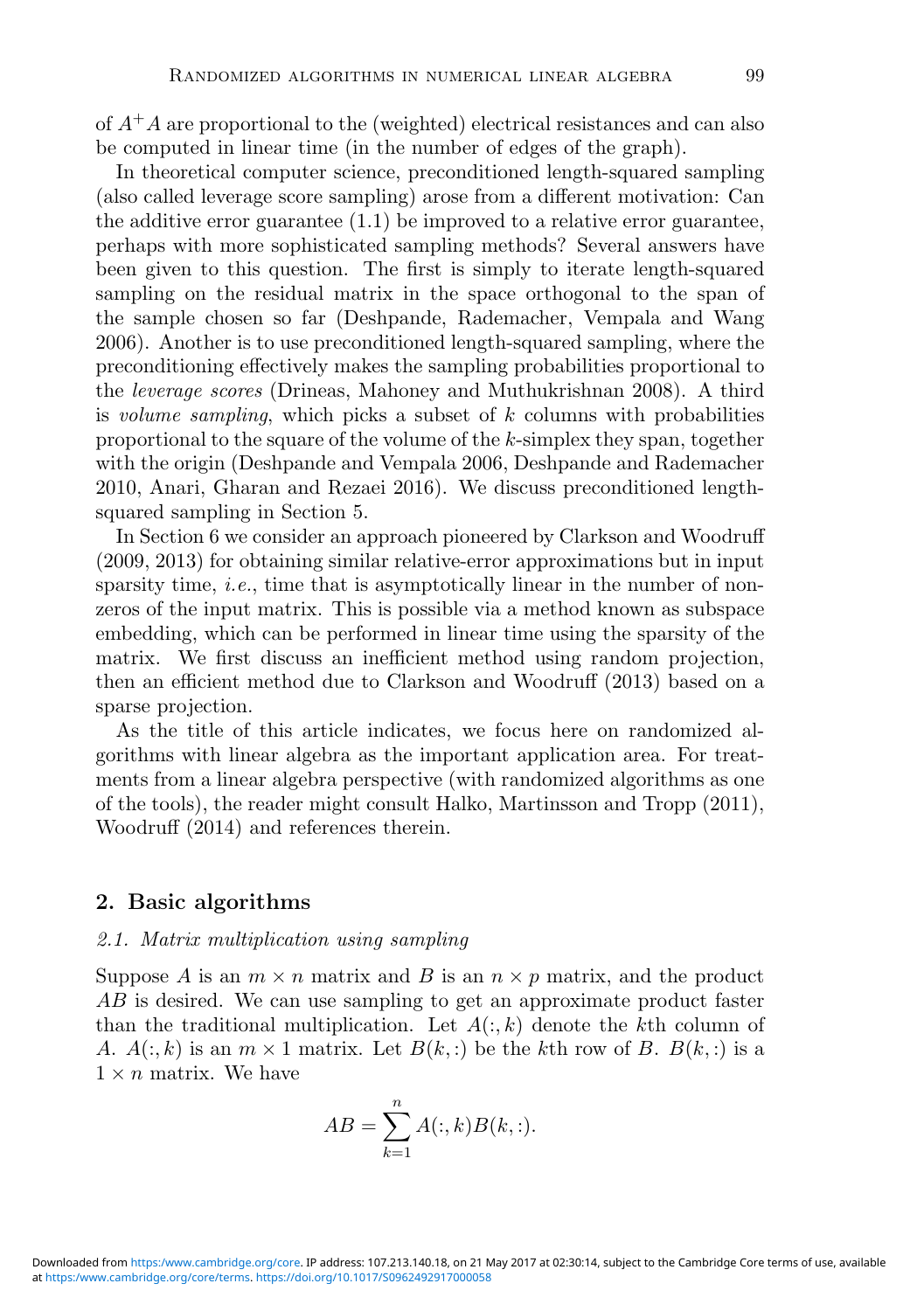Can we estimate the sum over all  $k$  by summing over a sub-sample? Let  $p_1, p_2, \ldots, p_n$  be non-negative reals summing to 1 (to be determined later). Let z be a random variable that takes values in  $\{1, 2, \ldots, n\}$  with  $Pr(z =$  $j$ ) =  $p_i$ . Define an associated matrix random variable X such that

$$
\Pr\left(X = \frac{1}{p_k}A(:,k)B(k,:)\right) = p_k. \tag{2.1}
$$

Let  $E(X)$  denote the entry-wise expectation, that is,

$$
E(X) = \sum_{k=1}^{n} \Pr(z = k) \frac{1}{p_k} A(:,k) B(k,:) = \sum_{k=1}^{n} A(:,k) B(k,:) = AB.
$$

The scaling by  $1/p_k$  makes X an unbiased estimator of AB. We will be interested in  $E(||AB - X||_F^2)$  $\binom{2}{F}$ , which is just the sum of the variances of all entries of  $X$ <sup>2</sup>, since

$$
E(||AB - X||_F^2) = \sum_{i=1}^m \sum_{j=1}^p \text{Var}(x_{ij}) = \sum_{ij} E(x_{ij}^2) - E(x_{ij})^2
$$
  
= 
$$
\left(\sum_{ij} \sum_k p_k \frac{1}{p_k^2} a_{ik}^2 b_{kj}^2\right) - ||AB||_F^2.
$$

We can ignore the  $||AB||_F^2$  $\frac{2}{F}$  term since it does not depend on the  $p_k$ . Now

$$
\sum_{ij} \sum_{k} p_k \frac{1}{p_k^2} a_{ik}^2 b_{kj}^2 = \sum_{k} \frac{1}{p_k} \left( \sum_{i} a_{ik}^2 \right) \left( \sum_{j} b_{kj}^2 \right)
$$

$$
= \sum_{k} \frac{1}{p_k} |A(:,k)|^2 |B(k,:)|^2.
$$

It can be seen by calculus<sup>3</sup> that the minimizing  $p_k$  must be proportional to  $|A(:, k)||B(k, :)|$ . In the important special case when  $B = A<sup>T</sup>$ , this means picking columns of A with probabilities proportional to the squared length of the columns. In fact, even in the general case when  $B \neq A<sup>T</sup>$ , doing so simplifies the bounds, so we will use it. If  $p_k$  is proportional to  $|A(:, k)|^2$ , that is,

$$
p_k = \frac{|A(:,k)|^2}{\|A\|_F^2},
$$

then

$$
E(||AB - X||_F^2) = \text{Var}(X) \le ||A||_F^2 \sum_k |B(k, :)|^2 = ||A||_F^2 ||B||_F^2.
$$

<sup>2</sup> We use  $a_{ij}$  to denote entries of matrix A.

<sup>3</sup> For any non-negative  $c_k$ , minimizing  $\sum_k c_k p_k^{-1}$  subject to  $\sum_k p_k = 1$  via Lagrange multipliers implies that  $p_k$  is proportional to  $\sqrt{c_k}$ .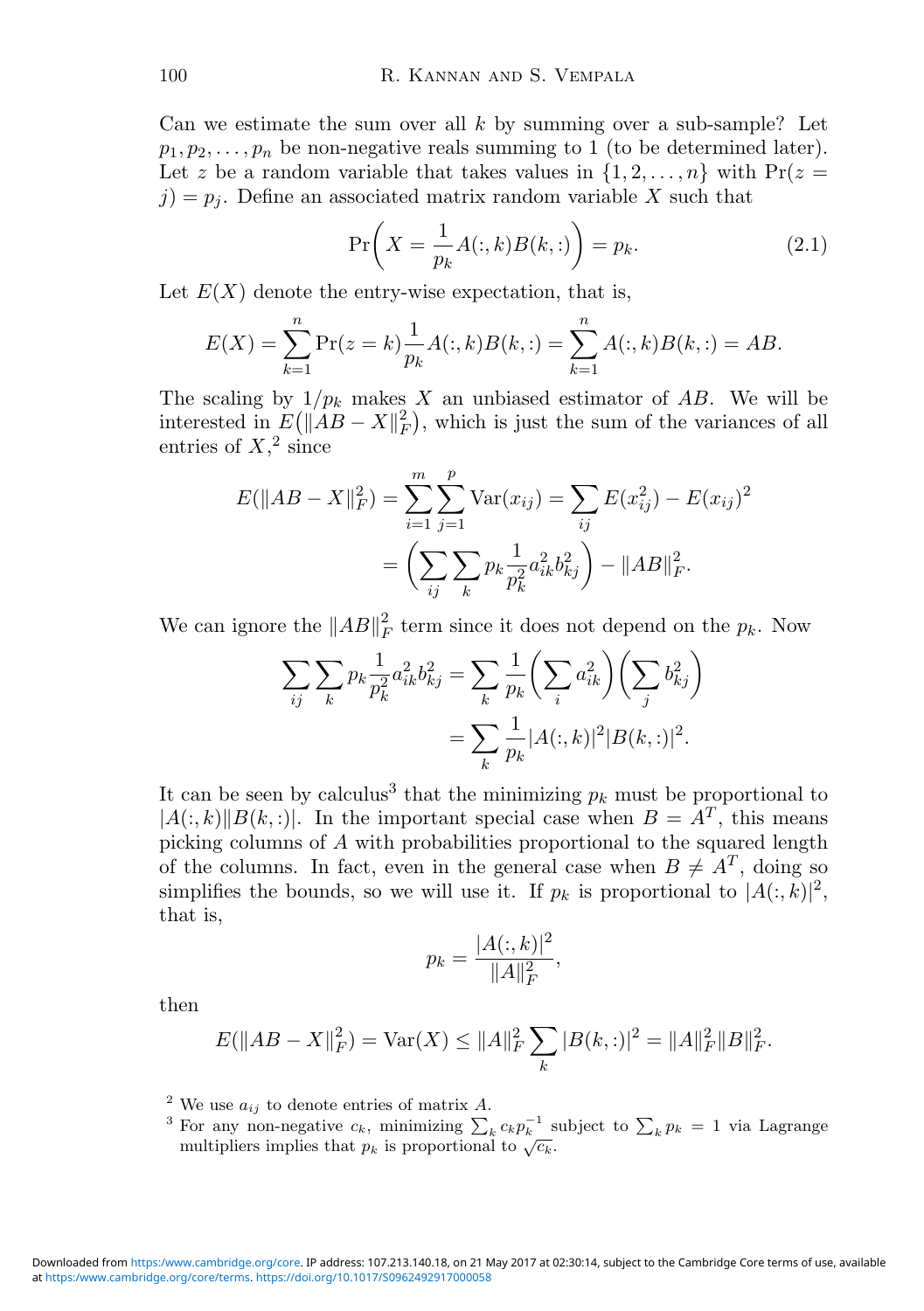To reduce the variance, we can take the average of s independent trials. Each trial i,  $i = 1, 2, \ldots, s$  yields a matrix  $X_i$  as in (2.1). We take

$$
\frac{1}{s} \sum_{i=1}^{s} X_i
$$

as our estimate of AB. Since the variance of the sum of independent random variables is the sum of the variances, we find that

$$
\text{Var}\bigg(\frac{1}{s}\sum_{i=1}^{s}X_i\bigg) = \frac{1}{s}\text{Var}(X) \le \frac{1}{s}\|A\|_F^2\|B\|_F^2.
$$

Let  $k_1, \ldots, k_s$  be the k chosen in each trial. Expanding this, we obtain

$$
\frac{1}{s}\sum_{i=1}^{s}X_{i} = \frac{1}{s}\bigg(\frac{A(:,k_{1})B(k_{1},:)}{p_{k_{1}}} + \frac{A(:,k_{2})B(k_{2},:)}{p_{k_{2}}} + \cdots + \frac{A(:,k_{s})B(k_{s},:)}{p_{k_{s}}}\bigg).
$$
\n(2.2)

We write this as the product of an  $m \times s$  matrix with an  $s \times p$  matrix as follows. Let C be the  $m \times s$  matrix consisting of the following columns, which are scaled versions of the chosen columns of A:

$$
\frac{A(:,k_1)}{\sqrt{sp_{k_1}}}, \quad \frac{A(:,k_2)}{\sqrt{sp_{k_2}}}, \ldots, \frac{A(:,k_s)}{\sqrt{sp_{k_s}}}.
$$

Note that this scaling has a nice property, which we leave to the reader to verify:

$$
E(CC^T) = AA^T.
$$
\n(2.3)

Define R to be the  $s \times p$  matrix with the corresponding rows of B similarly scaled, namely, R has rows

$$
\frac{B(k_1, :)}{\sqrt{sp_{k_1}}}, \quad \frac{B(k_2, :)}{\sqrt{sp_{k_2}}}, \ldots, \frac{B(k_s, :)}{\sqrt{sp_{k_s}}}.
$$

The reader may also verify that

$$
E(R^T R) = A^T A. \tag{2.4}
$$

From (2.2), we see that

$$
\frac{1}{s} \sum_{i=1}^{s} X_i = CR.
$$

This is represented in Figure 2.1. We summarize our discussion in Theorem 2.1.

**Theorem 2.1.** Suppose A is an  $m \times n$  matrix and B is an  $n \times p$  matrix. The product AB can be estimated by CR, where C is an  $m \times s$  matrix consisting of s columns of A picked according to length-squared distribution and scaled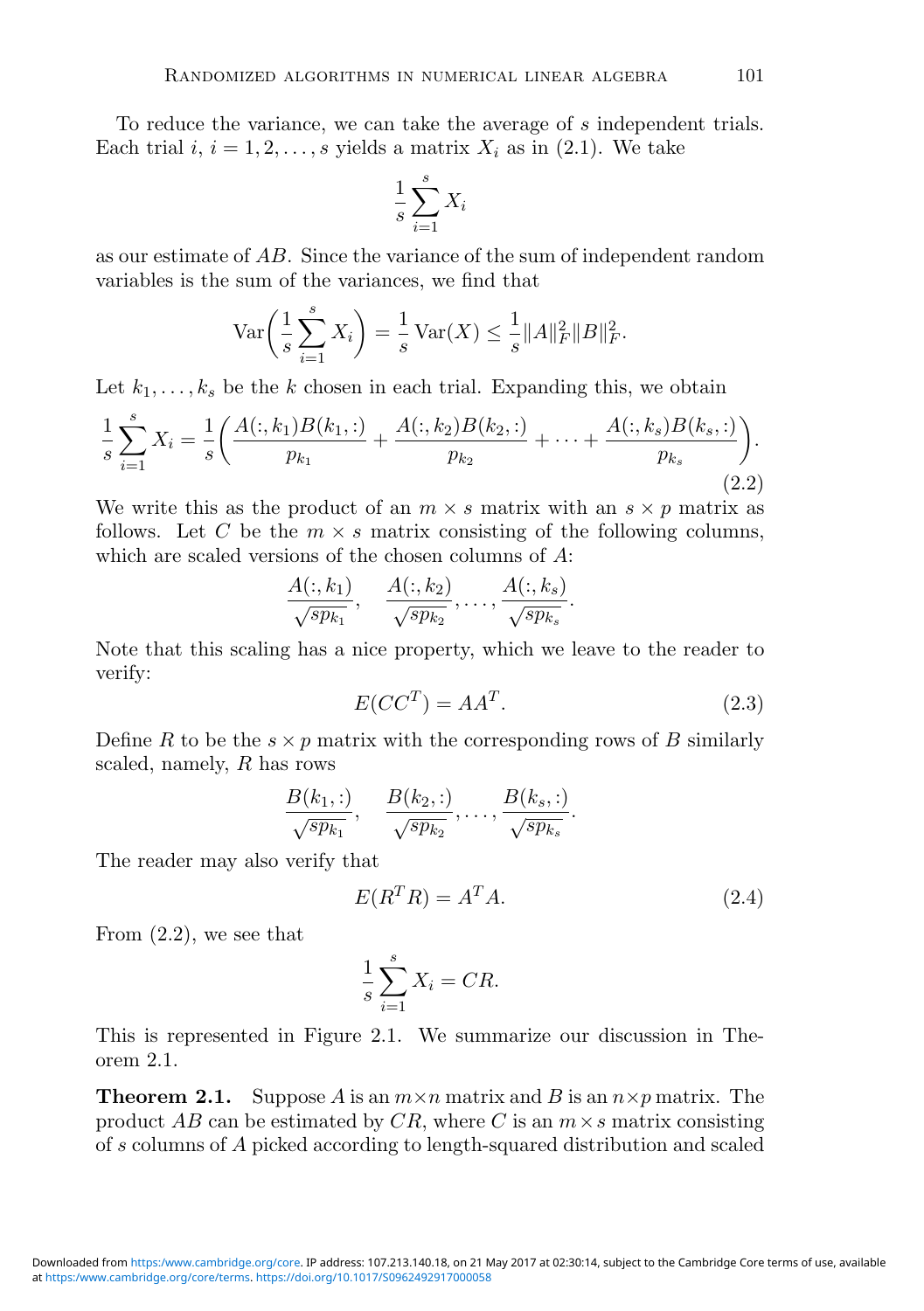$$
\begin{bmatrix}\nA \\
B \\
\vdots \\
m \times n\n\end{bmatrix}\n\begin{bmatrix}\nB \\
\vdots \\
B\n\end{bmatrix}\n\approx\n\begin{bmatrix}\n\text{sampled} \\
\text{scaled} \\
\text{columns} \\
\text{of } A \\
\vdots \\
m \times s\n\end{bmatrix}\n\begin{bmatrix}\n\text{corresponding} \\
\text{scaled rows of } B \\
s \times p\n\end{bmatrix}
$$

Figure 2.1. Approximate matrix multiplication using sampling.

to satisfy (2.3), and R is the  $s \times p$  matrix consisting of the corresponding rows of  $B$  scaled to satisfy  $(2.4)$ . The error is bounded by

$$
E(||AB - CR||_F^2) \le \frac{||A||_F^2 ||B||_F^2}{s}.
$$

Thus, to ensure that

$$
E(||AB - CR||_F^2) \le \varepsilon^2 ||A||_F^2 ||B||_F^2,
$$

it suffices to choose  $s \geq 1/\varepsilon^2$ . If now  $\varepsilon = \Omega(1)$  (and so  $s = O(1)$ ), then the multiplication  $CR$  can be carried out in time  $O(mp)$ .

When is this the error bound useful? Let us focus on the case  $B = A<sup>T</sup>$  so that we have just one matrix to consider. If  $A$  is the identity matrix, then the guarantee is *not* very good. In this case,  $||AA^T||_F^2 = n$ , but the righthand side of the inequality is  $n^2/s$ . So we would need  $s > n$  for the bound to be any better than approximating the product with the zero matrix.

More generally, the trivial estimate of the zero matrix for  $AA<sup>T</sup>$  makes an error in the Frobenius norm of  $\|AA^T\|_F$ . If  $\sigma_1, \sigma_2, \ldots$  are the singular values of A, then the singular values of  $AA<sup>T</sup>$  are  $\sigma_1^2, \sigma_2^2, \ldots$ , and we have

$$
||A||_F^2 = \sum_t \sigma_t^2
$$
 and  $||AA^T||_F^2 = \sum_t \sigma_t^4$ .

So from the theorem we can assert

$$
E(||AA^T - CR||_F^2) \le ||AA^T||_F^2
$$

provided that

$$
s \ge \frac{(\sigma_1^2 + \sigma_2^2 + \cdots)^2}{\sigma_1^4 + \sigma_2^4 + \cdots}.
$$

If rank $(A) = r$ , then there are r non-zero  $\sigma_t$  and the best general upper bound on the ratio  $(\sigma_1^2 + \sigma_2^2 + \cdots)^2/(\sigma_1^4 + \sigma_2^4 + \cdots)$  is r, so in general, s needs to be at least  $r$ . If  $\tilde{A}$  is of full rank, this means that sampling will not give us any gain over taking the whole matrix!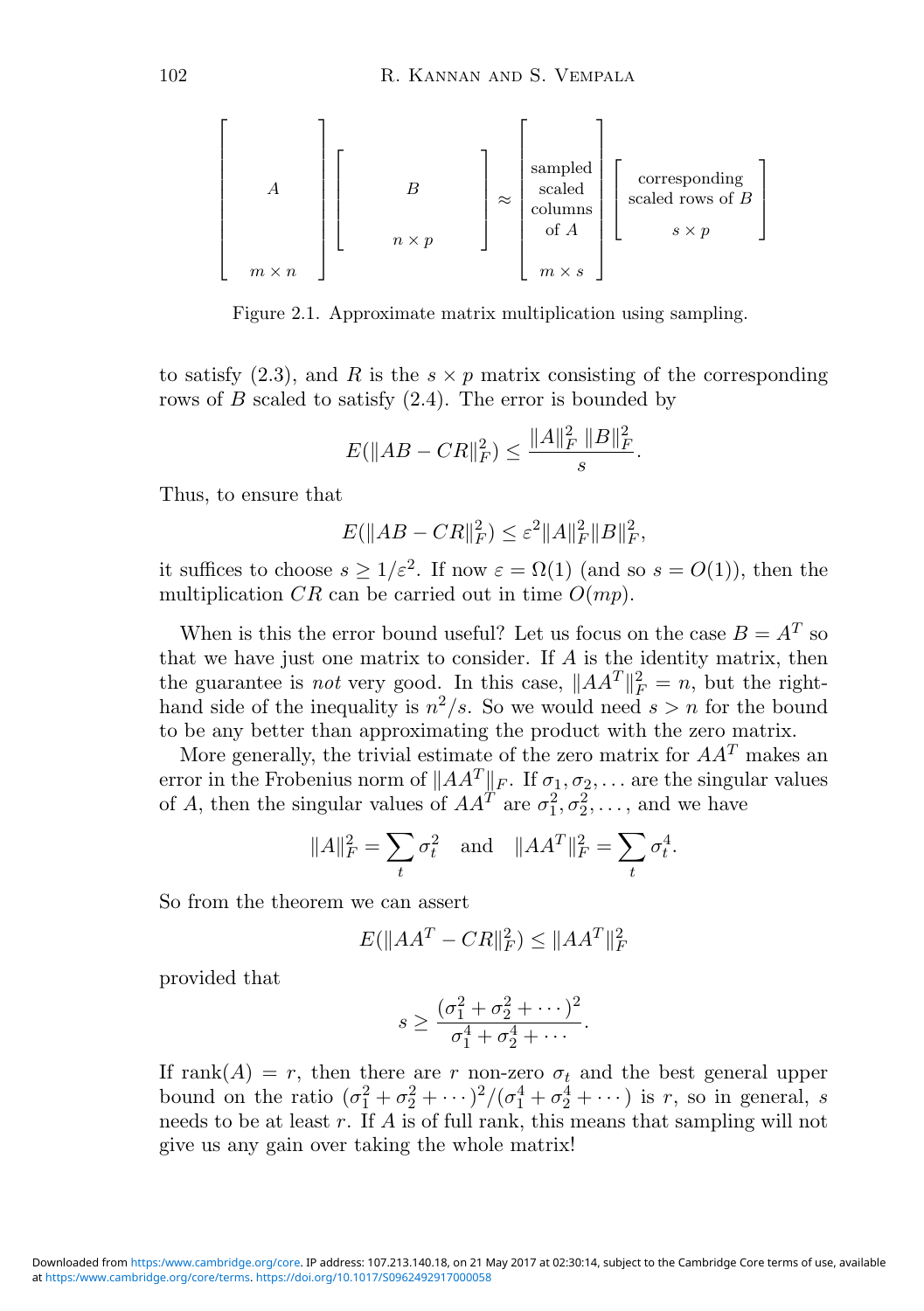However, if there is a constant c and a small integer  $p$  such that

$$
\sigma_1^2 + \sigma_2^2 + \dots + \sigma_p^2 \ge c(\sigma_1^2 + \sigma_2^2 + \dots + \sigma_r^2),
$$
 (2.5)

then

$$
\frac{(\sigma_1^2 + \sigma_2^2 + \dots + \sigma_r^2)^2}{\sigma_1^4 + \sigma_2^4 + \dots + \sigma_r^4} \le \frac{1}{c^2} \frac{(\sigma_1^2 + \sigma_2^2 + \dots + \sigma_p^2)^2}{\sigma_1^4 + \sigma_2^4 + \dots + \sigma_p^2} \le \frac{p}{c^2},
$$

and so  $s \geq p/c^2$  gives us a better estimate than the zero matrix. Further increasing s by a factor decreases the error by the same factor. The condition  $(2.5)$  (in words, the top p singular values make up a constant fraction of the spectrum) is indeed the hypothesis of the subject of principal component analysis, and there are many situations when the data matrix does satisfy the condition and so sampling algorithms are useful.

#### 2.1.1. Implementing length-squared sampling in two passes

Traditional matrix algorithms often assume that the input matrix is in random access memory (RAM) and so any particular entry of the matrix can be accessed in unit time. For massive matrices, RAM may be too small to hold the entire matrix, but may be able to hold and compute with the sampled columns/rows.

Let us consider a high-level model where the input matrix or matrices have to be read from 'external memory' using a 'pass'. In one pass, we can read sequentially all entries of the matrix in some order. We may do some 'sampling on the fly' as the pass is going on.

It is easy to see that two passes suffice to draw a sample of columns of A according to length-squared probabilities, even if the matrix is not in row order or column order and entries are presented as a linked list (as in sparse representations). In the first pass, we just compute the squared length of each column and store this information in RAM. The squared lengths can be computed as running sums. Then, we use a random number generator in RAM to figure out the columns to be sampled (according to length-squared probabilities). Then, we make a second pass in which we pick out the columns to be sampled.

What if the matrix is already presented in external memory in column order? In this case, one pass will do, based on a primitive using rejection sampling.

The primitive is as follows. We are given a stream  $(i.e.$  a read-once only input sequence) of positive real numbers  $a_1, a_2, \ldots, a_n$ . We seek to have a random  $i \in \{1, 2, ..., n\}$  at the end, with the property that the probability of choosing i is exactly equal to  $a_i/\sum_{j=1}^n a_j$ , for all i. This is solved as follows. After having read  $a_1, a_2, \ldots, a_i$ , suppose we have (i)  $\sum_{j=1}^i a_j$  and (ii) a sample  $a_j, j \leq i$ , picked with probability  $a_j / \sum_{k=1}^i a_k$ . On reading  $a_{i+1}$ , we update the sum and, with the correct probability, reject the earlier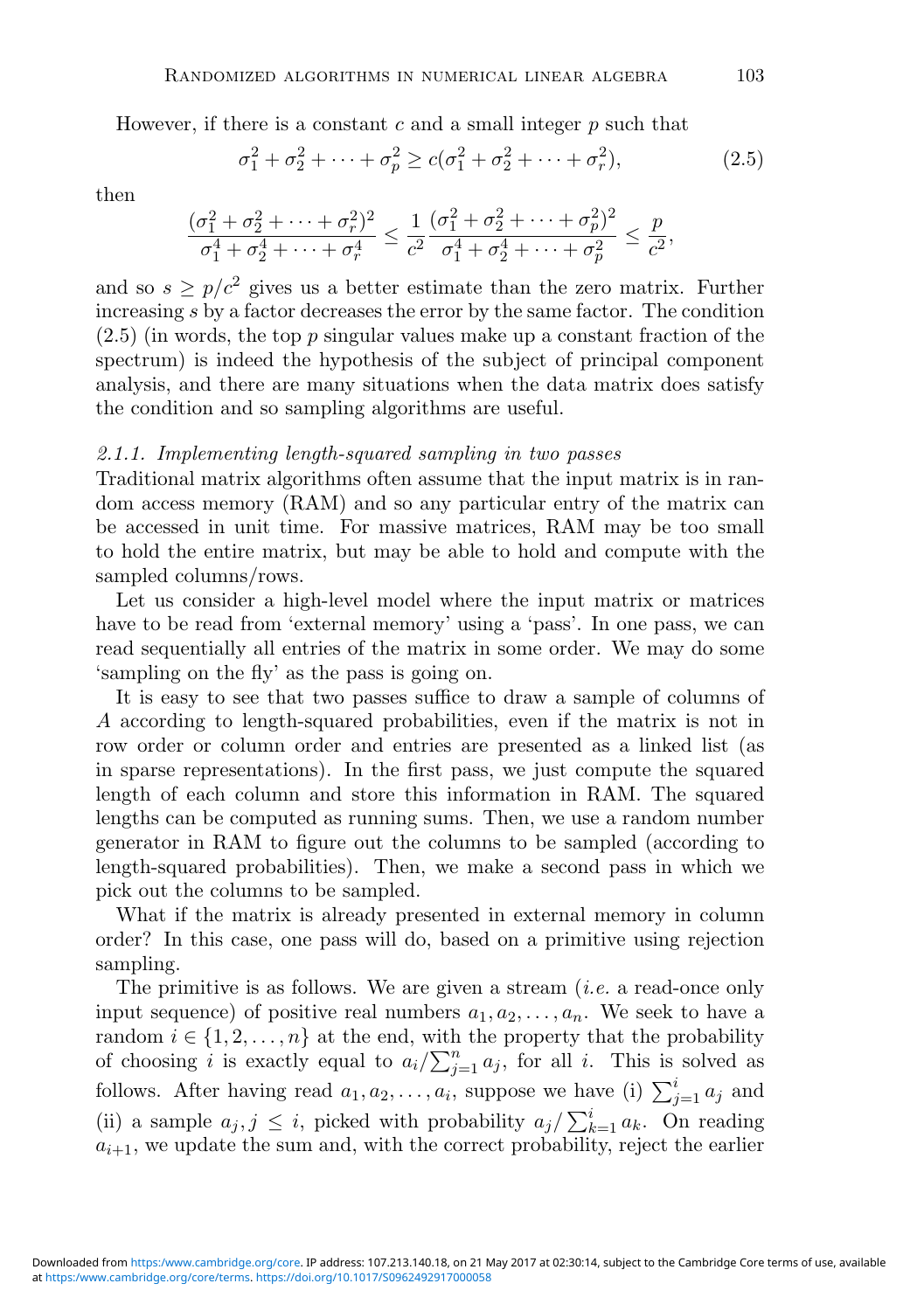sample and replace it with  $a_{i+1}$ . If we need s independent identical samples, we just run s such processes in parallel.

#### 2.2. Sketch of a large matrix

The main result of this section is that for any matrix, a sample of columns and rows, each picked according to length-squared distribution, provides a good sketch of the matrix in a formal sense that will be described briefly. Let A be an  $m \times n$  matrix. Pick s columns of A according to length-squared distribution. Let C be the  $m \times s$  matrix containing the picked columns scaled so as to satisfy (2.3), that is, if  $A(:, k)$  is picked, it is scaled by  $1/\sqrt{sp_k}$ . Similarly, pick r rows of A according to length-squared distribution on the rows of A. Let R be the  $r \times n$  matrix of the picked rows, scaled as follows. If rows of A. Let *R* be the  $r \times n$  matrix of the picked rows, scaled as follows. If  $r \times n$  matrix of the picked rows, scaled as follows. From C and R, we can find a matrix U so that  $A \approx CUR$ .

One may recall that the top  $k$  singular vectors give a similar picture. But the SVD takes more time to compute, requires all of A to be stored in RAM, and does not have the property that the singular vectors, the basis of the reduced space, are directly from  $A$ . The last property – that the approximation involves actual rows/columns of the matrix rather than linear combinations – is called an *interpolative approximation*, and is useful in many contexts. Some structural results of such approximations are found in the work of Stewart (Stewart 1999, Stewart 2004, Berry, Pulatova and Stewart 2004) and Goreinov, Tyrtyshnikov and Zamarashkin (Goreinov, Tyrtyshnikov and Zamarashkin 1997, Goreinov and Tyrtyshnikov 2001).

We briefly mention two motivations for such a sketch. Suppose  $A$  is the document-term matrix of a large collection of documents. We are to 'read' the collection at the outset and store a sketch so that later, when a query represented by a vector with one entry per term arrives, we can find its similarity to each document in the collection. Similarity is defined by the dot product. In Figure 1.1 it is clear that the matrix–vector product of a query with the right-hand side can be done in time  $O(ns + sr + rm)$ , which would be linear in n and m if s and r are  $O(1)$ . To bound errors for this process, we need to show that the difference between A and the sketch of A has small 2-norm. The fact that the sketch is an interpolative approximation means that our approximation essentially consists a subset of documents and a subset of terms, which may be thought of as a representative set of documents and terms. Moreover, if  $\vec{A}$  is *sparse* in its rows and columns – each document contains only a small fraction of the terms and each term is in only a small fraction of the documents – then this property will be preserved in C and R, unlike with the SVD.

A second motivation comes from recommendation systems. Here A would be a customer–product matrix whose  $(i, j)$ th entry is the preference of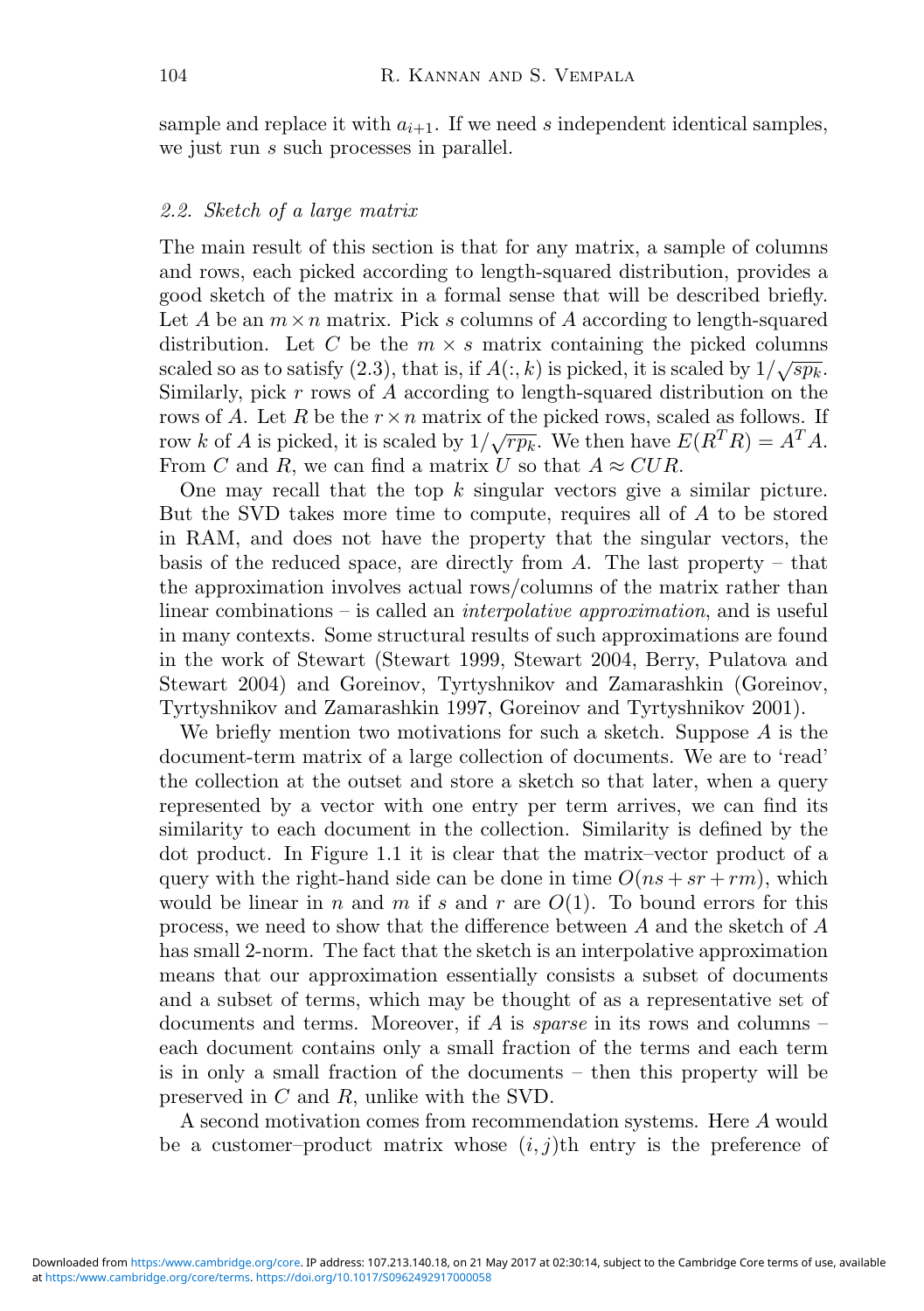customer i for product j. The objective is to collect a few sample entries of A and, based on these, get an approximation to A so that we can make future recommendations. A few sampled rows of  $A$  (all preferences of a few customers) and a few sampled columns (all customer preferences for a few products) give a good approximation to A provided that the samples are drawn according to the length-squared distribution.

It now remains to describe how to find  $U$  from  $C$  and  $R$ . There is an  $n \times n$  matrix P of the form  $P = QR$  which acts as the identity on the space spanned by the rows of  $R$  and zeros out all vectors orthogonal to this space. The matrix Q is just the pseudo-inverse of R.

**Lemma 2.2.** If  $\text{rank}(R) = r'$  and  $R = \sum_{t=1}^{r'} \sigma_t \mathbf{u}_t \mathbf{v}_t^T$  is the SVD of R, then the matrix  $P = \left(\sum_{t=1}^{r'} {\sigma_t}^{-1} \mathbf{v}_t \mathbf{u}_t^T\right) R$  satisfies:

- (i)  $P\mathbf{x} = \mathbf{x}$  for every vector **x** of the form  $\mathbf{x} = R^T \mathbf{y}$ ,
- (ii) if **x** is orthogonal to the row space of R, then  $P$ **x** = 0,

(iii) 
$$
P = R^T \left( \sum_{t=1}^{r'} \sigma_t^{-2} \mathbf{u}_t \mathbf{u}_t^T \right) R.
$$

We begin with some intuition. In particular, we first present a simpler idea that does not work but will then motivate the idea that does work. Write A as AI, where I is the  $n \times n$  identity matrix. Now, let us approximate the product AI using the algorithm of Theorem 2.1 from the previous section, that is, by sampling s columns of A according to their squared lengths. Then, as in the last section, write  $AI \approx CW$ , where W consists of a scaled version of the s rows of I corresponding to the s columns of A that were picked. Theorem 2.1 bounds the error  $||A - CW||_F^2$  by

$$
||A||_F^2 ||I||_F^2 / s = ||A||_F^2 \frac{n}{s}.
$$

But we would like the error to be a small fraction of  $||A||_F^2$  which would require  $s \geq n$ , which clearly is of no use since this would pick at least as many columns as the whole of A.

Instead, let us use the identity-like matrix  $P$  instead of  $I$  in the above discussion. Using the fact that  $R$  is picked according to the squared length, we will show the following proposition later.

**Proposition 2.3.**  $A \approx AP$  with error  $E(\|A - AP\|_2^2) \leq \|A\|_F^2 / \sqrt{r}$ .

We then use Theorem 2.1 to argue that instead of doing the multiplication  $AP$ , we can use the sampled columns of A and the corresponding rows of P. The sampled s columns of A form C. We have to take the corresponding s rows of the matrix

$$
P = R^T \left( \sum_{t=1}^{r'} \frac{1}{\sigma_t^2} \mathbf{u}_t \mathbf{u}_t^T \right) R.
$$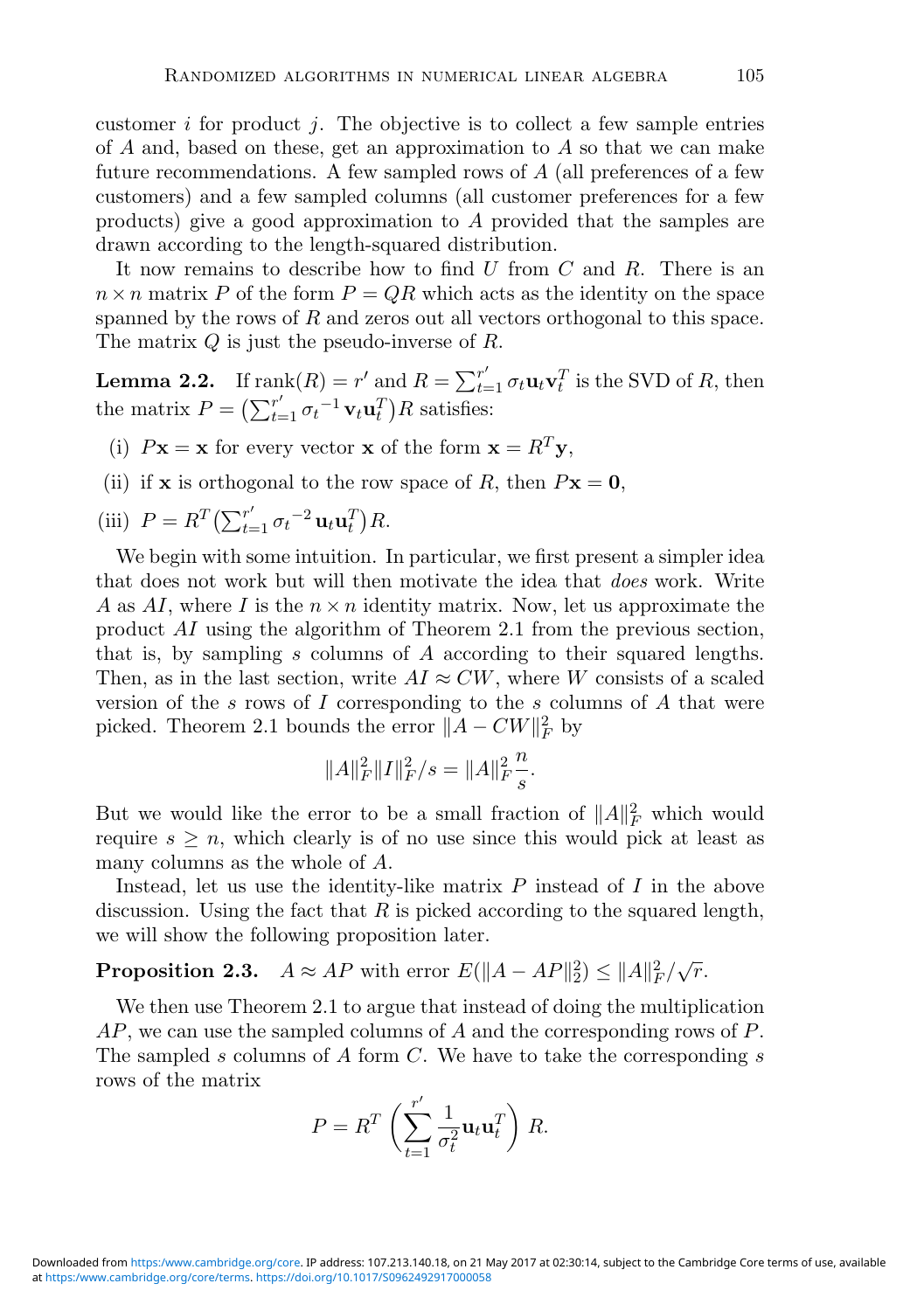This is the same as taking the corresponding s rows of  $R^T$  and multiplying this by  $\left(\sum_{t=1}^{r'} {\sigma_t}^{-2} \mathbf{u}_t \mathbf{u}_t^T\right) R$ . It is easy to check that this leads to an expression of the form  $CUR$ . Moreover, by Theorem 2.1, the error is bounded by

$$
E(||AP - CUR||_2^2) \le E(||AP - CUR||_F^2) \le \frac{||A||_F^2 ||P||_F^2}{s} \le \frac{r}{s} ||A||_F^2, \quad (2.6)
$$

since we will deduce the following inequality.

 $\textbf{Proposition 2.4.} \quad \|P\|_F^2 \leq r.$ 

Combining (2.6) and Proposition 2.3, and using the fact that by the triangle inequality we have

$$
||A-CUR||_2 \le ||A-AP||_2 + ||AP-CUR||_2,
$$

which in turn implies that

$$
||A-CUR||_2^2 \le 2||A-AP||_2^2 + 2||AP-CUR||_2^2,
$$

we obtain the main result.

**Theorem 2.5.** Suppose A is any  $m \times n$  matrix and r and s are positive integers. Suppose C is an  $m \times s$  matrix of s columns of A picked according to length-squared sampling, and similarly R is a matrix of r rows of A picked according to length-squared sampling. Then we can find from  $C, R$  an  $s \times r$ matrix  $U$  such that

$$
E(||A-CUR||_2^2) \le ||A||_F^2 \left(\frac{2}{\sqrt{r}} + \frac{2r}{s}\right).
$$

We see that if s is fixed, the error is minimized when  $r = (s/2)^{2/3}$ . Choosing  $s = O(r/\varepsilon)$  and  $r = 1/\varepsilon^2$ , the bound becomes  $O(\varepsilon) ||A||_F^2$ .

Now we prove Proposition 2.3. First,

$$
||A - AP||_2^2 = \max_{\{\mathbf{x}: |\mathbf{x}| = 1\}} |(A - AP)\mathbf{x}|^2.
$$

Let us first suppose that **x** is in the row space V of R. We have  $P$ **x** = **x**, so for  $\mathbf{x} \in V$  we have  $(A - AP)\mathbf{x} = \mathbf{0}$ . Now, since every vector can be written as the sum of a vector in  $V$  plus a vector orthogonal to  $V$ , this implies that the maximum must therefore occur at some  $\mathbf{x} \in V^{\perp}$ . For such **x**, we have  $(A - AP)x = Ax$ . Thus, the question now becomes: For unit-length  $\mathbf{x} \in V^{\perp}$ , how large can  $||Ax||^2$  be? To analyse this, we can write

$$
||A\mathbf{x}||^2 = \mathbf{x}^T A^T A \mathbf{x} = \mathbf{x}^T (A^T A - R^T R) \mathbf{x}
$$
  
\n
$$
\leq ||A^T A - R^T R||_2 |\mathbf{x}|^2 \leq ||A^T A - R^T R||_2.
$$

This implies that we get  $||A - AP||_2^2 \le ||A^T A - R^T R||_2$ . So, it suffices to prove that

$$
E(||A^T A - R^T R||_2^2) \le ||A||_F^4 / r,
$$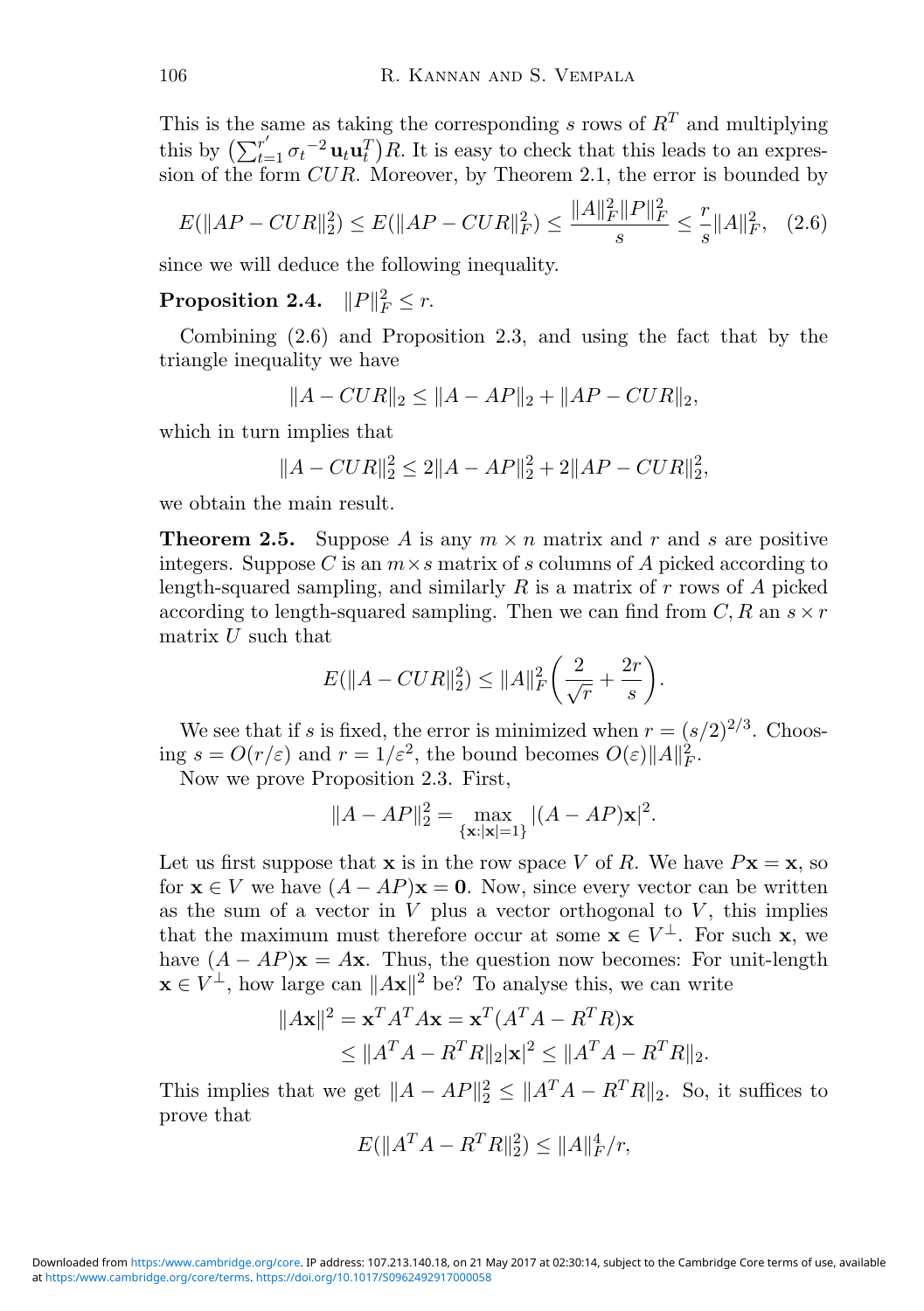which follows directly from Theorem 2.1, since we can think of  $R^{T}R$  as a way of estimating  $A^T A$  by picking (according to length-squared distribution) columns of  $A<sup>T</sup>$ , that is, rows of A. By Jensen's inequality, this implies that

$$
E(\|A^T A - R^T R\|_2) \le \frac{\|A\|_F^2}{\sqrt{r}}
$$

and proves Proposition 2.3.

Proposition 2.4 is easy to see. Since, by Lemma 2.2,  $P$  is the identity on the space V spanned by the rows of R, and  $P\mathbf{x} = 0$  for x perpendicular to the rows of R, we have that  $||P||_F^2$  is the sum of its singular values squared, which is at most  $r$  as claimed.

Finally, to bound the time needed to compute  $U$ , the only step involved in computing U is to find the SVD of R. But note that  $RR^T$  is an  $r \times r$ matrix, and since  $r$  is much smaller than  $n, m$ , this is fast.

#### 2.3. Low-rank approximations and the SVD

Singular value decomposition yields the best approximation of given rank to a matrix in both spectral norm and Frobenius norm. Here, we show that a near-optimal low-rank approximation (LRA) of a matrix A can be found by computing the SVD of a smaller matrix  $R$ . The main result is that for any matrix R with

$$
A^T A \approx R^T R,
$$

the restriction of  $A$  to the space spanned by the top few right singular vectors of R is a good approximation to A. This is purely based on matrix perturbation theory: there is no probability involved.

If we can find an R with smaller dimensions than A, with  $R^T R \approx A^T A$ , then computing the SVD for  $R$  would be faster. Indeed, we have already seen one way of getting such an R: pick a set of  $r$  rows of  $A$  in  $r$  i.i.d. trials according to the length-squared distribution and scale them so that  $E(R^TR) = A^T A$ . We saw in Theorem 2.1 that  $R^TR \approx A^T A$ .

The Hoffman–Wielandt inequality (stated below) implies that if  $\|R^T R A^T A||_F$  is small, then the singular values of A and R are close. If the top singular vectors of  $R$  and  $A$  were close, the desired result would follow easily. However, as is well known, multiple singular values are points of discontinuity of singular vectors. But it is not difficult to see intuitively that LRA is not discontinuous: using a singular vector of a slightly worse singular value does not induce gross errors in LRA, and this intuition underlies the result proved formally here.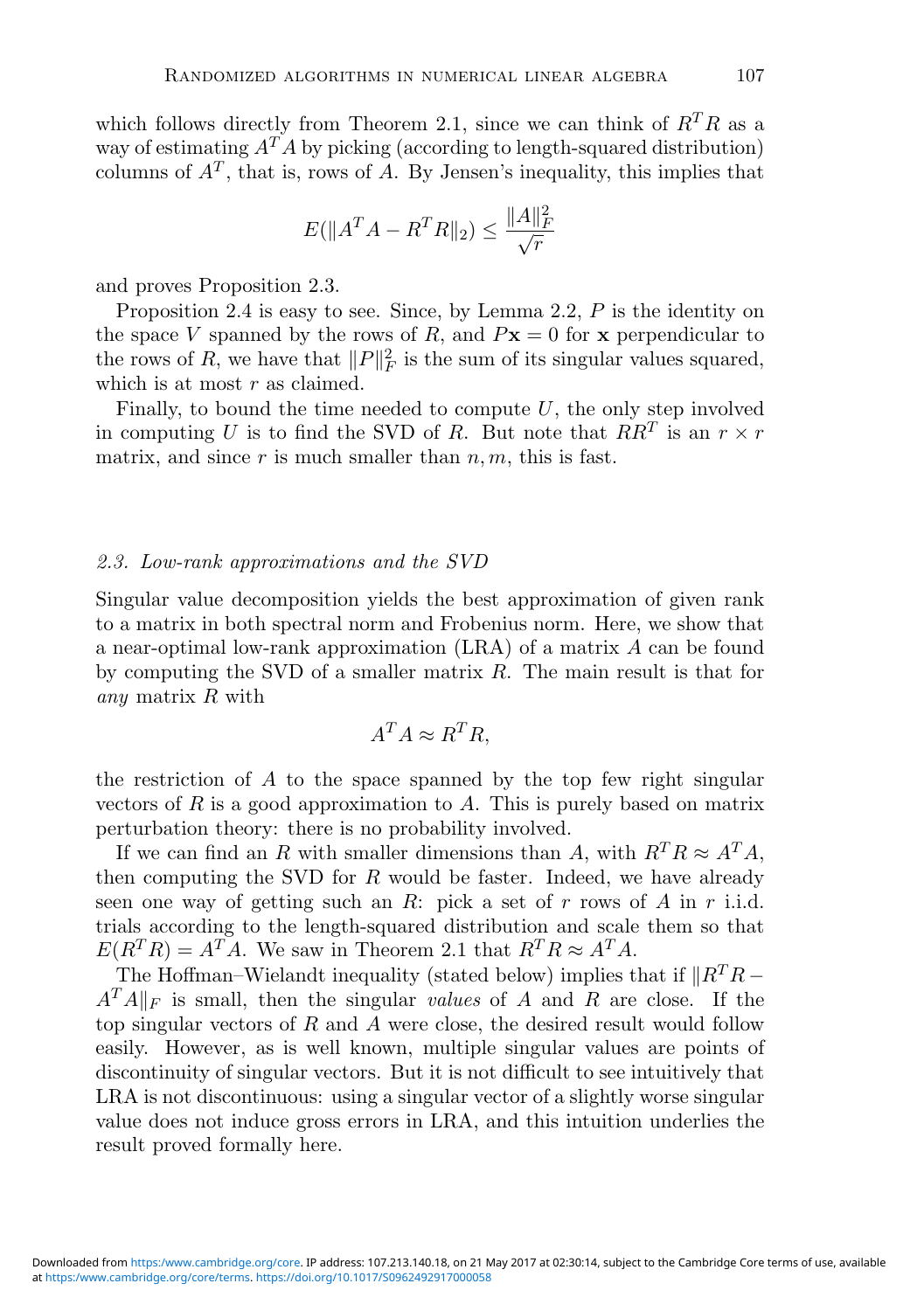2.3.1. Restriction to the SVD subspace

If  $\mathbf{w}_1, \mathbf{w}_2, \ldots, \mathbf{w}_k$  is a basis for the vector space V, the restriction of A to V is

$$
\bar{A} = A \sum_{t=1}^{k} \mathbf{w}_t \mathbf{w}_t^T \text{ satisfies } \bar{A} \mathbf{x} = \begin{cases} A \mathbf{x} & \text{if } x \in V, \\ 0 & \text{if } \mathbf{x} \perp V. \end{cases} \tag{2.7}
$$

**Theorem 2.6.** For any  $r \times n$  matrix R and any  $m \times n$  matrix A, if  $\mathbf{v}_1, \mathbf{v}_2, \ldots, \mathbf{v}_k$  are the top k right singular vectors of R and  $A(k)$  is the best rank-k approximation to  $A$ , then

$$
\left\| A - A \sum_{t=1}^{k} \mathbf{v}_{t} \mathbf{v}_{t}^{T} \right\|_{F}^{2} \leq \| A - A(k) \|_{F}^{2} + 2\sqrt{k} \| R^{T} R - A^{T} A \|_{F}, \qquad (2.8)
$$

$$
\left\| A - A \sum_{t=1}^{k} \mathbf{v}_{t} \mathbf{v}_{t}^{T} \right\|_{2}^{2} \leq \| A - A(k) \|_{2}^{2} + 2 \| R^{T} R - A^{T} A \|_{2}.
$$
 (2.9)

In (2.8), the first term  $||A - A(k)||_F^2$  is the best possible error we can make with exact SVD of A. We cannot avoid that. The second term is the penalty we pay for computing with R instead of A, and similarly for  $(2.9)$ . The theorem is for any r including the cases  $r = 0$  and  $r = n$ . Central to the proof is the Hoffman–Wielandt inequality, stated next without proof.

**Lemma 2.7.** If P, Q are two real symmetric  $n \times n$  matrices and  $\lambda_1, \lambda_2, \ldots$ denote eigenvalues in non-increasing order, then

$$
\sum_{t=1}^{n} (\lambda_t(P) - \lambda_t(Q))^2 \leq ||P - Q||_F^2.
$$

We can now prove the low-rank approximation guarantee.

*Proof of Theorem 2.6.* Complete  $\mathbf{v}_1, \mathbf{v}_2, \ldots, \mathbf{v}_k$  to a basis  $\mathbf{v}_1, \mathbf{v}_2, \ldots, \mathbf{v}_n$ of  $\mathbb{R}^n$ . Then

$$
\|A - A \sum_{t=1}^{k} \mathbf{v}_{t} \mathbf{v}_{t}^{T} \|_{F}^{2} - \|A - A(k)\|_{F}^{2}
$$
  
\n
$$
= \|A\|_{F}^{2} - \|A \sum_{t=1}^{k} \mathbf{v}_{t} \mathbf{v}_{t}^{T} \|_{F}^{2} - (\|A\|_{F}^{2} - \|A(k)\|_{F}^{2})
$$
  
\n
$$
= \|A(k)\|_{F}^{2} - \|A \sum_{t=1}^{k} \mathbf{v}_{t} \mathbf{v}_{t}^{T} \|_{F}^{2}
$$
  
\n
$$
= \sum_{t=1}^{k} \sigma_{t}^{2}(A) - \sum_{t=1}^{k} \|A\mathbf{v}_{t} \|^{2}
$$

at [https:/www.cambridge.org/core/terms.](https:/www.cambridge.org/core/terms) <https://doi.org/10.1017/S0962492917000058> Downloaded from <https:/www.cambridge.org/core>. IP address: 107.213.140.18, on 21 May 2017 at 02:30:14, subject to the Cambridge Core terms of use, available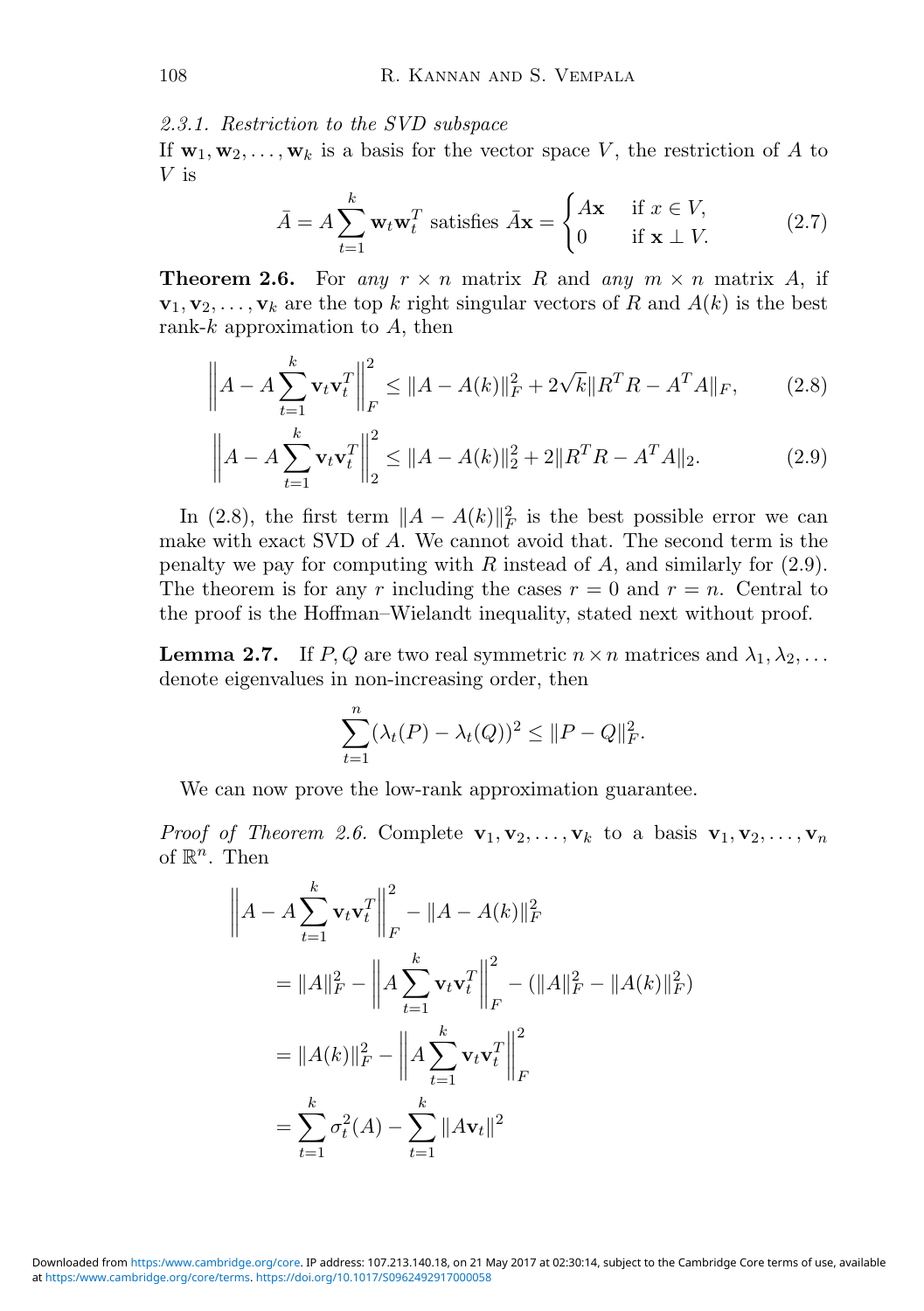$$
= \sum_{t=1}^{k} \sigma_t^2(A) - \sum_{t=1}^{k} \mathbf{v}_t^T (A^T A - R^T R) \mathbf{v}_t - \sum_{t=1}^{k} \mathbf{v}_t^T R^T R \mathbf{v}_t
$$
  
= 
$$
\sum_{t=1}^{k} (\sigma_t^2(A) - \sigma_t^2(R)) - \sum_{t=1}^{k} \mathbf{v}_t^T (A^T A - R^T R) \mathbf{v}_t.
$$

We can now deduce that

$$
\left| \sum_{t=1}^{k} \mathbf{v}_t^T (A^T A - R^T R) \mathbf{v}_t \right| \le k \|A^T A - R^T R\|_2,
$$

but we want  $\sqrt{k}$  instead of k. For this, we use the Cauchy–Schwarz inequality to assert

$$
\left| \sum_{t=1}^{k} \mathbf{v}_t^T (A^T A - R^T R) \mathbf{v}_t \right| \le \sqrt{k} \left( \sum_{t=1}^{k} (\mathbf{v}_t^T (A^T A - R^T R) \mathbf{v}_t)^2 \right)^{1/2}
$$
  

$$
\le \sqrt{k} \|A^T A - R^T R\|_F,
$$

since the Frobenius norm is invariant under change of basis and, in a basis containing  $\mathbf{v}_1, \mathbf{v}_2, \ldots, \mathbf{v}_k$ ,

$$
\sum_{t=1}^{k} (\mathbf{v}_t^T (A^T A - R^T R) \mathbf{v}_t)^2
$$

is the sum of squares of the first k diagonal entries of  $A^T A - R^T R$ . We still have to bound

$$
\sum_{t=1}^{k} (\sigma_t^2(A) - \sigma_t^2(R)),
$$

for which we use the Hoffman–Wielandt inequality, after another use of Cauchy–Schwarz:

$$
\sum_{t=1}^{k} (\sigma_t^2(A) - \sigma_t^2(R)) \le \sqrt{k} \left( \sum_{t=1}^{k} (\sigma_t^2(A) - \sigma_t^2(R))^2 \right)^{1/2}.
$$

Now  $\sigma_t^2(A) = \lambda_t(A^T A)$  and  $\sigma_t^2(R) = \lambda_t(R^T R)$ , and so

$$
\sum_{t=1}^{k} (\sigma_t^2(A) - \sigma_t^2(R))^2 \le ||A^T A - R^T R||_F^2.
$$

Plugging these in, we obtain (2.8).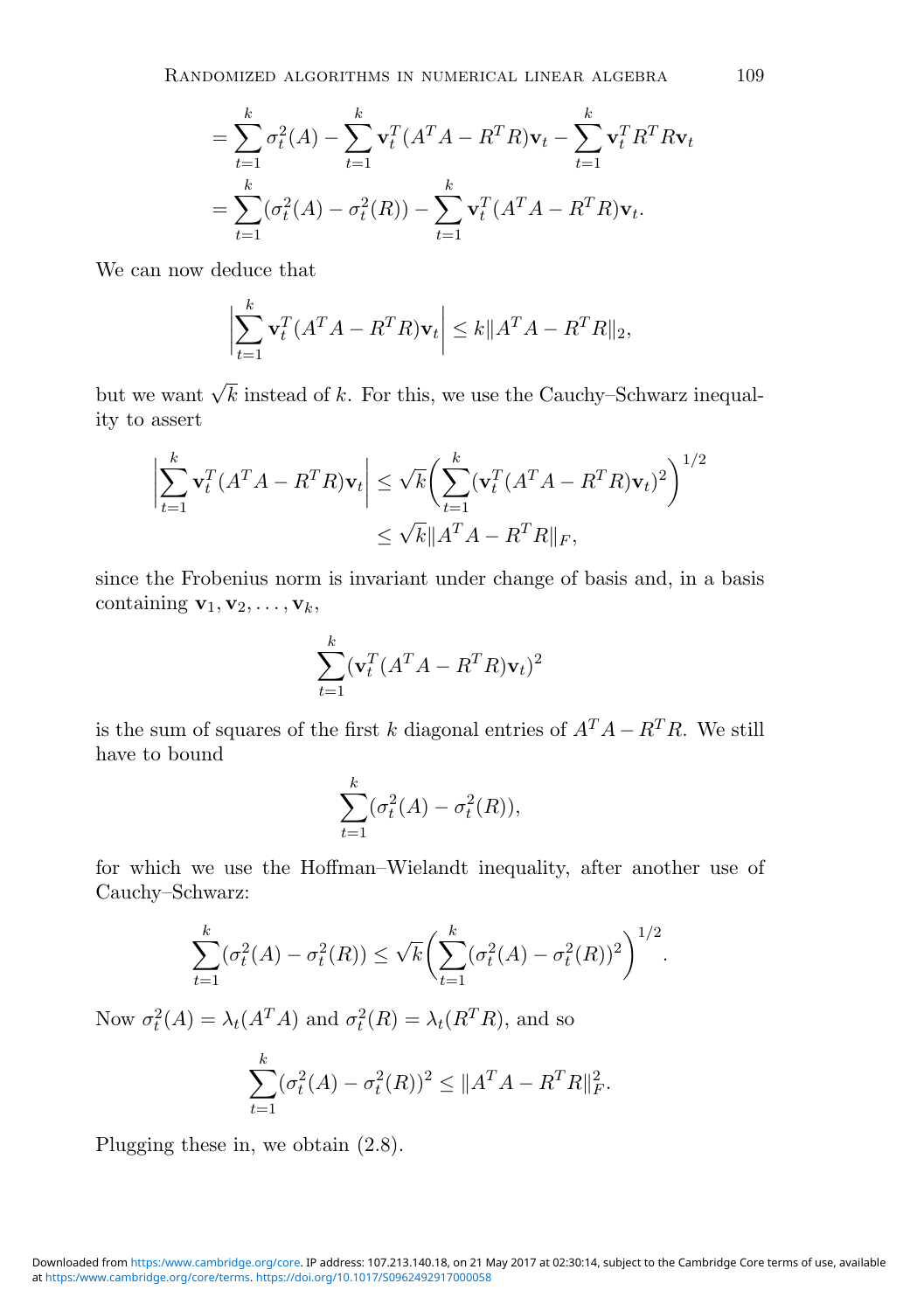For (2.9), first note that the top singular vector **u** of  $A - A \sum_{t=1}^{k} \mathbf{v}_t \mathbf{v}_t^T$ must be orthogonal to the span of  $\mathbf{v}_1, \mathbf{v}_2, \ldots, \mathbf{v}_k$ . Hence

$$
\left(A - A \sum_{t=1}^{k} \mathbf{v}_t \mathbf{v}_t^T\right) \mathbf{u} = A \mathbf{u}
$$

by  $(2.7)$ . Thus

$$
\|A - A \sum_{t=1}^{k} \mathbf{v}_{t} \mathbf{v}_{t}^{T} \|_{2}^{2}
$$
\n
$$
= \|A\mathbf{u}\|^{2}
$$
\n
$$
= \mathbf{u}^{T} A^{T} A \mathbf{u}
$$
\n
$$
= \mathbf{u}^{T} (A^{T} A - R^{T} R) \mathbf{u} + \mathbf{u}^{T} R^{T} R \mathbf{u} \le \|A^{T} A - R^{T} R \|_{2} + \sigma_{k+1}^{2}(R)
$$
\n
$$
= \|A^{T} A - R^{T} R \|_{2} + (\sigma_{k+1}^{2}(R) - \sigma_{k+1}^{2}(A)) + \sigma_{k+1}^{2}(A)
$$
\n
$$
\le 2 \|A^{T} A - R^{T} R \|_{2} + \sigma_{k+1}^{2}(A),
$$

by Weyl's inequality (Horn and Johnson 2012, Section 4.3), which states that

$$
\lambda_{k+1}(R^T R) \in [\lambda_{k+1}(A^T A) - ||A^T A - R^T R||_2, \ \lambda_{k+1}(A^T A) + ||A^T A - R^T R||_2].
$$

To summarize, here is the algorithm for LRA of A after one final note: we need the right singular vectors of  $R$ . For this, we can compute the SVD of  $RR^T$  (an  $r \times r$  matrix) to find the left singular vectors of R, from which we can get the right singular vectors.

- (1) Pick r rows of A by length-squared sampling, and scale them so that for the resulting  $r \times n$  matrix  $R$ ,  $E(R^T R) = A^T A$ .
- (2) Find  $RR<sup>T</sup>$ . Find the left singular vectors of R by computing the SVD of the  $r \times r$  matrix  $RR^T$ . Premultiply R by the left singular vectors to get the right singular vectors  $\mathbf{v}_1, \mathbf{v}_2, \ldots, \mathbf{v}_k$  of R.
- (3) Return  $A \sum_{t=1} \mathbf{v}_t \mathbf{v}_t^T$  as the implicit LRA (or if required, multiply out and return the matrix).

Let p be the maximum number of non-zero entries in any row of  $A$  ( $p \leq n$ ). The first step can be done in two passes from external memory. For the second step,  $RR^T$  can be found in  $O(r^2p)$  time. The spectral decomposition of  $RR<sup>T</sup>$  can be done in time  $O(r<sup>3</sup>)$  (or better). Finally, multiplying the k left singular values by R can be done in time  $O(krp)$ .

The running time has been improved by Drineas, Kannan and Mahoney (2006) and further by Clarkson and Woodruff (see Woodruff 2014).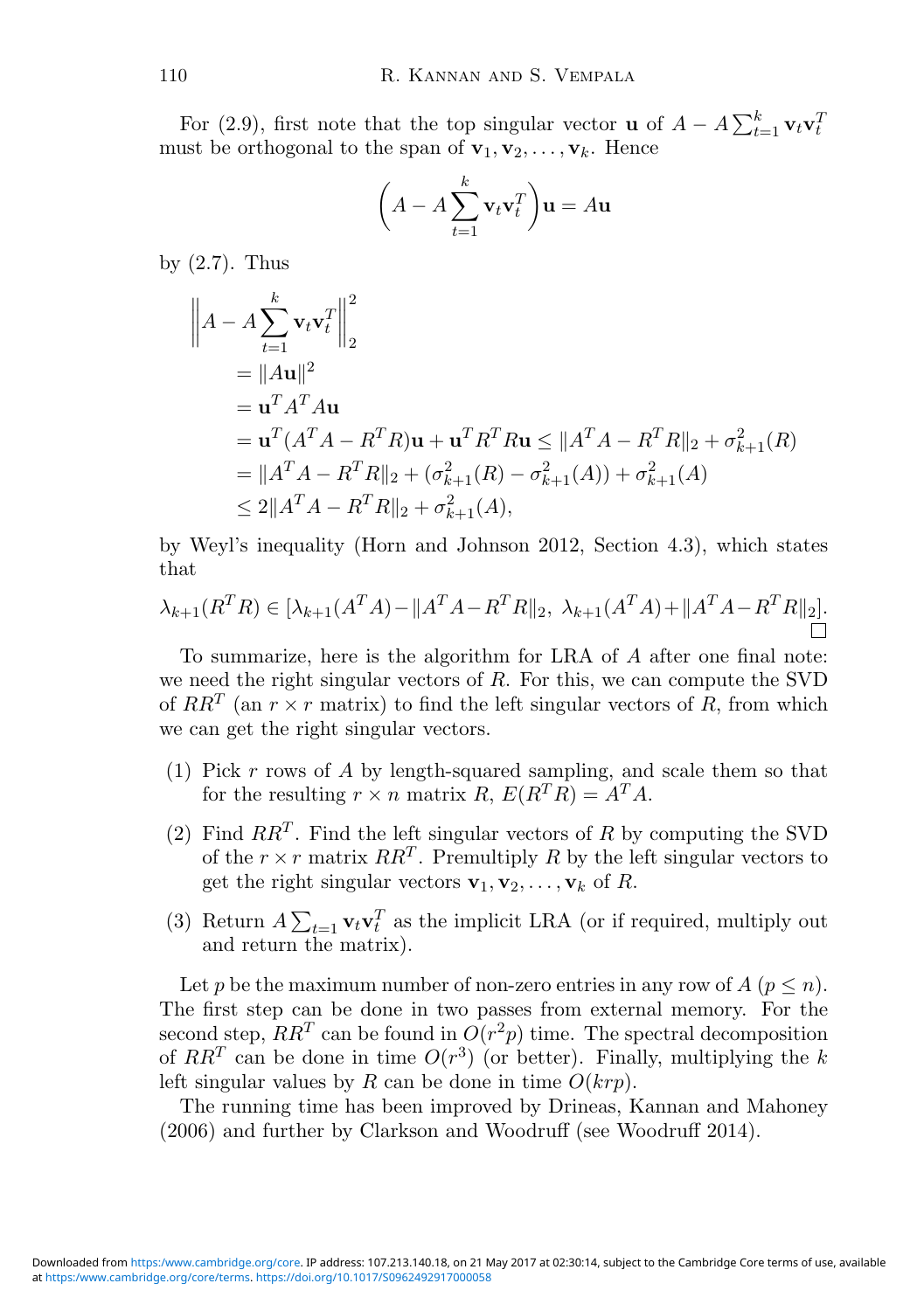## 3. Tensor approximation via length-squared sampling

An *r*-tensor A is an *r*-dimensional array with real entries  $A_{i_1,i_2,\dots,i_r}$ , for  $i_1, i_2, \ldots, i_r \in \{1, 2, \ldots, n\}$ . Tensors encode mutual information about subsets of size three or higher (matrix entries are pairwise information) and arise naturally in a number of applications.

In analogy with matrices, we may define a rank-1 tensor to be the outer product of r vectors  $\mathbf{x}^{(1)}, \mathbf{x}^{(2)}, \ldots, \mathbf{x}^{(r)}$  denoted  $\mathbf{x}^{(1)} \otimes \mathbf{x}^{(2)} \otimes \cdots \otimes \mathbf{x}^{(r)}$ , with  $(i_1, i_2, \ldots, i_r)$ th entry  $x_{i_1}^{(1)}$  $\binom{(1)}{i_1}x_{i_2}^{(2)}$  $x_{i_2}^{(2)} \cdots x_{i_r}^{(r)}$  $i_r^{\prime\prime}$ . We will show the following.

- (1) For any r-tensor A, there exists a good approximation by the sum of a small number of rank-1 tensors (Lemma 3.2).
- (2) We can algorithmically find such an approximation (Theorem 3.3).

In the case of matrices, traditional linear algebra algorithms find optimal approximations in polynomial time. Unfortunately, there is no such theory (or algorithm) for r-dimensional arrays when  $r > 2$ . Indeed, there are computational hardness results (Hillar and Lim 2013). But our focus here is what we can do, not hardness results. We assume throughout that  $r$  is a fixed number, whereas n grows to infinity. We will develop polynomialtime algorithms for finding low-rank approximations. The algorithms make crucial use of length-squared sampling.

**Definition 3.1.** Corresponding to an *r*-tensor  $A$ , there is an *r*-linear form defined as follows: for vectors  $\mathbf{x}^{(1)}, \mathbf{x}^{(2)}, \ldots, \mathbf{x}^{(r)}$ ,

$$
A(\mathbf{x}^{(1)}, \mathbf{x}^{(2)}, \dots, \mathbf{x}^{(r)}) = \sum_{i_1, i_2, \dots, i_r} A_{i_1, i_2, \dots, i_r} x_{i_1}^{(1)} x_{i_2}^{(2)} \cdots x_{i_r}^{(r)}.
$$
(3.1)

We use the following two norms of r-dimensional arrays corresponding to the Frobenius and spectral norms for matrices:

$$
||A||_F = \left(\sum A_{i_1, i_2, \dots, i_r}^2\right)^{1/2},\tag{3.2}
$$

$$
||A||_2 = \max_{\mathbf{x}^{(1)}, \mathbf{x}^{(2)}, \dots, \mathbf{x}^{(r)}} \frac{A(\mathbf{x}^{(1)}, \mathbf{x}^{(2)}, \dots, \mathbf{x}^{(r)})}{\|\mathbf{x}^{(1)}\| \|\mathbf{x}^{(2)}\| \cdots \|\mathbf{x}^{(r)}\|}.
$$
(3.3)

**Lemma 3.2.** For any tensor A and any  $\epsilon > 0$ , there exist  $k \leq 1/\epsilon^2$  rank-1 tensors  $B_1, B_2, \ldots, B_k$  such that

$$
||A - (B_1 + B_2 + \cdots + B_k)||_2 \le \epsilon ||A||_F.
$$

**Theorem 3.3.** For any tensor A and any  $\epsilon > 0$ , we can find  $k \leq 4/\epsilon^2$  rank-1 tensors  $B_1, B_2, \ldots, B_k$ , using a randomized algorithm in time  $(n/\epsilon)^{O(1/\epsilon^4)}$ , such that with high probability (over coin tosses of the algorithm), we have

$$
||A - (B_1 + B_2 + \dots + B_k)||_2 \le \epsilon ||A||_F.
$$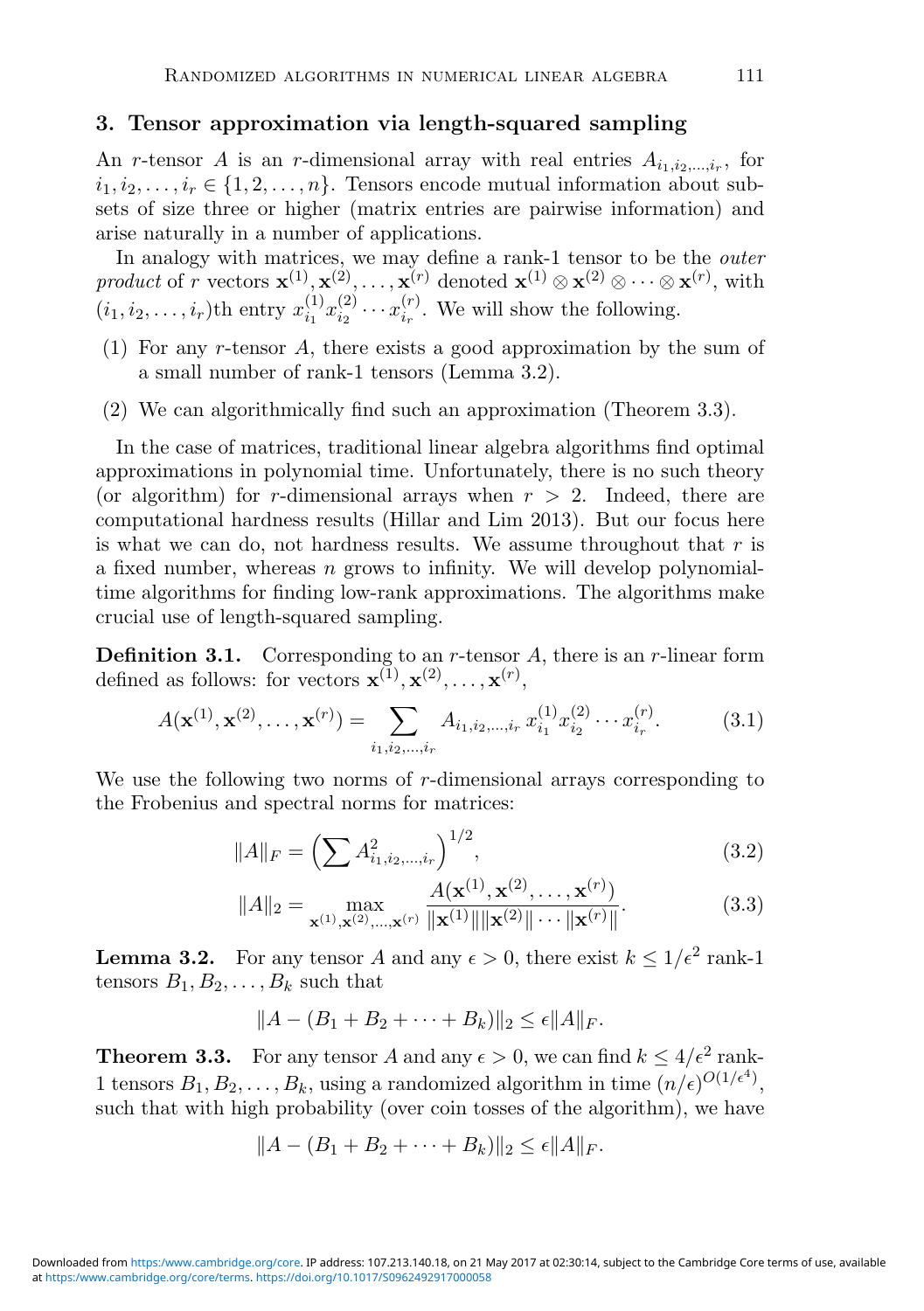*Proof of Lemma 3.2.* If  $||A||_2 \leq \epsilon ||A||_F$ , then we are done. If not, there are unit vectors  $\mathbf{x}^{(1)}, \mathbf{x}^{(2)}, \ldots, \mathbf{x}^{(r)}$  such that  $A(\mathbf{x}^{(1)}, \mathbf{x}^{(2)}, \ldots, \mathbf{x}^{(r)}) \ge \epsilon ||A||_F$ . Now consider the r-dimensional array

$$
B=A-(A(\mathbf{x}^{(1)},\mathbf{x}^{(2)},\ldots,\mathbf{x}^{(r)}))\mathbf{x}^{(1)}\otimes\mathbf{x}^{(2)}\otimes\cdots\otimes\mathbf{x}^{(r)}.
$$

It is easy to see that  $||B||_F^2 \le ||A||_F^2 (1 - \epsilon^2)$ . We may repeat for B: either  $||B||_2 \leq \epsilon ||A||_F$  and we may stop, or there exist  $\mathbf{y}^{(1)}, \mathbf{y}^{(2)}, \ldots, \mathbf{y}^{(r)}$  with  $B(\mathbf{y}^{(1)}, \mathbf{y}^{(2)}, \dots, \mathbf{y}^{(r)}) \ge \epsilon ||A||_F$ . Let

$$
C=B-B(\mathbf{y}^{(1)},\mathbf{y}^{(2)},\ldots,\mathbf{y}^{(r)})~(\mathbf{y}^{(1)}\otimes\mathbf{y}^{(2)}\otimes\cdots\otimes\mathbf{y}^{(r)}).
$$

Each time the Frobenius norm squared falls by  $\epsilon^2 ||A||_F^2$ , so this process will only continue for at most  $1/\epsilon^2$  steps. П

The algorithm that proves Theorem 3.3 will take up the rest of this section. First, from the proof of Lemma 3.2, it suffices to find  $\mathbf{x}^{(1)}, \mathbf{x}^{(2)}, \dots, \mathbf{x}^{(r)}$ all of length 1, maximizing  $A(\mathbf{x}^{(1)}, \mathbf{x}^{(2)}, \dots, \mathbf{x}^{(r)})$  to within *additive error*  $\epsilon ||A||_F / 2$ . We will give an algorithm to solve this problem. We need a bit more notation. For any  $r-1$  vectors  $\mathbf{z}^{(1)}, \mathbf{z}^{(2)}, \ldots, \mathbf{z}^{(r-1)}$ , we define a vector with *i*th component

$$
A(\mathbf{z}^{(1)}, \mathbf{z}^{(2)}, \dots, \mathbf{z}^{(r-1)}, \cdot)_i = \sum_{i_1, i_2, \dots, i_{r-1}} A_{i_1, i_2, \dots, i_{r-1}, i} z_{i_1}^{(1)} z_{i_2}^{(2)} \cdots z_{i_{r-1}}^{(r-1)}.
$$
 (3.4)

Here is the idea behind the algorithm. Suppose  $\mathbf{z}^{(1)}, \mathbf{z}^{(2)}, \ldots, \mathbf{z}^{(r)}$  are the unknown unit vectors that maximize  $A(\mathbf{x}^{(1)}, \mathbf{x}^{(2)}, \ldots)$ . Since

$$
A(\mathbf{z}^{(1)}, \mathbf{z}^{(2)}, \dots, \mathbf{z}^{(r-1)}, \mathbf{z}^{(r)}) = \mathbf{z}^{(r)}{}^{T} A(\mathbf{z}^{(1)}, \mathbf{z}^{(2)}, \dots, \mathbf{z}^{(r-1)}, \cdot),
$$

we have

$$
\mathbf{z}^{(r)} = \frac{A(\mathbf{z}^{(1)}, \mathbf{z}^{(2)}, \dots, \mathbf{z}^{(r-1)}, \cdot)}{|A(\mathbf{z}^{(1)}, \mathbf{z}^{(2)}, \dots, \mathbf{z}^{(r-1)}, \cdot)|}.
$$

Thus, if we knew  $\mathbf{z}^{(1)}, \mathbf{z}^{(2)}, \ldots, \mathbf{z}^{(r-1)}$ , then we could compute  $\mathbf{z}^{(r)}$ . In fact, each component of  $\mathbf{z}^{(r)}$  is the sum of  $n^{r-1}$  terms as in (3.4). We can hope to estimate the components of  $z^{(r)}$  with a sample of fewer than  $n^{r-1}$  terms. In fact, the main point is that we will show that if we pick a sample I of  $s = O(1/\epsilon^2)$  elements  $(i_1, i_2, \ldots, i_{r-1})$ , with probabilities proportional to  $\sum_i A_{i_1,i_2,\dots,i_{r-1},i}^2$ , which is the squared length of the 'line' or 'column'  $(i_1, i_2, \ldots, i_{r-1})$ , the sums are well estimated. In more detail, let  $f((i_1,i_2,\ldots,i_{r-1}))=z_{i_1}^{(1)}$  $\frac{(1)}{i_1}z_{i_2}^{(2)}$  $\frac{1}{i_2}^{(2)} \cdots z_{i_{r-1}}^{(r-1)}$  $\sum_{i_{r-1}}^{(r-1)}$ . We will show that

$$
\sum_{(i_1,i_2,\ldots,i_{r-1})\in I} A_{i_1,i_2,\ldots,i_{r-1},i} f((i_1,i_2,\ldots,i_{r-1})) \approx cz_i^{(r)},
$$

where  $c$  is a scalar (independent of  $i$ ).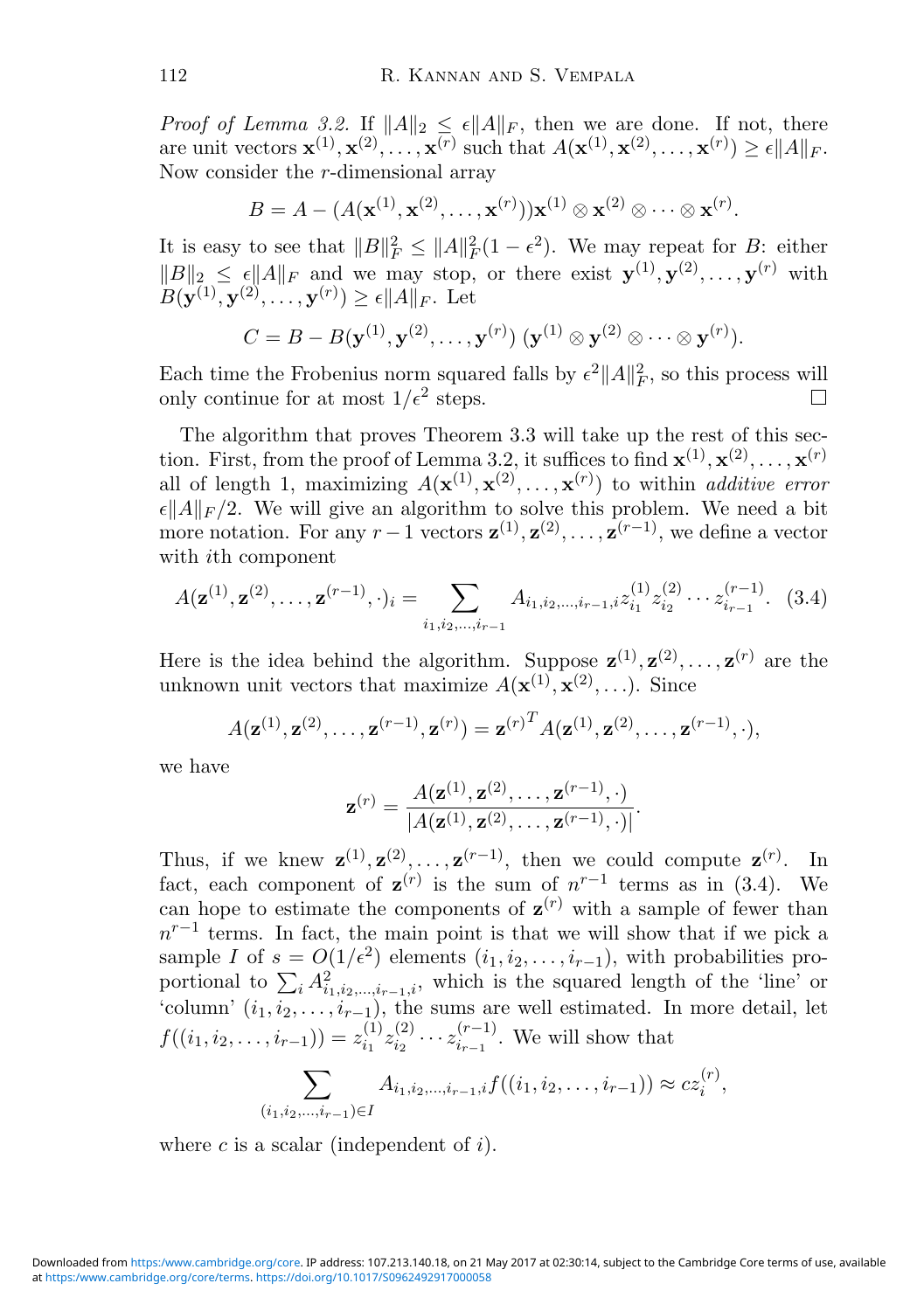Now we still need to compute the  $s(r-1)$  real numbers  $f((i_1, i_2, \ldots, i_{r-1})).$ for all  $(i_1, i_2, \ldots, i_{r-1}) \in I$ . We just enumerate all possibilities for the  $s(r-1)$ -tuple of values in steps of a certain size  $\eta$ , and for each possibility, we get a candidate  $\mathbf{z}^{(r)}$ . One of these candidates will be (close to) the optimal  $\mathbf{z}^{(r)}$ , but we do not know which one. To solve this puzzle, we just turn the problem on its head: for each candidate  $z^{(r)}$ , we can define an  $r-1$  tensor  $A(\cdot,\ldots,\cdot,\mathbf{z}^{(r)})$  similar to (3.4), and recursively find the  $\mathbf{y}^{(1)},\mathbf{y}^{(2)},\ldots,\mathbf{y}^{(r-1)}$ (approximately) maximizing  $A(\mathbf{y}^{(1)}, \mathbf{y}^{(2)}, \dots, \mathbf{y}^{(r-1)}, \mathbf{z}^{(r)})$ . The best of these will satisfy the theorem. One subtle point: each enumerated  $s(r-1)$ -tuple need not really come from  $\mathbf{z}^{(1)}, \mathbf{z}^{(2)}, \ldots, \mathbf{z}^{(r-1)}$ , since all we need for this argument is that one of the enumerated  $s(r-1)$ -tuples of values gets close to the true  $\{z_{i_1}^{(1)}\}$  $\genfrac{(}{)}{0pt}{}{(1)}{i_1}z_{i_2}^{(2)}$  $z_{i_2}^{(2)} \cdots z_{i_{r-1}}^{(r-1)}$  $i_{r-1}^{(r-1)}$  :  $(i_1, i_2, \ldots, i_{r-1}) \in I$ .

### Algorithm 3.4 (tensor decomposition). Set

$$
\eta = \frac{\epsilon^2}{100r\sqrt{n}} \quad \text{and} \quad s = \frac{10^5r}{\epsilon^2}.
$$

(1) Pick s random  $(r-1)$ -tuples  $(i_1, i_2, \ldots, i_{r-1})$  with probabilities proportional to the sum of squared entries on the corresponding line, that is,

$$
p(i_1, i_2, \ldots, i_{r-1}) = \frac{\sum_i A_{i_1, i_2, \ldots, i_{r-1}, i}^2}{\|A\|_F^2}.
$$

Let I be the set of s  $(r-1)$ tuples so chosen.

(2) Enumerate all functions

$$
f: I \to \{-1, -1+\eta, -1+2\eta, \dots, 0, \dots, 1-\eta, 1\}.
$$

(a) For each of the  $((2/\eta) + 1)^{s(r-1)}$  functions so enumerated, find a vector y defined by

$$
y_i = \sum_{(i_1,i_2,\ldots,i_{r-1})\in I} \frac{A_{i_1,i_2,\ldots,i_{r-1},i}f((i_1,i_2,\ldots,i_{r-1}))}{p(i_1,i_2,\ldots,i_{r-1})}.
$$

Replace **v** by  $\mathbf{v}/\|\mathbf{v}\|$ .

(b) Consider the  $(r-1)$ -dimensional array  $A(\mathbf{y})$  defined by

$$
(A(\mathbf{y}))_{i_1,i_2,\dots,i_{r-1}} = \sum_i A_{i_1,i_2,i_3\dots,i_{r-1},i} \ y_i
$$

and apply the algorithm recursively to find the approximate maximum

 $A(\mathbf{y})(\mathbf{x}^{(1)}, \mathbf{x}^{(2)}, \dots, \mathbf{x}^{(r-1)})$  subject to  $\|\mathbf{x}^{(1)}\| = \dots = \|\mathbf{x}^{(r-1)}\| = 1$ ,

to within additive error  $\epsilon ||A(\mathbf{y})||_F/2$ . Note that  $||A(\mathbf{y})||_F \leq ||A||_F$ by Cauchy–Schwarz.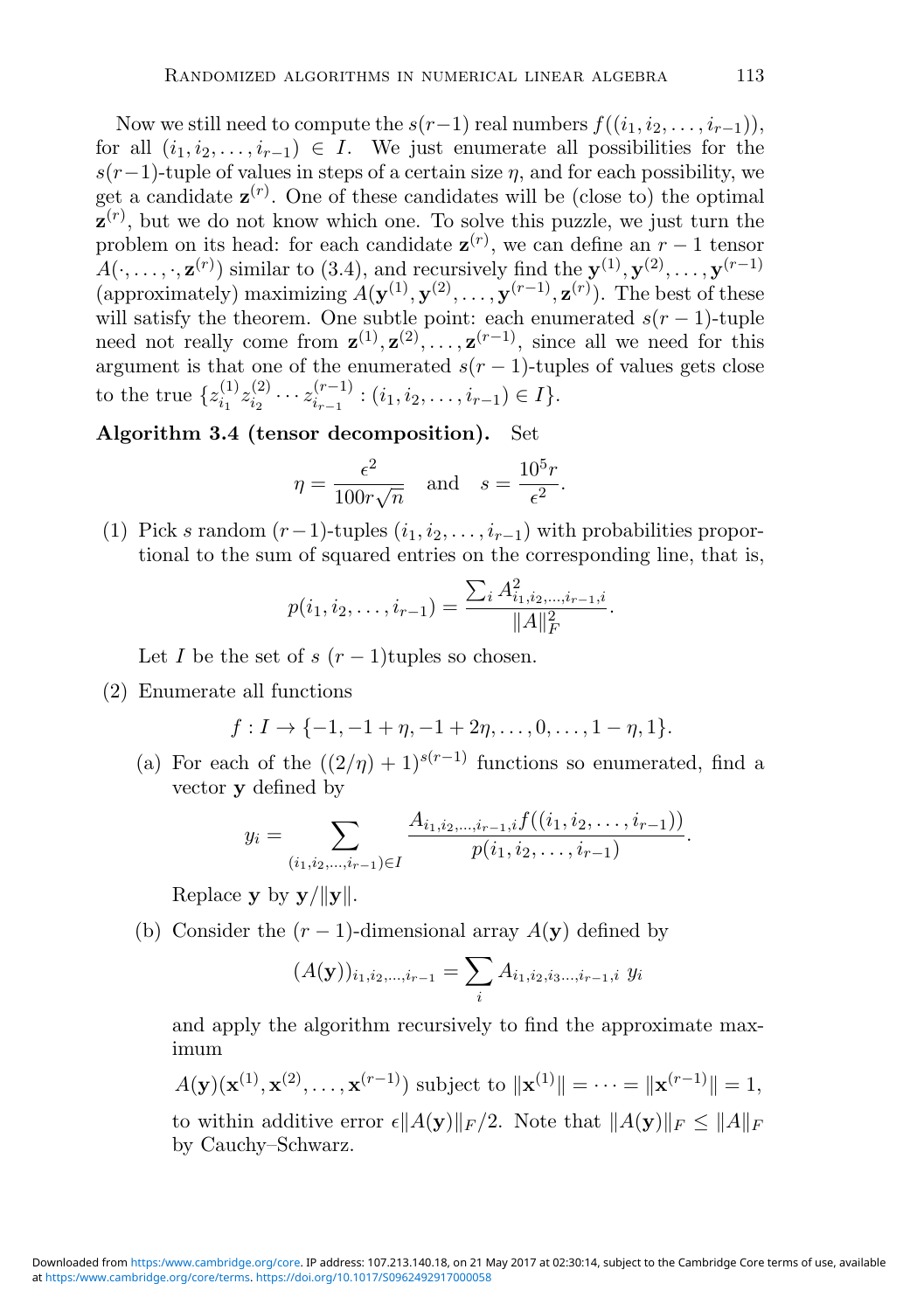(3) Output the set of vectors that gives the maximum among all these candidates.

We now analyse Algorithm 3.4 and prove Theorem 3.3. We begin by showing that the discretization does not cause any significant loss.

**Lemma 3.5.** Let  $\mathbf{z}^{(1)}, \mathbf{z}^{(2)}, \ldots, \mathbf{z}^{(r-1)}$  be the optimal unit vectors. Suppose  $\mathbf{w}^{(1)}, \mathbf{w}^{(2)}, \ldots, \mathbf{w}^{(r-1)}$  are obtained from the  $\mathbf{z}^{(t)}$  by rounding each coordinate down to the nearest integer multiple of  $\eta$ . Then

$$
||A(\mathbf{z}^{(1)}, \mathbf{z}^{(2)}, \dots, \mathbf{z}^{(r-1)}, \cdot) - A(\mathbf{w}^{(1)}, \mathbf{w}^{(2)}, \dots, \mathbf{w}^{(r-1)}, \cdot)|| \leq \frac{\epsilon^2}{100} ||A||_F.
$$

Proof. We write

$$
|A(\mathbf{z}^{(1)}, \mathbf{z}^{(2)}, \dots, \mathbf{z}^{(r-1)}, \cdot) - A(\mathbf{w}^{(1)}, \mathbf{w}^{(2)}, \dots, \mathbf{w}^{(r-1)}, \cdot)|
$$
  
\n
$$
\leq |A(\mathbf{z}^{(1)}, \mathbf{z}^{(2)}, \dots, \mathbf{z}^{(r-1)}, \cdot) - A(\mathbf{w}^{(1)}, \mathbf{z}^{(2)}, \dots, \mathbf{z}^{(r-1)}, \cdot)|
$$
  
\n
$$
+ |A(\mathbf{w}^{(1)}, \mathbf{z}^{(2)}, \dots, \mathbf{z}^{(r-1)}, \cdot) - A(\mathbf{w}^{(1)}, \mathbf{w}^{(2)}, \mathbf{z}^{(3)}, \dots, \mathbf{z}^{(r-1)}, \cdot)| + \cdots
$$

A typical term above is

$$
|A(\mathbf{w}^{(1)}, \mathbf{w}^{(2)}, \dots, \mathbf{w}^{(t)}, \mathbf{z}^{(t+1)}, \dots, \mathbf{z}^{(r-1)}, \cdot) - A(\mathbf{w}^{(1)}, \mathbf{w}^{(2)}, \dots, \mathbf{w}^{(t)}, \mathbf{w}^{(t+1)}, \mathbf{z}^{(t+2)}, \dots, \mathbf{z}^{(r-1)}, \cdot)|.
$$

Define  $B$  to be the matrix with components

$$
B_{ij} = \sum_{j_1, j_2, \dots, j_t, j_{t+2}, \dots, j_{r-1}} A_{j_1, j_2, \dots, j_t, i, j_{t+2}, \dots, j_{r-1}, j} w_{j_1}^{(1)} \cdots w_{j_t}^{(t)} z_{j_{t+2}}^{(t+2)} \cdots z_{j_{r-1}}^{(r-1)}
$$

Then the term above is bounded by

$$
|B(\mathbf{z}^{(t+1)} - \mathbf{w}^{(t+1)})| \leq \|B\|_2 |\mathbf{z}^{(t+1)} - \mathbf{w}^{(t+1)}| \leq \|B\|_F \eta \sqrt{n} \leq \|A\|_F \eta \sqrt{n}.
$$

The claim follows from our choice of  $\eta$ .

Next, we analyse the error incurred by sampling. Consider the  $(r-1)$ tuple  $(i_1, i_2, \ldots, i_{r-1}) \in I$ , and define the random variables  $X_i$  by

$$
X_i = \frac{A_{i_1,i_2,\dots,i_{r-1},i}w_{i_1}^{(1)}w_{i_2}^{(2)}\cdots w_{i_{r-1}}^{(r-1)}}{p(i_1,i_2,\dots,i_{r-1})}.
$$

It follows that

$$
E(X_i) = A(\mathbf{w}^{(1)}, \mathbf{w}^{(2)}, \dots, \mathbf{w}^{(r-1)}, \cdot)_i.
$$

$$
\qquad \qquad \Box
$$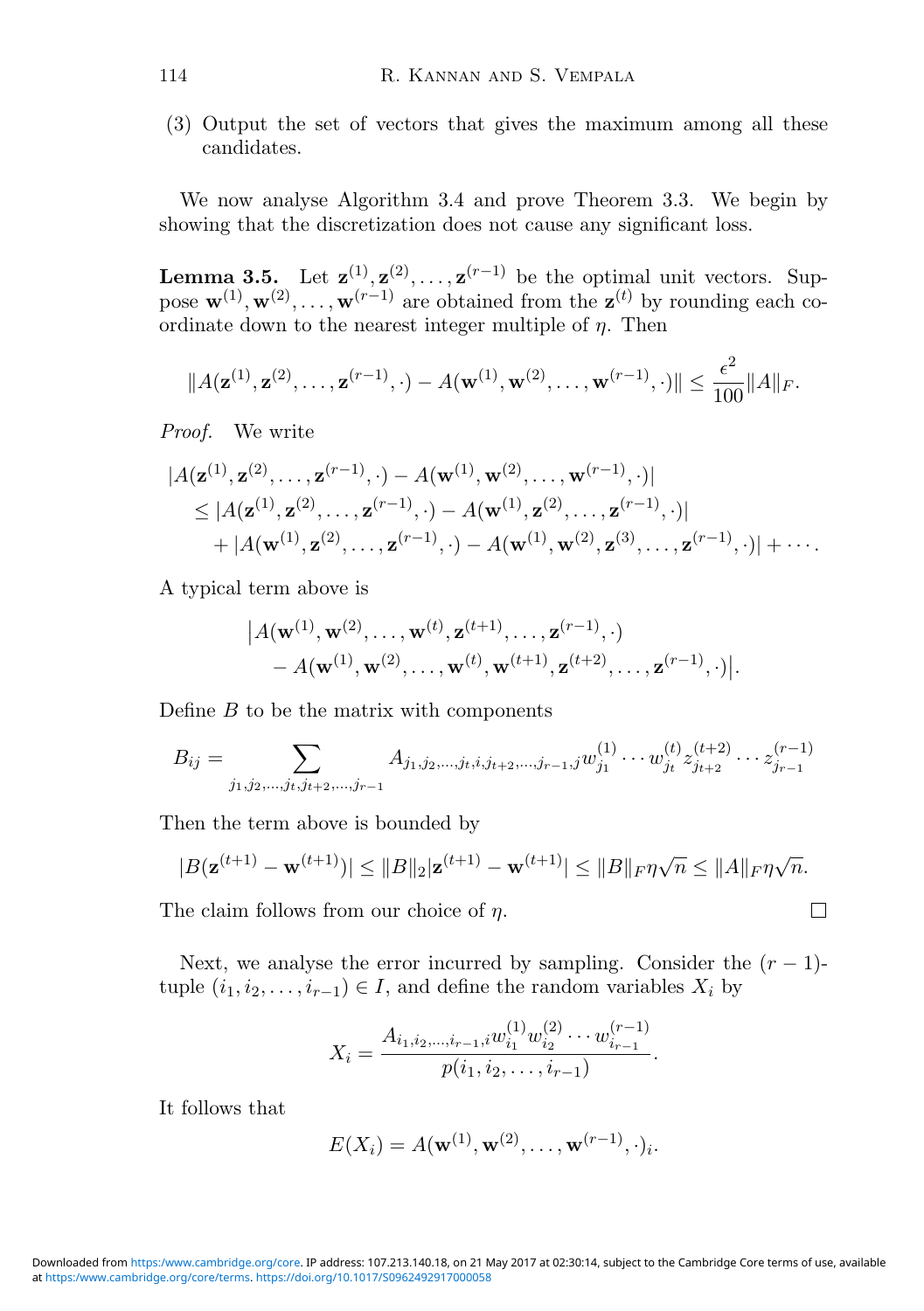We estimate the variance using a calculation similar to the matrix case:

$$
\sum_{i} \text{Var}(X_{i}) \leq \sum_{i} \sum_{i_{1}, i_{2}, \dots, i_{r-1}} \frac{A_{i_{1}, i_{2}, \dots, i_{r-1}, i}^{2}(w_{i_{1}}^{(1)} \cdots w_{i_{r-1}}^{(r-1)})^{2}}{p(i_{1}, i_{2}, \dots, i_{r-1})}
$$
\n
$$
= \sum_{i_{1}, i_{2}, \dots, i_{r-1}} \frac{(w_{i_{1}}^{(1)} w_{i_{2}}^{(2)} \cdots w_{i_{r-1}}^{(r-1)})^{2}}{p(i_{1}, i_{2}, \dots, i_{r-1})} \sum_{i} A_{i_{1}, i_{2}, \dots, i_{r-1}, i}^{2}
$$
\n
$$
= \|A\|_{F}^{2} \sum_{i_{1}, i_{2}, \dots, i_{r-1}} (w_{i_{1}}^{(1)} w_{i_{2}}^{(2)} \cdots w_{i_{r-1}}^{(r-1)})^{2} = \|A\|_{F}^{2}.
$$

Consider the  $y_i$  computed by the algorithm when all  $\hat{z}_{i_t}^{(t)}$  $u_i^{(t)}$  are set to  $w_{i_t}^{(t)}$  $\frac{u}{i}$ . This will clearly happen at some point during the enumeration. This  $y_i$  is just the sum of s i.i.d. copies of  $X_i$ , one for each element of I. Thus we have

$$
E(\mathbf{y}) = sA(\mathbf{w}^{(1)}, \mathbf{w}^{(2)}, \dots, \mathbf{w}^{(r-1)}, \cdot), \quad \text{Var}(\mathbf{y}) = E(||\mathbf{y} - E(\mathbf{y})||^2) \le s ||A||_F^2.
$$

Let

$$
\zeta = sA(\mathbf{z}^{(1)}, \mathbf{z}^{(2)}, \ldots, \mathbf{z}^{(r-1)}).
$$

Since we only want to find the maximum to within an additive error of  $\varepsilon s\|A\|_F/2$ , without loss of generality, we may assume  $\|\zeta\| \geq \varepsilon \|A\|_F/2$ . By Chebyshev's inequality, it follows that with high probability  $||\mathbf{y} - \zeta|| \leq$  $c\sqrt{s}||A||_F$ . One can now show that

$$
\left\|\frac{\mathbf{y}}{\|\mathbf{y}\|} - \frac{\zeta}{\|\zeta\|}\right\| \leq c\epsilon.
$$

From this we obtain

$$
\left\| A\left(\frac{\mathbf{y}}{\|\mathbf{y}\|}\right) - A\left(\frac{\zeta}{\|\zeta\|}\right) \right\|_F \leq \frac{\epsilon}{10} \|A\|_F.
$$

Thus, for any  $r-1$  unit vectors  $\mathbf{a}^{(1)}, \mathbf{a}^{(2)}, \ldots, \mathbf{a}^{(r-1)}$ , we have

$$
\left\|A\bigg(\mathbf{a}^{(1)},\mathbf{a}^{(2)},\ldots,\mathbf{a}^{(r-1)},\frac{\mathbf{y}}{\|\mathbf{y}\|}\bigg)-A\bigg(\mathbf{a}^{(1)},\mathbf{a}^{(2)},\ldots,\mathbf{a}^{(r-1)},\frac{\zeta}{\|\zeta\|}\bigg)\right\| \leq \frac{\epsilon}{10}\|A\|_F.
$$

This implies that the optimal set of vectors for  $A(y/||y||)$  are nearly optimal for  $A(\zeta/\|\zeta\|)$ . Since  $\mathbf{z}^{(r)} = \zeta/\|\zeta\|$ , the optimal vectors for the latter problem are  $\mathbf{z}^{(1)}, \ldots, \mathbf{z}^{(r-1)}$ . The error bound follows using Lemma 3.5.

Finally, the running time of Algorithm 3.4 is dominated by the number of candidates we enumerate, and is given by

$$
poly(n)\left(\frac{1}{\eta}\right)^{s^2r} = \left(\frac{n}{\epsilon}\right)^{O(1/\epsilon^4)}.
$$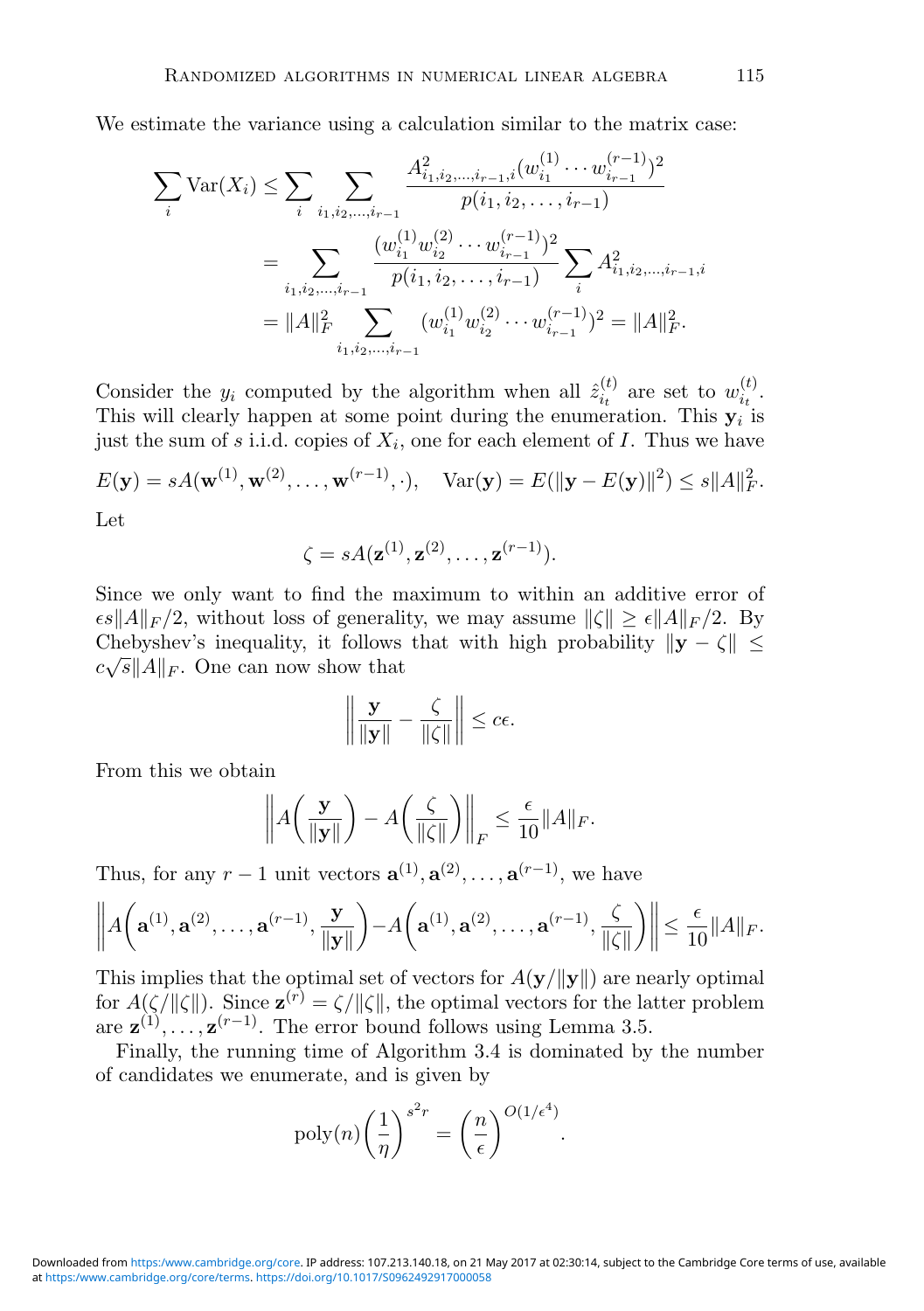#### 3.1. Symmetric non-negative tensors with good low-rank approximations

As we mentioned earlier, a small set of samples cannot hope to deal with every matrix. But we saw that sampling yields good results for numerically low-rank matrices (matrices where, say,  $\sigma_1^2(A) + \sigma_2^2(A) + \cdots + \sigma_p^2(A) \ge c||A||_F^2$ for a small  $p$ ). Here, we will discuss instances of tensors with a similar property.

Property X. The spectral norm of the tensor is a constant fraction of the Frobenius norm after we scale the tensor, once for each dimension.

For a matrix, the permitted scaling is to scale the rows, scale the columns or both. In this section we only deal with tensors with non-negative real entries which are also symmetric, that is, for any permutation  $\tau$  of  $\{1, 2, \ldots, r\}$ , we have

$$
A_{i_1,i_2,...,i_r} = A_{i_{\tau(1)},i_{\tau(2)},...,i_{\tau(r)}}.
$$

We will show that two natural classes of tensors have Property X. We begin by discussing these classes for matrices. The first class of matrices are adjacency matrices of dense graphs, that is,  $n \times n$  matrices with entries  $\{0,1\}$  with  $\Omega(n)$  non-zeros in each row. These arise in many applications. They are easily seen to satisfy Property X with no scaling, since

$$
||A||_F = O(n), \quad ||A||_2 \ge \frac{1}{n} \sum_{i,j} A_{ij} \in \Omega(n).
$$

Another important class of matrices represent metrics, where  $A_{ij}$  is the distance between points i and j in a metric space, that is, distances satisfy the triangle inequality. Let  $D_i = \sum_{j=1}^n A_{ij}$  be the total distance of point i to other points. Then, one can prove the following result.

**Lemma 3.6 (local density of metrics).**  $A_{ij}$  is at most  $(D_i + D_j)/n$ .

*Proof.* By the triangle inequality,  $d(x_i, x_j) \leq d(x_i, x_k) + d(x_k, x_j)$ , for all k. Summing, for  $k = 1, \ldots, n$ , we obtain

$$
n d(x_i, x_j) \le \sum_{k=1}^n d(x_i, x_k) + \sum_{k=1}^n d(x_k, x_j) = D_i + D_j,
$$

 $\Box$ 

whence  $d(x_i, x_j) \leq (D_i + D_j)/n$ .

We call the lemma the 'local density property' since, for the previous example of dense graphs, each entry of the adjacency matrix is indeed at most a constant times the row and column average. Metrics also have this property for each entry.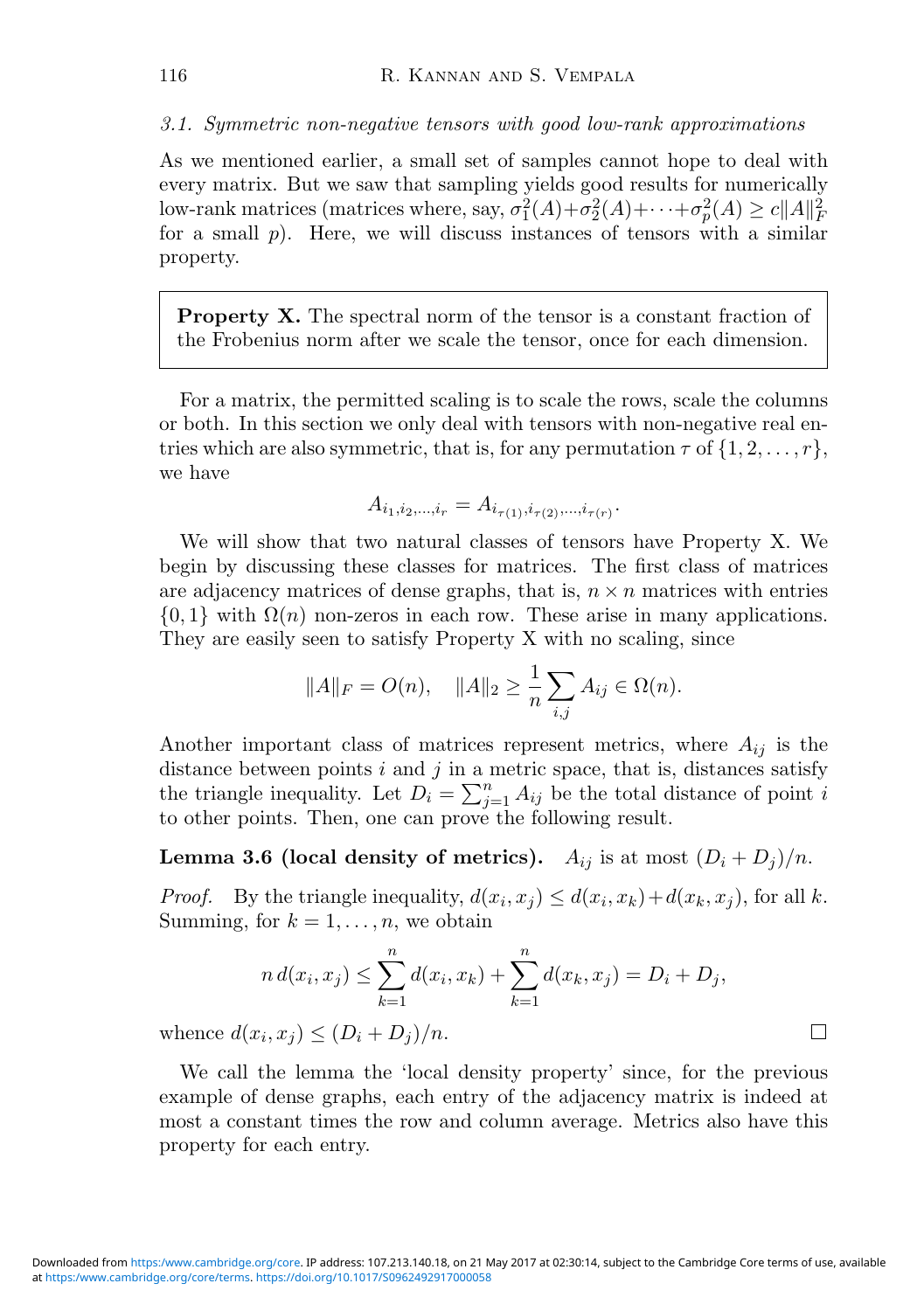Using this, one can show that a row and column scaled version of A satisfies Property X. Let

$$
\bar{D} = \frac{1}{n} \sum_{i=1}^{n} D_i.
$$

The scaled matrix B is defined by

$$
B_{ij} = \frac{A_{ij}}{\sqrt{(D_i + \bar{D})(D_j + \bar{D})}}.
$$

We will not prove here that  $B$  has Property X, but this will follow from the general tensor case below. In fact, we will see that for tensors, a global averaged version of the density lemma holds, and implies Property X.

Let A be any symmetric non-negative tensor. Let

$$
D_i = \sum_{i_2, i_3, \dots, i_r} A_{i, i_2, i_3, \dots, i_r}, \quad \bar{D} = \frac{1}{n} \sum_i D_i.
$$

**Definition 3.7.** The *density* of a tensor  $A$  is defined by

$$
\gamma(A) = \left(\sum_{i=1}^n D_i\right)^{r-2} \sum_{i_1, i_2, \dots, i_r} \frac{A_{i_1, i_2, \dots, i_r}^2}{\prod_{t=1}^r (D_{i_t} + \bar{D})}.
$$

**Lemma 3.8.** Let A be an r-dimensional tensor satisfying the following local density condition:

$$
A_{i_1,...,i_r} \leq \frac{c}{rn^{r-1}} \sum_{j=1}^r D_{i_j}
$$
, for all  $i_1,...,i_r \in V$ ,

where  $c$  is a constant. Then  $A$  has local density at most  $c$ .

Remark. Examples of graphs that satisfy the local density condition above include graphs with total number of edges at least  $cn^2$ , metrics and quasimetrics where there is some  $\gamma > 0$  with  $A_{ij} =$  (distance between i and j)<sup> $\gamma$ </sup>.

Proof. We need to bound the density of A. To this end,

$$
\sum_{i_1, i_2, \dots, i_r \in V} \frac{A_{i_1, \dots, i_r}^2}{\prod_{j=1}^r (D_{i_j} + \bar{D})}
$$
\n
$$
\leq \frac{c}{rn^{r-1}} \sum_{i_1, i_2, \dots, i_r \in V} \frac{A_{i_1, \dots, i_r} \sum_{j=1}^r D_{i_j}}{\prod_{j=1}^r (D_{i_j} + \bar{D})}
$$
\n
$$
\leq \frac{c}{rn^{r-1}} \sum_{i_1, i_2, \dots, i_r \in V} A_{i_1, \dots, i_r} \sum_{j=1}^r \frac{1}{\prod_{k \in \{1, \dots, r\} \setminus j} (D_{i_k} + \bar{D})}
$$

at [https:/www.cambridge.org/core/terms.](https:/www.cambridge.org/core/terms) <https://doi.org/10.1017/S0962492917000058> Downloaded from <https:/www.cambridge.org/core>. IP address: 107.213.140.18, on 21 May 2017 at 02:30:14, subject to the Cambridge Core terms of use, available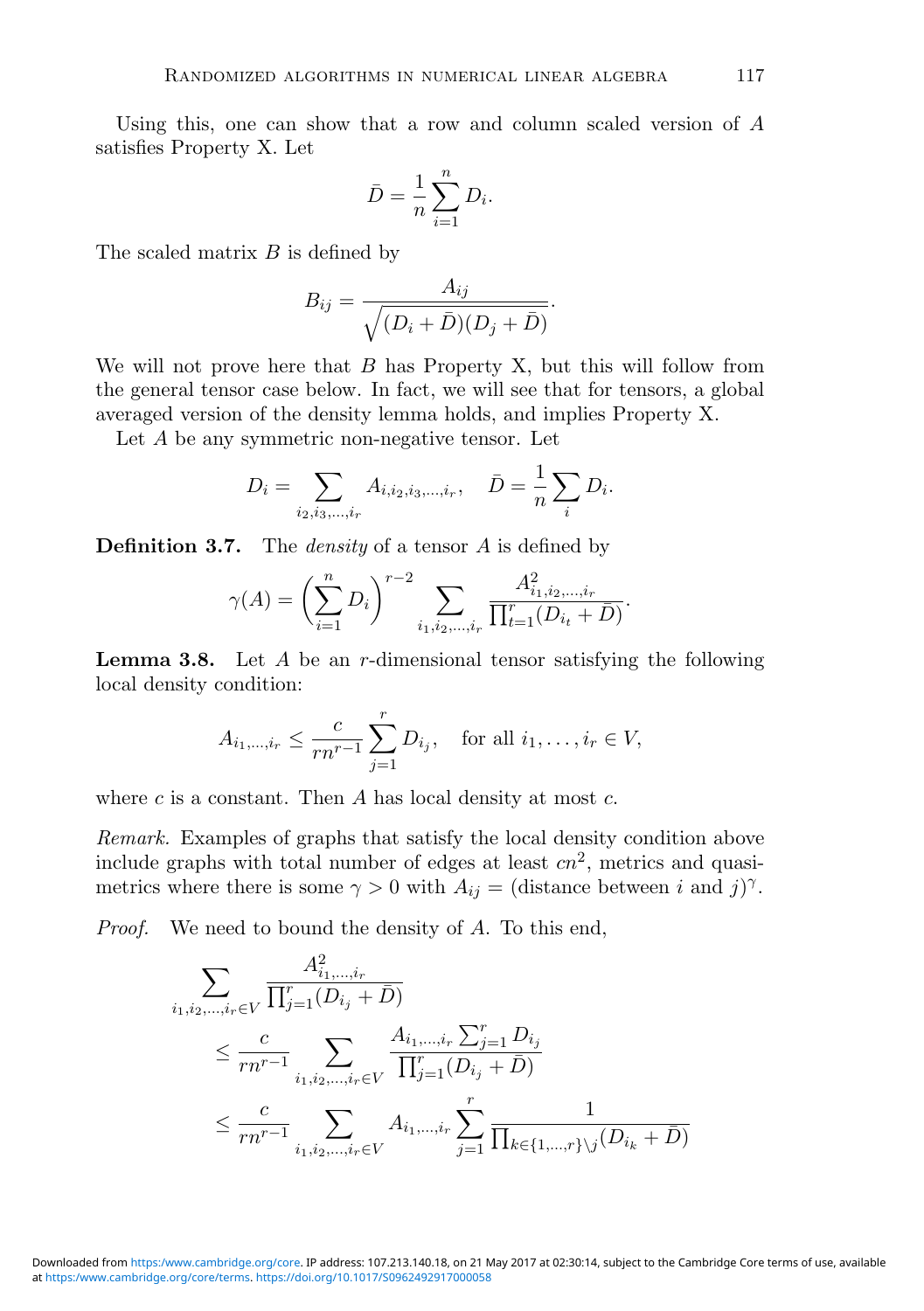$$
\leq \frac{c}{rn^{r-1}} \left( \sum_{i_1, i_2, \dots, i_r \in E} A_{i_1, \dots, i_r} \right) \frac{r}{\overline{D}^{r-1}}
$$

$$
= \frac{c}{(\sum_{i=1}^n D_i)^{r-2}}.
$$

Thus, the density is at most

$$
\left(\sum_{i=1}^{n} D_{i}\right)^{r-2} \sum_{i_{1}, i_{2}, \dots, i_{r} \in E} \frac{A_{i_{1}, \dots, i_{r}}^{2}}{\prod_{j=1}^{r} (D_{i_{j}} + \bar{D})} \leq c.
$$

Let  $B$  be a scaled version of  $A$ :

$$
B_{i_1, i_2, ..., i_r} = \frac{A_{i_1, i_2, ..., i_r}}{\prod_{t=1}^r \alpha_{i_t}}, \text{ where } \alpha_i = \sqrt{D_i + \bar{D}}.
$$

Lemma 3.9.  $||B||_F \le c||B||_2$ .

Proof. We have

$$
||B||_F^2 = \frac{\gamma(A)}{(n\bar{D})^{r-2}},
$$

while, if  $\alpha = (\alpha_1, \ldots, \alpha_r)^T$ , then

$$
||B||_2 \ge \frac{B(\alpha, \alpha, \dots, \alpha)}{||\alpha||^r}
$$
  
= 
$$
\frac{1}{||\alpha||^r} \sum_{i_1, i_2, \dots, i_r} B_{i_1, i_2, \dots, i_r} \alpha_{i_1} \alpha_{i_2} \cdots \alpha_{i_r}
$$
  
= 
$$
\frac{1}{||\alpha||^r} \sum_{i_1, i_2, \dots, i_r} A_{i_1, i_2, \dots, i_r}
$$
  
= 
$$
\frac{n\bar{D}}{(2n\bar{D})^{r/2}}.
$$

Hence

$$
||B||_F^2 \le \gamma(A)2^r ||B||_2^2.
$$

#### 4. Spectral norm error for matrices

In this section we prove the result of Rudelson and Vershynin (2007) summarized earlier in  $(1.2)$ . The proof involves the Hoeffding–Chernoff inequality for matrix-valued random variables, and we prove this first. The Hoeffding–Chernoff inequality for real-valued independent identically distributed random variables  $X_1, X_2, \ldots, X_s$  can be stated as follows. For any

at [https:/www.cambridge.org/core/terms.](https:/www.cambridge.org/core/terms) <https://doi.org/10.1017/S0962492917000058> Downloaded from <https:/www.cambridge.org/core>. IP address: 107.213.140.18, on 21 May 2017 at 02:30:14, subject to the Cambridge Core terms of use, available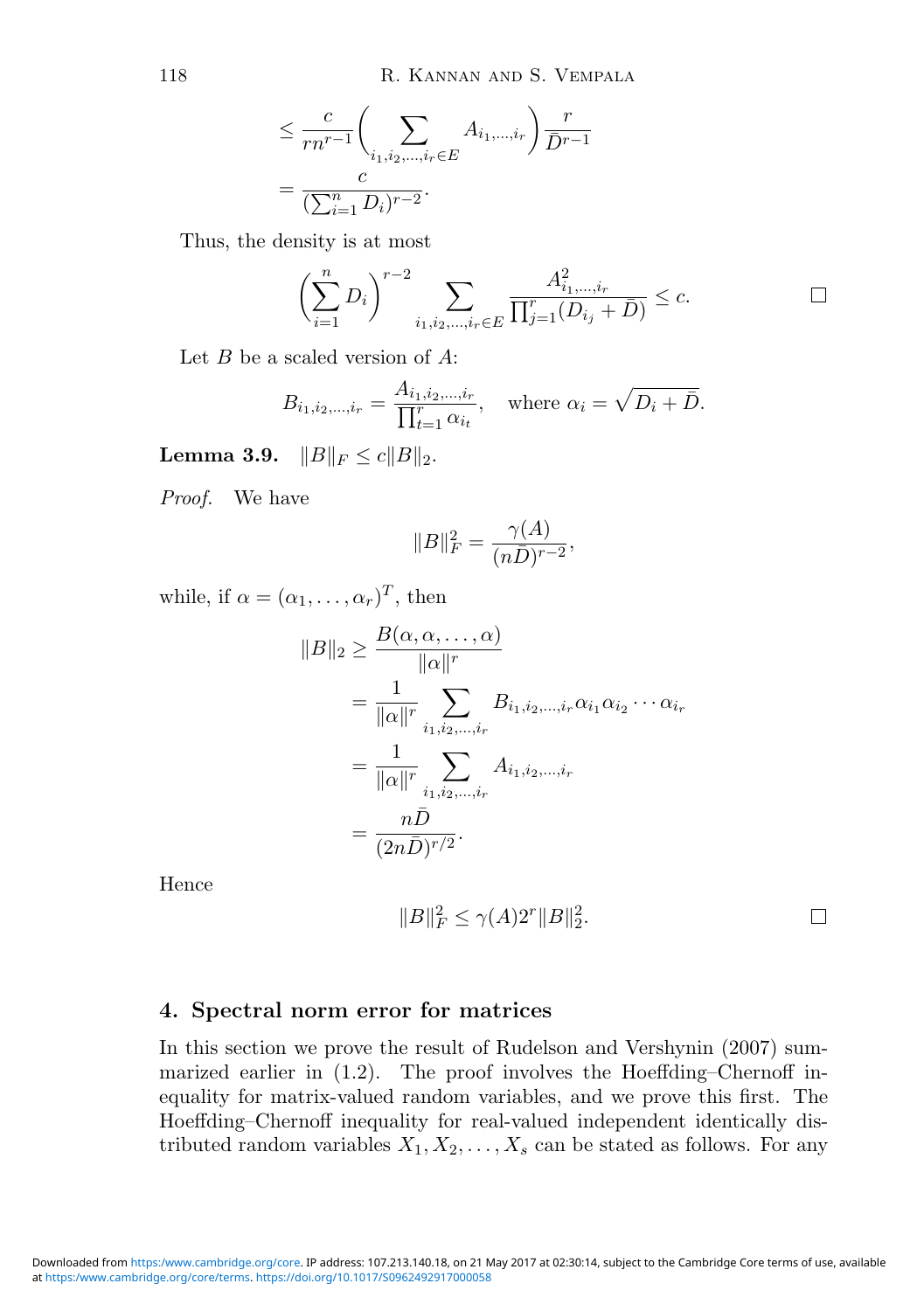positive real numbers  $a, t$ , we have

$$
\Pr\left(\sum_{i=1}^{s} X_i > a\right) \le e^{-ta} \ (E(e^{tX_1}))^s.
$$

Also, recall that the matrix exponential

$$
e^U = \sum_{t=0}^{\infty} \frac{U^t}{t!}
$$

exists for any square matrix  $U$ . For a real symmetric matrix  $U$  with eigenvalues  $\lambda_i(U)$ ,  $e^U$  has eigenvalues  $e^{\lambda_i(U)}$  and the same eigenvectors as U. Therefore  $e^{\overrightarrow{U}}$  is always positive semidefinite.

## 4.1. Hoeffding–Chernoff inequality for matrix-valued random variables

**Theorem 4.1.** Let X be a random variable taking values which are real symmetric  $d \times d$  matrices. Suppose  $X_1, X_2, \ldots, X_s$  are i.i.d. draws of X. For any positive real numbers  $a, t$ , we have

$$
\Pr\left(\lambda_{\max}\left(\sum_{i=1}^{s} X_i\right) \ge a\right) \le d e^{-ta} \|E e^{tX}\|_2^s,\tag{4.1}
$$

$$
\Pr\left(\left\|\sum_{i=1}^{s} X_i\right\|_2 \ge a\right) \le d e^{-ta} \left(\|E e^{tX}\|_2^s + \|E e^{-tX}\|_2^s\right). \tag{4.2}
$$

Remark.  $\lambda_{\text{max}}$  is the largest eigenvalue. Note that having the expectation inside the norm is better than having it outside on the right-hand side, since, by the convexity of the norm function and Jensen's inequality, it follows that for a matrix-valued random variable B, we have  $||E(B)|| \le E(||B||)$ , and it can be much less. Also, it is easy to see that applying the real-valued Hoeffding–Chernoff inequality to each entry of  $\sum_{i=1}^{s} X_i$  would not yield the theorem.

*Proof.* Inequality  $(4.2)$  follows from  $(4.1)$ , since

$$
\left\| \sum_{i} X_{i} \right\|_{2} = \max \left( \lambda_{\max} \left( \sum_{i} X_{i} \right), \ \lambda_{\max} \left( \sum_{i} (-X_{i}) \right) \right),
$$

and we can apply the first inequality twice: once with  $X_i$  and once with  $-X_i$ . So we prove only the first inequality. Let  $S = X_1 + X_2 + \cdots + X_s$ . Then

$$
\lambda_{\max}(S) \ge a \iff \lambda_{\max}(tS) \ge ta \iff \lambda_{\max}(e^{tS}) \ge e^{ta} \implies \text{Tr}[e^{tS}] \ge e^{ta}.
$$

Now  $\text{Tr}[e^{tS}]$  is a non-negative real-valued random variable, so by Markov's inequality, we get that

$$
\Pr(\text{Tr}[e^{tS}] \ge e^{ta}) \le e^{-ta} E(\text{Tr}[e^{tS}]).
$$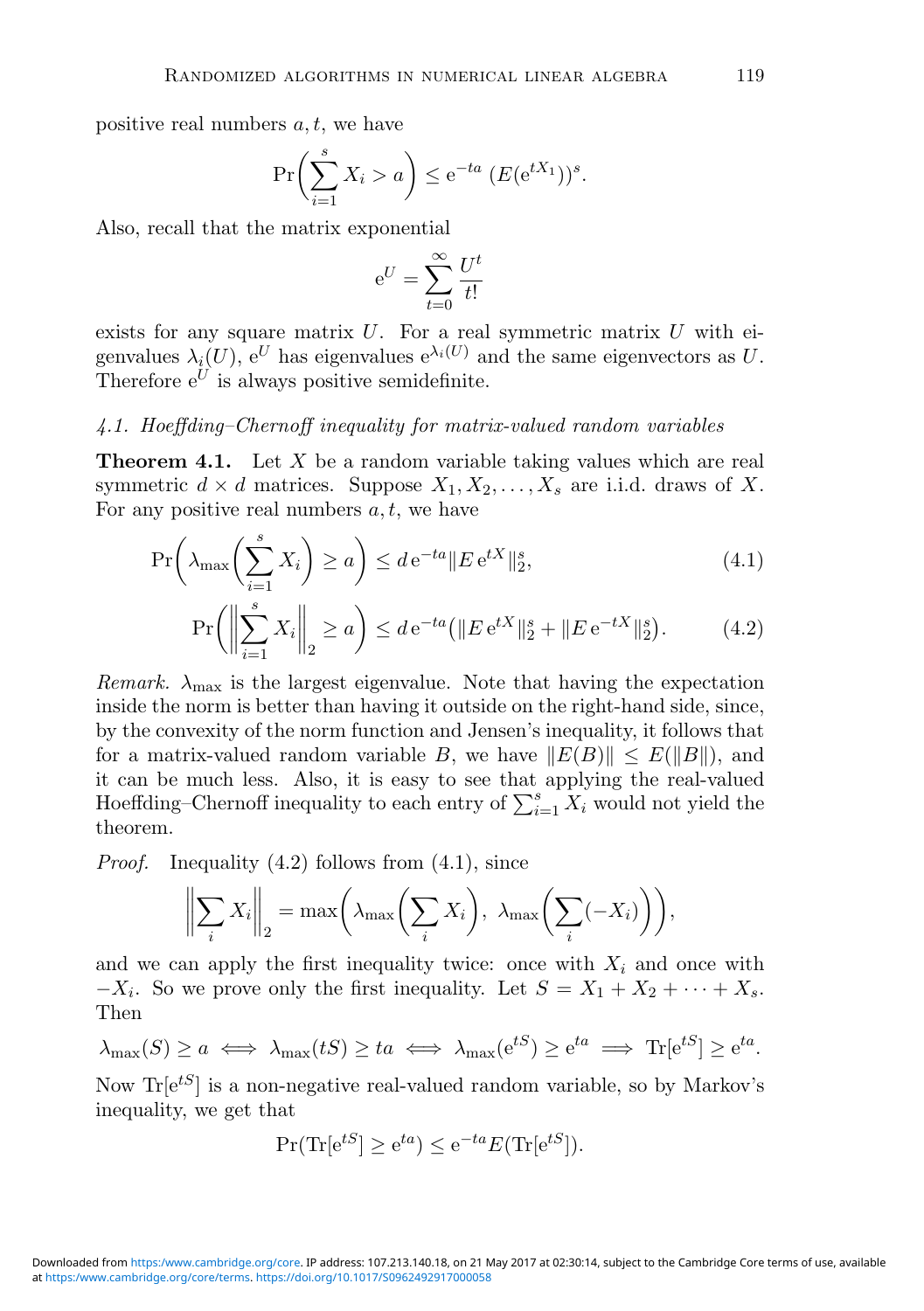We will upper-bound  $E(\text{Tr}[e^{tS}])$ . To this end, we first use the Golden– Thomson inequality (Bhatia 1996), which asserts that for Hermitian matrices  $U, V,$ 

$$
\text{Tr}[\mathbf{e}^{U+V}] \le \text{Tr}[\mathbf{e}^U \mathbf{e}^V].
$$

(The proof is not given here. Note that this is false for three matrices.) We will use this with  $U = t(X_1 + X_2 + \cdots + X_{s-1})$  and  $V = tX_s$ . Also note that  $Tr$  and  $E$  commute. Then

$$
E(\text{Tr}[e^{tS}]) \leq E(\text{Tr}[e^U e^V])
$$
  
\n
$$
= \text{Tr}[E(e^U e^V)]
$$
  
\n
$$
= \text{Tr}[E_{X_1, X_2, \dots, X_{s-1}}(e^U E_{X_s}(e^V))]
$$
 (independence)  
\n
$$
\leq ||E(e^{tX})||_2 \text{ Tr}[E_{X_1, X_2, \dots, X_{s-1}}(e^U)]
$$
  
\n
$$
(\text{Tr}[BC] \leq \text{Tr}[B] ||C||_2 \text{ for positive semidefinite } B, C)
$$
  
\n
$$
\leq ||E(e^{tX})||_2^{s-1} \text{Tr}[E(e^{tX})]
$$
  
\n
$$
\leq d||E(e^{tX})||_2^s,
$$

where, in the penultimate inequality, we have peeled off an  $X_i$  s – 2 times. The factor of d arises because  $Tr[e^{tX}] \leq d\lambda_{\max}(e^{tX})$ . No direct way of bounding  $\lambda_{\text{max}}$  without going to the trace is known.  $\Box$ 

**Notation.** For two  $n \times n$  real symmetric matrices  $B, C$ , we write  $B \prec C$ when  $C - B$  is positive semidefinite.

**Lemma 4.2.** If B is a real symmetric matrix for which  $||B||_2 < 1$ , then  $e^B \preceq I + B + B^2$ .

*Proof.* The inequality  $e^{\lambda_i} \leq 1 + \lambda_i + \lambda_i^2$ , for  $|\lambda_i| \leq 1$ , implies

$$
e^{\lambda_i} \mathbf{v}_i \mathbf{v}_i^T \preceq (1 + \lambda_i + \lambda_i^2) \mathbf{v}_i \mathbf{v}_i^T,
$$

whence

$$
e^{B} = \sum_{i=1}^{d} e^{\lambda_i} \mathbf{v}_i \mathbf{v}_i^T \preceq \sum_{i=1}^{d} (1 + \lambda_i + \lambda_i^2) \mathbf{v}_i \mathbf{v}_i^T = I + B + B^2.
$$

## 4.2. Applying Hoeffding–Chernoff to length-squared sampling

Suppose we use length-squared sampling on a matrix  $\tilde{A}$  to draw s columns in s i.i.d. trials. Let

$$
p_j = \frac{|A(:,j)|^2}{\|A\|_F^2}
$$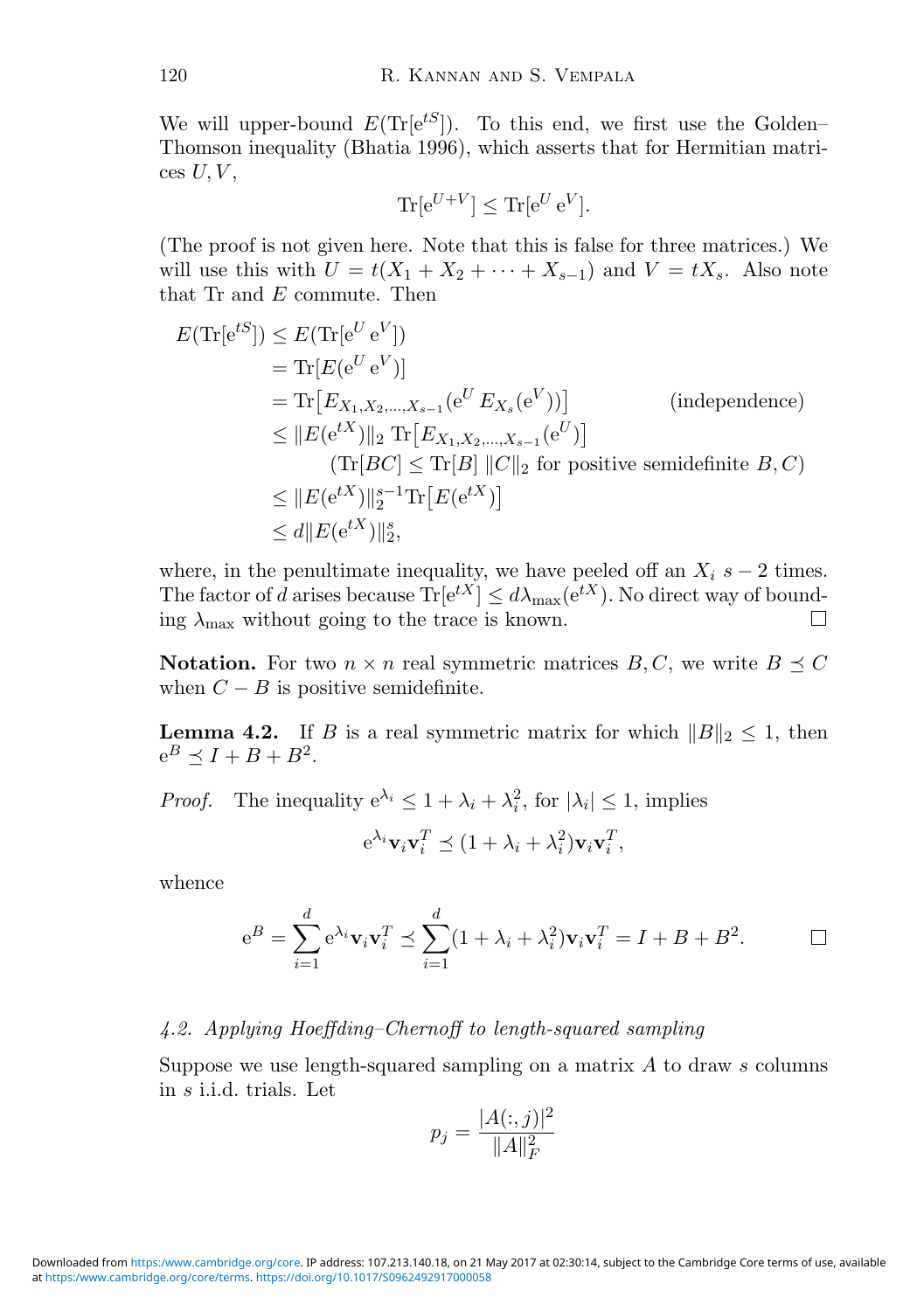be the probability of picking column  $i$ . Define the real symmetric matrixvalued random variable Y satisfying

$$
\Pr\left(Y = \frac{1}{s \ p_j} \ A(:,j)A(:,j)^T\right) = p_j. \tag{4.3}
$$

We saw that  $EY = AA^T/s$ . Then the random variable

$$
X = Y - EY \quad \text{satisfies } EX = 0. \tag{4.4}
$$

Also, we have  $E(X^2) \preceq E(Y^2)$ ; this is proved along the same lines as for real random variables, where the variance of a random variable is at most the second moment. Therefore

$$
E(X^{2}) \leq E(Y^{2}) = \sum_{j} p_{j} \frac{A(:,j)A(:,j)^{T}A(:,j)A(:,j)^{T}}{s^{2} p_{j}^{2}} = AA^{T}||A||_{F}^{2} \frac{1}{s^{2}},
$$
\n(4.5)

which implies

$$
||E(X2)||_2 \le \frac{1}{s^2} ||A||_2^2 ||A||_F^2.
$$
\n(4.6)

We will also need an absolute upper bound on  $||X||_2$ . For this, note that

$$
||X||_2 \le \frac{1}{s} \max(||A(:,j)A(:,j)^T/p_j||_2, ||AA^T||_2)
$$
  
\n
$$
\le \max\left(\frac{||A(:,j)A(:,j)^T||_2}{s||A(:,j)||^2} ||A||_F^2, \frac{||A||_F^2}{s}\right) = \frac{1}{s} ||A||_F^2.
$$
\n(4.7)

**Proposition 4.3.** If t is a positive real number such that  $||tX||_2 \leq 1$  for all possible values of  $X$ , then

$$
||E e^{\pm tX}||_2 \le 1 + \frac{t^2}{s^2} ||A||_2^2 ||A||_F^2 \le e^{t^2 ||A||_2^2 ||A||_F^2/s^2}
$$

*Proof.* We have  $E(e^{tX}) \preceq E(I + tX + t^2X^2) = I + t^2E(X^2)$ , since  $EX = 0$ . Thus we have the proposition using (4.5).  $\Box$ 

*Note.* It was important to argue that  $e^B \preceq I + B + B^2$  in the lemma. A weaker inequality such as  $||e^B||_2 \le ||I + B + B^2||_2$  does not suffice. We are ready to prove (1.2).

**Theorem 4.4.** Let A be any  $m \times n$  matrix and let C be an  $m \times s$  matrix obtained by length-squared sampling and scaling to have  $E(CC^T) = AA^T$ . (C consists of columns  $Y_1, Y_2, \ldots, Y_s$ , which are i.i.d. copies of Y defined in (4.3).) Then, for all  $\varepsilon \in [0, ||A||_2/||A||_F]$ ,<sup>4</sup> we have

$$
\Pr\left(\|CC^T - AA^T\|_2 \ge \varepsilon \|A\|_2 \|A\|_F\right) \le 2n e^{-\varepsilon^2 s/4}.
$$

<sup>4</sup> If  $\varepsilon \ge ||A||_2/||A||_F$ , then the zero matrix is a good enough approximation to  $AA^T$ .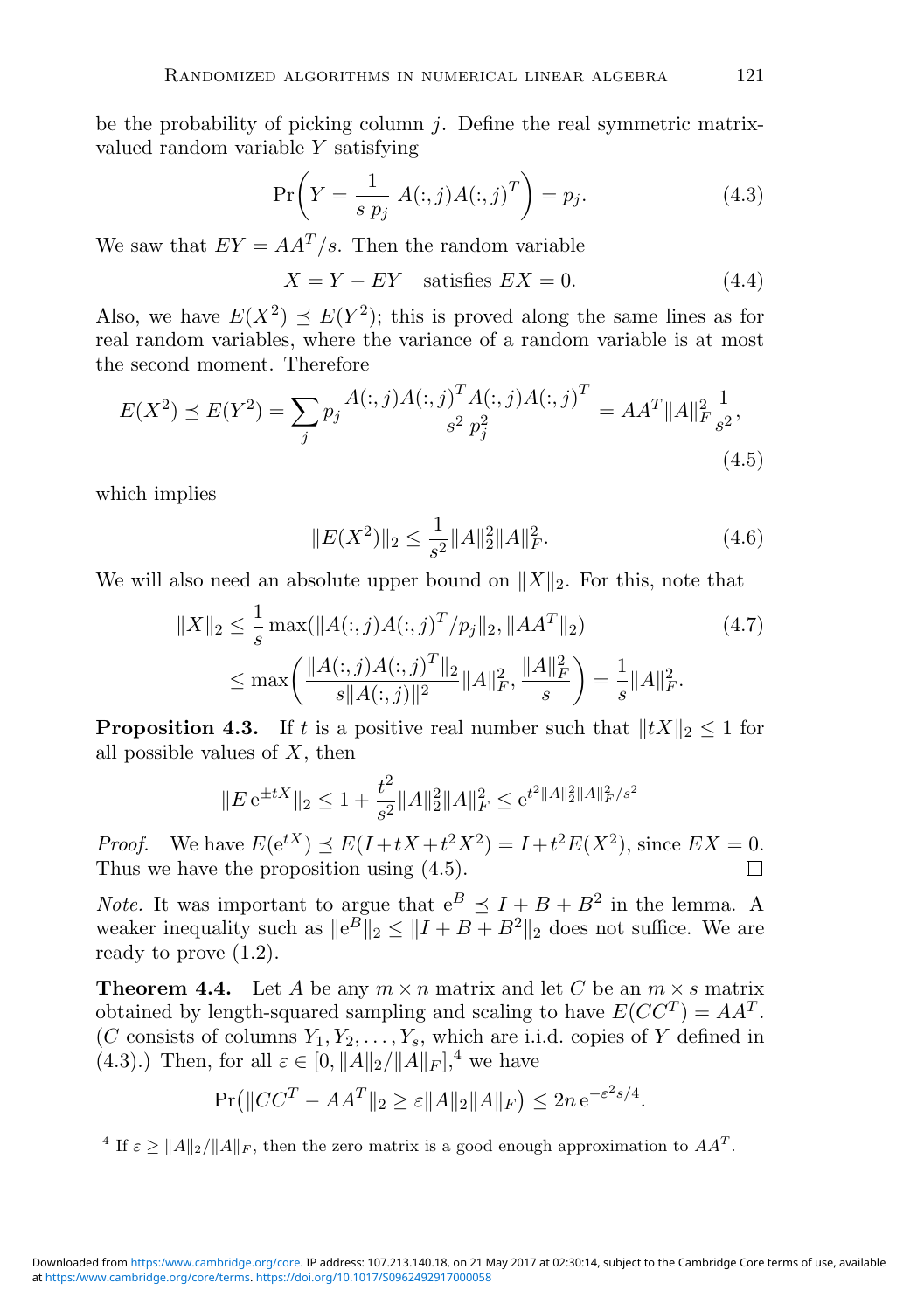Hence, for  $s \geq (c \ln n)/\varepsilon^2$ , with high probability we have

$$
||CC^{T} - AA^{T}||_2 \le \varepsilon ||A||_2 ||A||_F.
$$
 (4.8)

Proof. It is easy to see that

$$
CC^T - AA^T = \sum_{i=1}^{s} X_i,
$$

where the  $X_i$  are i.i.d. copies of X defined in (4.4). Then

$$
\Pr\left(\left\|\sum_{i=1}^{s} X_{i}\right\|_{2} \geq \varepsilon \|A\|_{2} \|A\|_{F}\right)
$$
\n
$$
\leq n e^{-t\varepsilon \|A\|_{2} \|A\|_{F}} \left(\|E(e^{tX_{1}})\|_{2}^{s} + \|E(e^{-tX_{1}})\|_{2}^{s}\right)
$$
\n(for any  $t > 0$ , by Theorem 4.1)

\n
$$
\leq 2n e^{-t\varepsilon \|A\|_{2} \|A\|_{F}} e^{t^{2} \|A\|_{2}^{2} \|A\|_{F}^{2}/s}
$$
\n(provided  $t \leq s / \|A\|_{F}^{2}$ , by Proposition 4.3 and (4.7))

\n
$$
\leq 2n e^{-\varepsilon^{2}s/4},
$$

setting

$$
t = \frac{\varepsilon s}{2||A||_F ||A||_2} \le \frac{s}{||A||_F^2}.
$$

So we see that for  $s \geq (c \ln n)/\varepsilon^2$  and a large enough constant c, with high probability,

$$
||CC^T - AA^T||_2 \le \varepsilon ||A||_2 ||A||_F.
$$

## 5. Preconditioned length-squared sampling

In this section we show how to solve problem (1.3). We first discuss a principal motivation.

#### 5.1. Relative error in the residual

We have seen that if we sample a set of columns of A and scale them to form an  $m \times s$  matrix C, the restriction of A to the column space of the top k right singular vectors of  $C$  is a good approximation to  $A$ , in the sense of Theorem 2.1. But the error is in terms of  $||A||_F$ . In this section we see how to get errors of the form  $O(||A - A_k||_F)$ , where  $A_k$  denotes the best rank-k approximation to A. Of course, we can get such errors by using the SVD of A. The point here is that we will see that a random sample corresponding to preconditioned length-squared sampling on  $A_k$  (instead of A) gives us a subset of columns of A in whose span we find an  $O(||A - A_k||_F)$ -type error.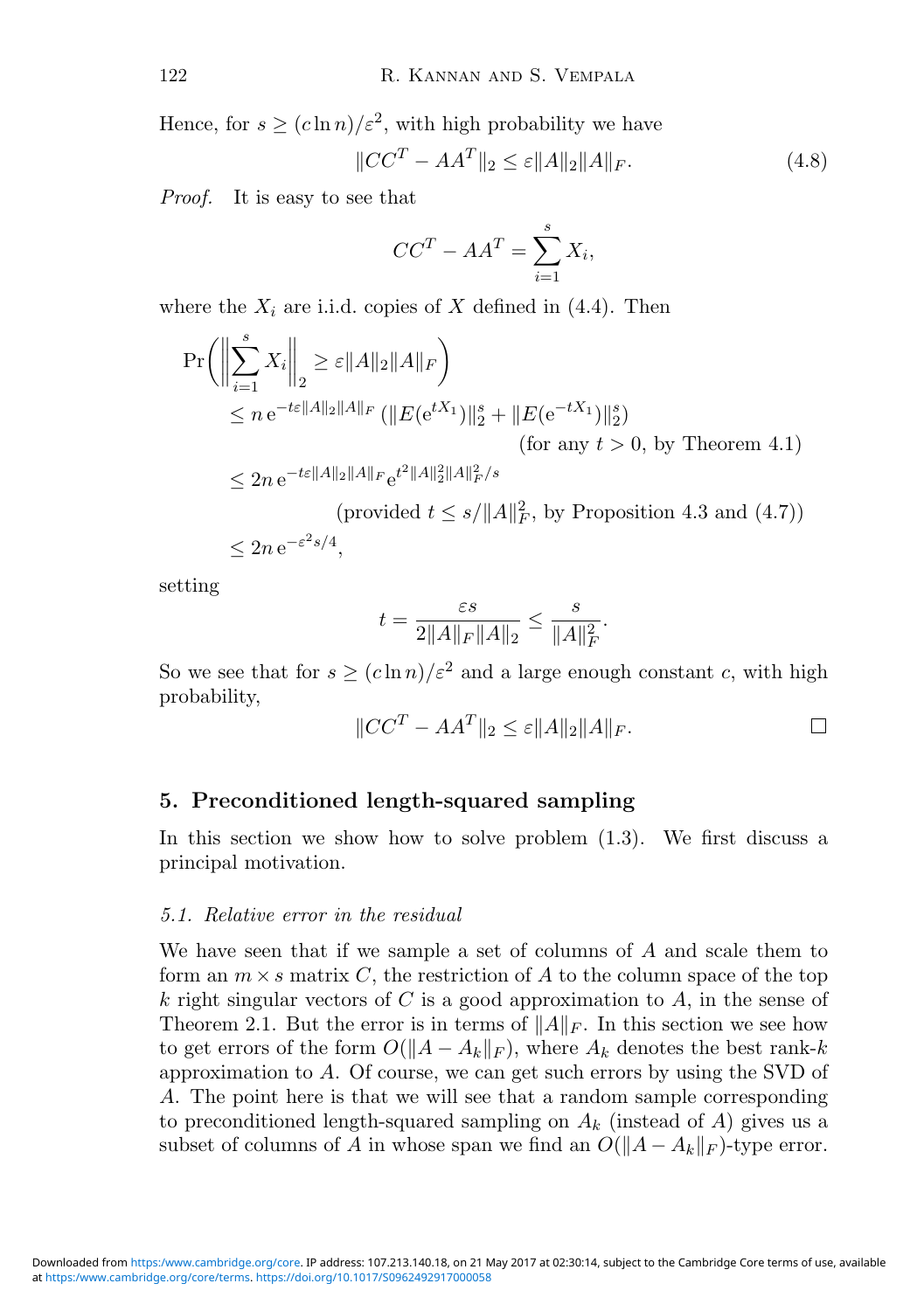There are at least three approaches to getting such a relative error bound. The first is to use length-squared sampling *iteratively* (Deshpande *et al.*) 2006). In this approach, after performing length-squared sampling on the initial matrix A to obtain a sample  $S_1$ , the columns of A are sampled again, but this time with probability proportional to their squared lengths in the residual, that is, after orthogonal projection onto the span of  $S_1$ . This process is repeated, and results in a geometrically decaying error factor with each round. Such an approach was also used by Li, Miller and Peng (2013). More recent papers analyse a similar approach with uniform sampling (Cohen et al. 2015, Cohen, Musco and Musco 2017).

The second approach is volume sampling, which extends length-squared sampling by picking subsets of k columns jointly (Deshpande and Vempala 2006). The probability of picking a  $k$ -subset is proportional to the squared volume of the k-dimensional simplex induced by the columns along with the origin, a generalization of length-squared sampling. This single sample approach has expected squared error  $(k+1) \|A - A_k\|_F^2$ , the best possible bound using  $k$  columns of the matrix. This can be improved by one round to length-squared sampling in the residual to  $(1 + \epsilon)$  (relative error) using  $O(k/\epsilon)$  samples.

The third approach (Drineas et al. 2008), which we present here, uses only one round of length-squared sampling, but the lengths are according to a different matrix, which can be viewed as a preconditioned version of the original matrix, and corresponds to sampling columns according to their leverage scores. Before we go to the main proof of the preconditioned length-squared sampling method, we discuss its application to low-rank approximation in more detail.

Let S be the  $n \times s$  column selector (no scaling of columns) matrix, so that  $C = AS$ . Let  $V_k$  be the  $n \times k$  matrix with top k right singular vectors of A as columns. The probability of picking column  $j$  of A to include in C is according to the squared length of column j of  $A_k^+ A_k = V_k V_k^T$ , where  $A_k^+$ k is the pseudo-inverse of A. Since  $V_k$  has orthonormal columns, this is the same as the squared length of column j of  $V_k^T$ . Then the approximation to A in the column space of C is

$$
X = C(V_k^T S)^+ V_k^T.
$$

The error is bounded as follows:

$$
A - X = A - AS(V_k^T S)^+ V_k^T
$$
  
=  $A - (AV_k V_k^T + (A - A_k))S(V_k^T S)^+ V_k^T$   
=  $A - AV_k V_k^T - (A - A_k)S(V_k^T S)^+ V_k^T$   
=  $(A - A_k) - (A - A_k)S(V_k^T S)^+ V_k^T$ .  
 $X_1$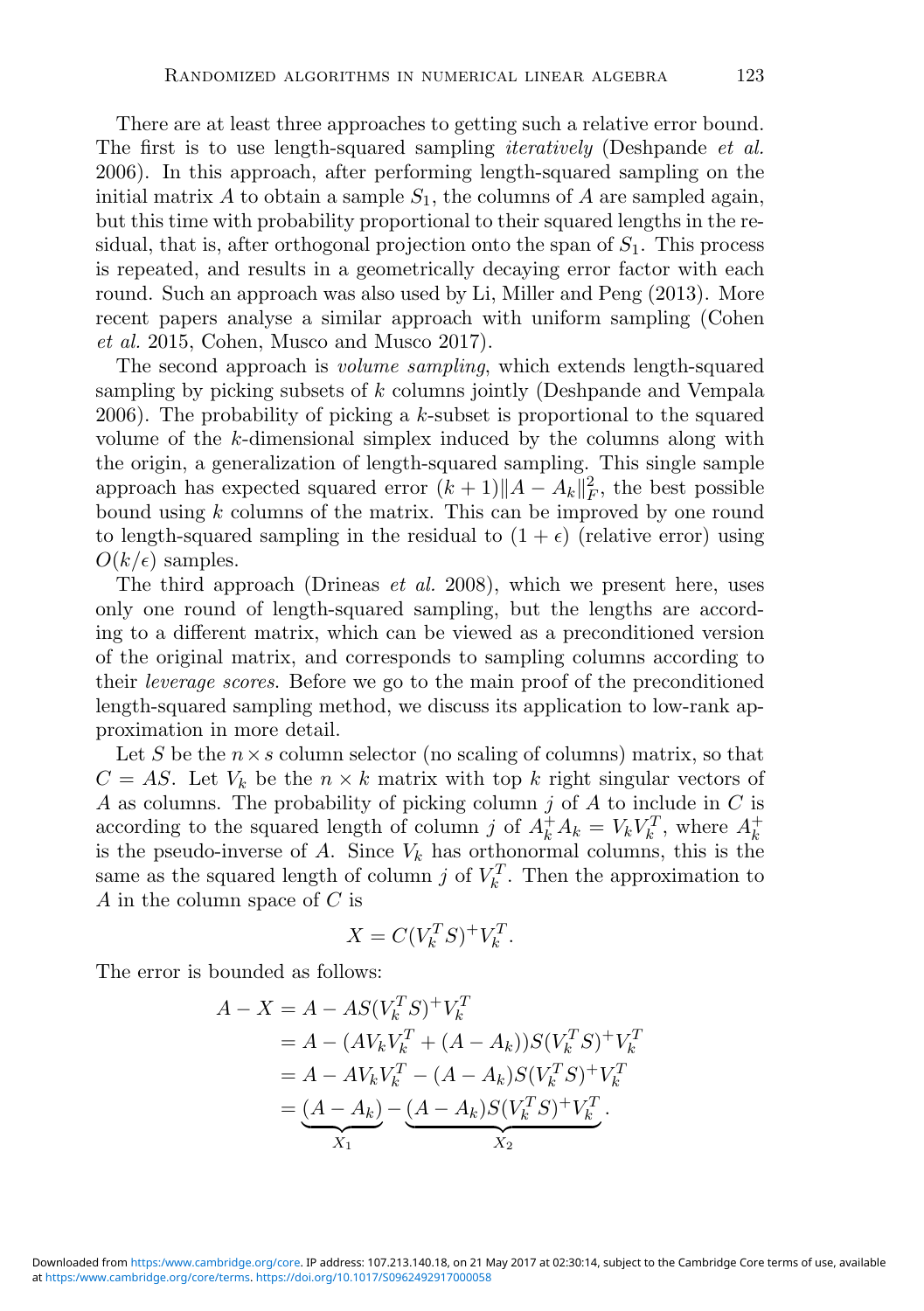Then

$$
||X_1||_F = ||A - A_k||_F,
$$
  
\n
$$
||X_2||_F \le ||(A - A_k)S||_F \underbrace{||(V_k^T S)^+ V_k^T||_2}_{X_3}.
$$

Hence  $E(\|(A - A_k)S\|_F) \leq \|A - A_k\|_F$ . Now,  $X_3 = 1/\sigma_{\min}(V_k^T S)$  (the last  $V_k^T$  can be omitted since it has orthonormal rows). We can bound this as follows:

$$
X_3 = \frac{1}{\sqrt{\lambda_{\min}(V_k^T S S^T V_k)}}.
$$

Noting that  $V_k V_k^T = I_k$ , we can view this as selecting columns (as in S) according to length-squared sampling on  $V_k$  to multiply  $V_k^T$  by  $V_k$ . By the guarantee for approximate matrix multiplication using length-squared sampling, the error is at most  $(2 + \varepsilon) \|A - A_k\|_F$ . This can be improved to  $(1 + \epsilon) \|A - A_k\|_F$ .

#### 5.2. Leverage score sampling

Here we present the main guarantee for sampling according to the leverage scores, that is, the preconditioned squared lengths.

**Theorem 5.1.** Suppose A is any  $d \times n$  matrix with rank r and SVD  $A = \sum_{t=1}^r \sigma_t \mathbf{u}_t \mathbf{v}_t^T$ , and W is an  $n \times d$  symmetric matrix  $\sum_{t=1}^r \sigma_t^{-1} \mathbf{v}_t \mathbf{u}_t^T$ .<sup>5</sup> Let  $p_j$ ,  $j = 1, 2, \ldots, n$  be defined by <sup>6</sup>

$$
p_j = \frac{|(WA)(:,j)|^2}{\|WA\|_F^2}.
$$

If  $\varepsilon \in [0,1]$  and  $s \ge (c r \ln n)/\varepsilon^2$ , and we draw s columns of A in i.i.d. trials, with probabilities  $\{p_j\}$ , scale the chosen column j of A by  $1/\sqrt{sp_j}$ , and form a  $d \times s$  matrix C with these scaled columns, then with high probability we have

$$
\|\mathbf{x}^T C\|^2 \in [(1-\varepsilon)\|\mathbf{x}^T A\|^2, (1+\varepsilon)\|\mathbf{x}^T A\|^2], \text{ for all } \mathbf{x}.
$$

Remark. The  $p_i$  are proportional to the squared lengths of columns of  $WA$ , but the actual sampling picks corresponding columns of A.

*Proof.* Let V be the space spanned by columns of A. Write vector  $x$  as  $\mathbf{x} = \mathbf{z} + \mathbf{y}$ , with  $\mathbf{z} \in V$  and y orthogonal to V. Clearly,  $\|\mathbf{x}^T A\| = \|\mathbf{z}^T A\|$ and  $\|\mathbf{x}^T C\| = \|\mathbf{z}^T C\|$ . So it suffices to prove the theorem assuming  $\mathbf{x} \in V$ .

 $5 W$  is the pseudo-inverse of A.

 $6$  We call  $p_j$  the 'preconditioned length-squared' probabilities.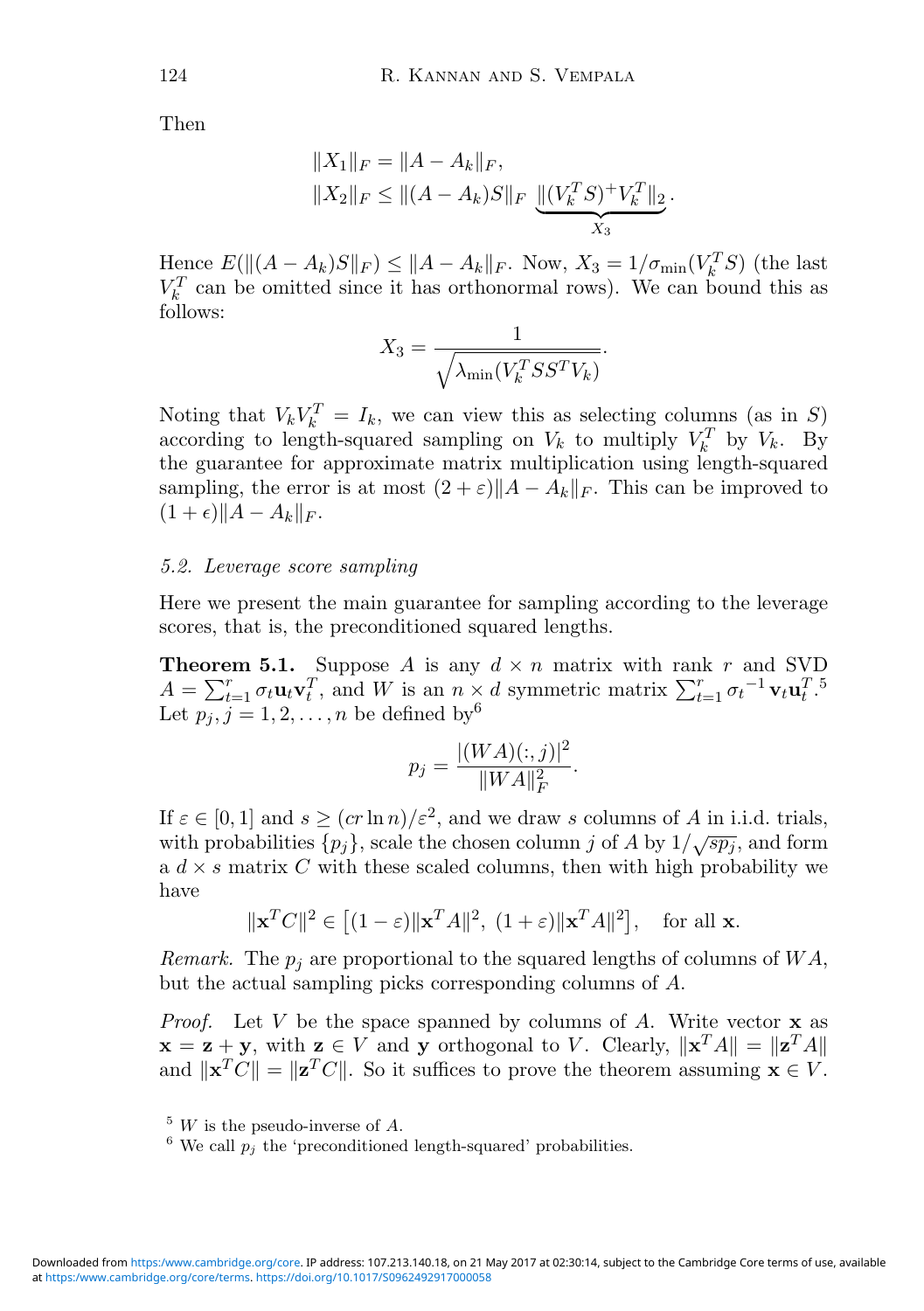For any  $\mathbf{x} \in V$ , there is a  $\mathbf{y} \in \text{span}(\mathbf{v}_1, \mathbf{v}_2, \dots, \mathbf{v}_r)$  such that  $\mathbf{x}^T = \mathbf{y}^T W$ . Note that

$$
WA = \sum_{t=1}^{r} \mathbf{v}_t \mathbf{v}_t^T,
$$

so  $\|WA\|_2^2 = 1$  and  $\|WA\|_F^2 = r$ . Apply Theorem 4.4 to WA with the  $\varepsilon$ so  $||W A||_2 = 1$  and  $||W A||_F = V$ . Apply Theorem 4.4 to  $WA$  with the  $\varepsilon$ <br>of that theorem set to the  $\varepsilon$  here divided by  $\sqrt{r}$ . Since  $s \ge r \ln n/\varepsilon^2$ , the hypothesis of Theorem 4.4 is satisfied. Thus

$$
||WC(WC)^{T} - WA(WA)^{T}||_{2} \le \varepsilon,
$$

which implies

 $\|\mathbf{y}^T W C\|^2 - \|\mathbf{y}^T W A\|^2 \leq \varepsilon \|\mathbf{y}\|^2 = \varepsilon \|\mathbf{y}^T (W A)\|^2$ , for all y,

since, for  $\mathbf{v} \in \text{span}(\mathbf{v}_1, \mathbf{v}_2, \dots, \mathbf{v}_r),$ 

$$
\|\mathbf{y}^TWA\| = \|\mathbf{y}\|.
$$

This implies the theorem.

## 6. Subspace embeddings and applications

The methods of the previous section allow us to get relative errors in the residual, but can be more expensive computationally. They can be implemented in time dominated by the number of non-zeros of the input matrix times  $k/\epsilon$  for a rank-k approximation. In this section we will see methods to improve this to only the order of the number of non-zeros in  $A$  (*i.e.* input sparsity time) plus lower-order terms that depend only on one of the dimensions of A. The guarantee is slightly weaker, but suffices for applications.

#### 6.1. Very sparse subspace embeddings

Suppose A is an  $n \times d$  given data matrix. For this section we assume that n is much larger than d, so A is a tall skinny matrix. For positive reals  $a, b$ , we say  $a \cong_{\varepsilon} b$  if  $a \in ((1-\varepsilon)b, (1+\varepsilon)b)$ .

**Definition 6.1.** A  $t \times n$  matrix S is a subspace embedding (for A) with error  $\varepsilon$  if

$$
||SA\mathbf{x}|| \cong_{\varepsilon} ||A\mathbf{x}||, \text{ for all } \mathbf{x} \in \mathbb{R}^d.
$$

We aim to bound t by a function of only d and  $\varepsilon$ . The point of subspace embedding is as follows: we can compute with  $SA$  instead of A, and if  $t \ll n$ , the matrix SA, which is  $t \times d$ , is much smaller than A. For example, if we want to find the top singular value (vector) of A within relative error  $\varepsilon$ , we can work on SA instead of A. The next theorem is from Clarkson and Woodruff (2013).

 $\Box$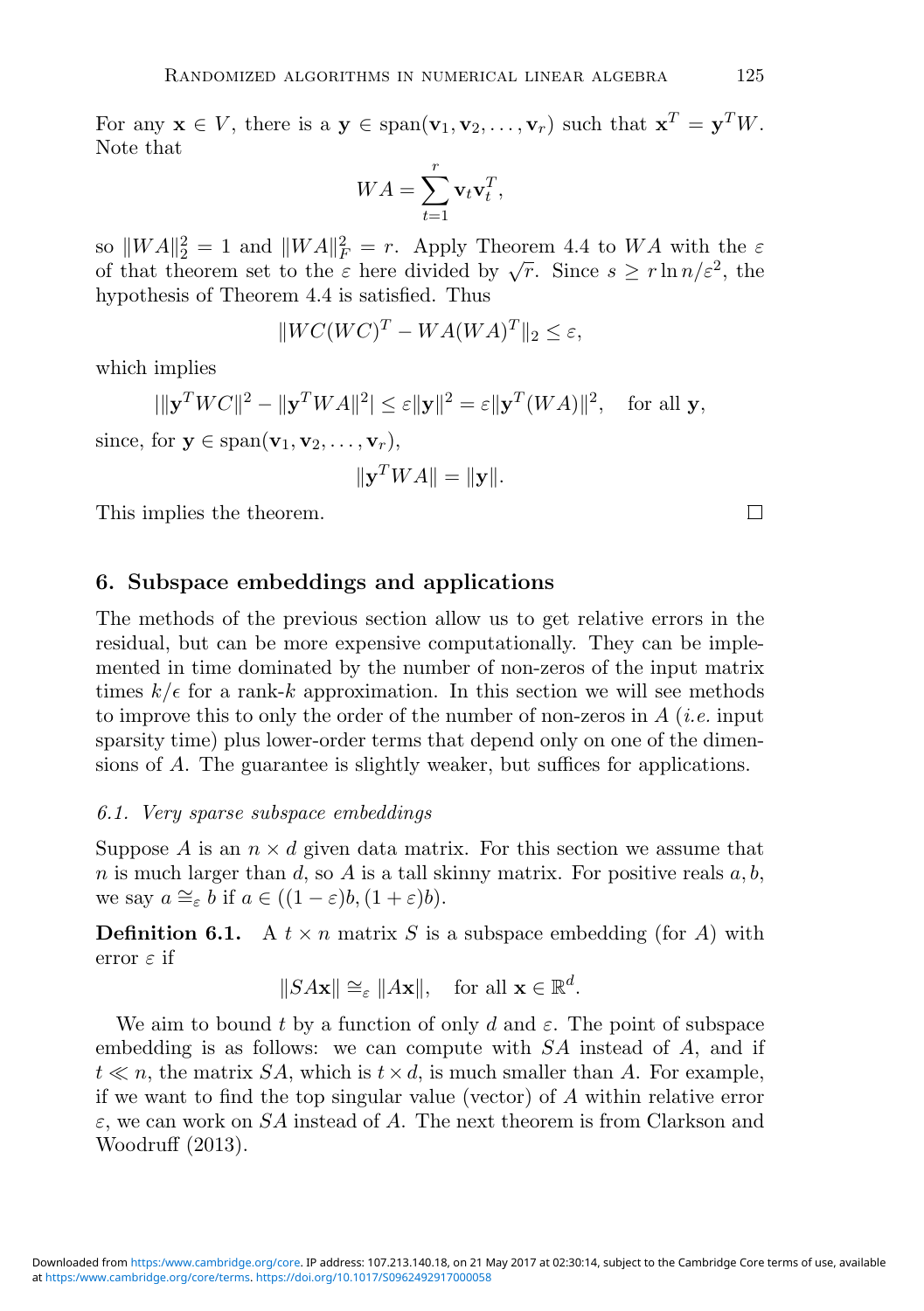**Theorem 6.2 (Clarkson and Woodruff).** For a matrix A of rank r, the following matrix  $S$  is a subspace embedding with high probability provided  $t \geq \text{poly}(r/\varepsilon)$ . For each  $j \in \{1, 2, \ldots, n\}$ , pick an  $i \in \{1, 2, \ldots, d\}$ uniformly at random, and set  $S_{ij} = \pm 1$  with probability 1/2. Then, with high probability,

 $||SA\mathbf{x}|| \cong_{\varepsilon} ||A\mathbf{x}||$ , for all  $\mathbf{x} \in \mathbb{R}^d$ .

Remarks.

- (i) Note that the theorem states that, with high probability,  $\cong_{\varepsilon}$  for all x. It is a much stronger statement than saying 'for each  $x, \cong_{\varepsilon}$  holds, with high probability'.
- (ii) Note that the construction of S is 'oblivious', *i.e.*, independent of  $A$ .
- (iii) Since S has only one non-zero entry per column,  $SA$  can be computed in time equal to a constant times the number of non-zero entries of A (often denoted  $nnz(A)$ ), using a sparse representation of the input matrix.

Subspace embeddings as presented here are due to Clarkson and Woodruff  $(2013)$  using the work of Dasgupta, Kumar and Sarlós  $(2010)$ . For further improvements and applications, see Woodruff (2014).

#### 6.2. Elementary subspace embedding via Johnson–Lindenstrauss

First, we prove a simpler theorem using the Johnson–Lindenstrauss random projection theorem. It says that we can project high-dimensional vectors to a lower-dimensional space and still preserve lengths approximately.

The projection  $f : \mathbb{R}^n \to \mathbb{R}^k$  that we will examine (in fact, many related projections are known to work as well) is as follows. Pick k vectors  $\mathbf{u}_1, \mathbf{u}_2, \ldots, \mathbf{u}_k$  in  $\mathbb{R}^n$ , by choosing all the nk coordinates independently, each from the Gaussian distribution

$$
\frac{1}{(2\pi)^{n/2}}\exp(-\|\mathbf{x}\|^2/2).
$$

Then, for any vector **v** in  $\mathbb{R}^n$ , we define the projection  $f(\mathbf{v})$  by

$$
f(\mathbf{v}) = (\mathbf{u}_1 \cdot \mathbf{v}, \mathbf{u}_2 \cdot \mathbf{v}, \dots, \mathbf{u}_k \cdot \mathbf{v}).
$$
 (6.1)

We will show that with high probability  $|| f(\mathbf{v}) || \approx \sqrt{k} ||\mathbf{v}||$ , so if we have to We will show that with high probability  $||f(\mathbf{v})|| \approx \sqrt{k} ||\mathbf{v}||$ , so if we have to find, say,  $||\mathbf{v}||$ , it suffices to find  $||f(\mathbf{v})||$  (since the factor of  $\sqrt{k}$  is known). The original proof was to project  $\bf{v}$  onto a random k-dimensional subspace of  $\mathbb{R}^n$ . The proof is more complicated for that situation, since projecting onto a random subspace is not equivalent to picking k vectors independently at random and taking dot products. The bound below for a Gaussian random projection is simpler to prove, and still has the same set of applications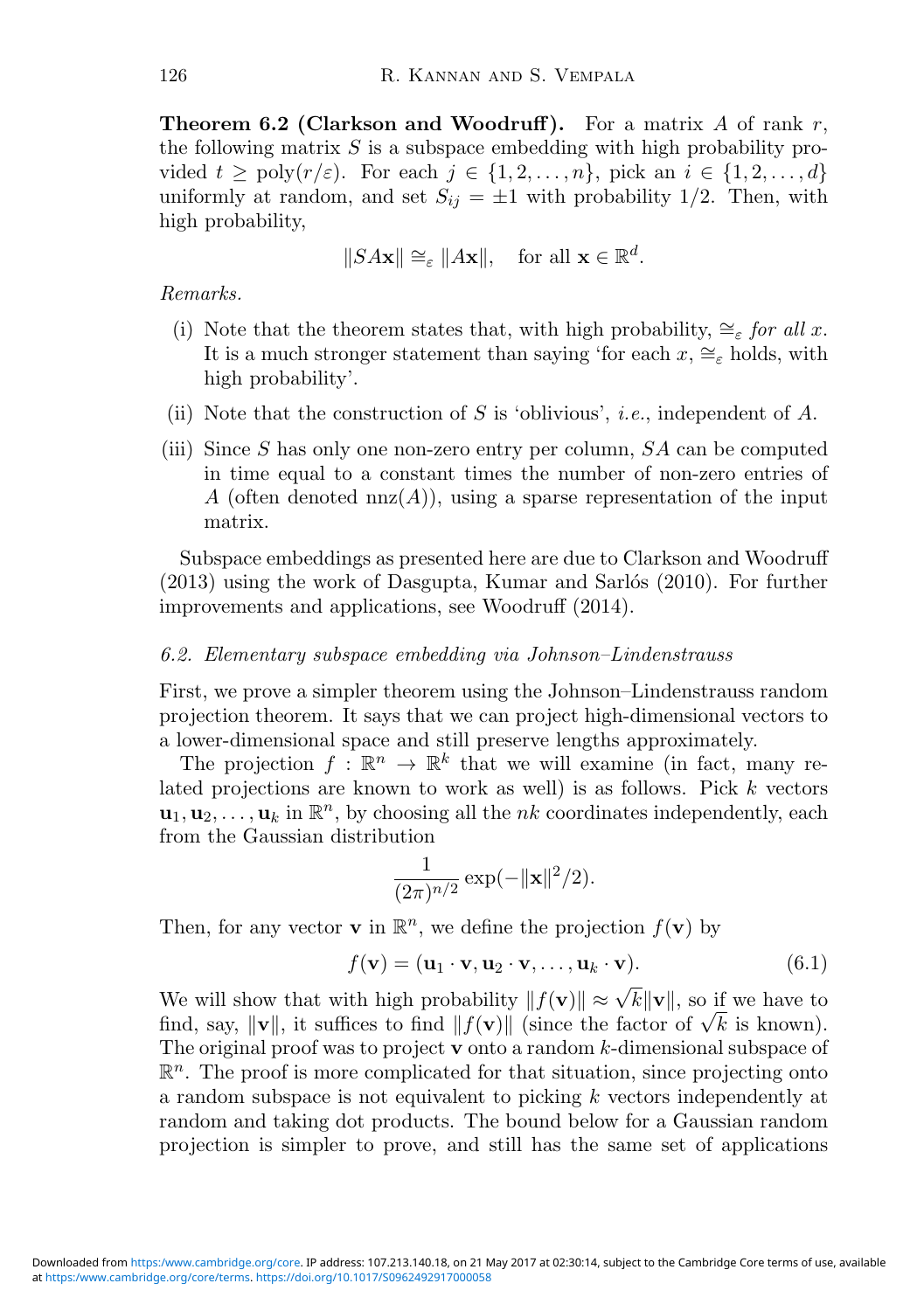(Indyk and Motwani 1998, Arriaga and Vempala 1999, Dasgupta and Gupta 2003, Arriaga and Vempala 2006, Vempala 2004).

**Theorem 6.3 (Johnson–Lindenstrauss).** Let **v** be a fixed vector in  $\mathbb{R}^n$ and let f be defined by (6.1). Then, for  $\varepsilon \in (0,1)$ ,

$$
\Pr\left(\left|\|f(\mathbf{v})\| - \sqrt{k} \|\mathbf{v}\|\right| \geq \varepsilon \sqrt{k} \|\mathbf{v}\|\right) \leq 2 e^{-(\epsilon^2 - \epsilon^3)k/4},
$$

where the probability is taken over the random draws of vectors  $\mathbf{u}_i$  used to construct f.

Proof. See Dasgupta and Gupta (2003, Theorem 2.1).  $\Box$ 

The theorem deals with one vector. However, subspace embeddings have to work for infinitely many vectors. We cannot do a simple union bound because the number of vectors is infinite. Instead, we use what is called an  $\varepsilon$ -net.

**Definition 6.4.** A set N of unit vectors is an  $\varepsilon$ -net for the unit sphere  $S = \{ \mathbf{x} \in \mathbb{R}^d : ||\mathbf{x}|| = 1 \}$  if, for any  $\mathbf{x} \in S$ , there exists  $\mathbf{y} \in N$  such that  $\|\mathbf{x} - \mathbf{y}\| \leq \varepsilon.$ 

The next lemma bounds the size of the  $\epsilon$ -net for a sphere.

**Lemma 6.5.** There is an  $\varepsilon$ -net N with  $|N| \leq (1 + 2/\varepsilon)^d$ .

Proof. The proof is by taking a maximal set N of points that are pairwise  $\epsilon$ -separated and using a volume argument (see e.g. Lemma 4.10 of Pisier 1989), that is, balls of radii  $\epsilon/2$  centred at each point of the net are disjoint and the union of all these balls is contained in a ball of radius  $1 + (\epsilon/2)$ . Hence

$$
|N| \le \left(\frac{1+\epsilon/2}{\epsilon/2}\right)^d = \left(1+\frac{2}{\epsilon}\right)^d.
$$

Now we may apply Theorem 6.3 as follows. Suppose  $V$  is a d-dimensional subspace of  $\mathbb{R}^n$ , for example,  $V = \{A\mathbf{x}\}\$ for an  $n \times d$  matrix A. The set of unit vectors in V has an  $\varepsilon$ -net N of size at most  $e^{cd\ln(1/\varepsilon)}$ . Choose  $k \geq cd \ln(1/\varepsilon)/\varepsilon^2$  so that, for a single  $\mathbf{x} \in V$ , the probability that  $||Mx|| \ncong_{\varepsilon} \sqrt{k} ||x||$  is at most  $1/|N|^2$ . Then, just by union bounds, we get

$$
\Pr(\text{for all } \mathbf{x} \in N, \|M\mathbf{x}\| \cong_{\varepsilon} \sqrt{k} \|\mathbf{x}\|) \ge 1 - \frac{1}{|N|}.
$$

Now  $f(\mathbf{v})$  can be written as a matrix product,  $f(\mathbf{v}) = M\mathbf{v}$ , where M is a  $k \times n$  matrix with  $\mathbf{u}_1, \mathbf{u}_2, \ldots, \mathbf{u}_k$  as its rows. We claim that the above suffices to prove that  $||\overline{M}\mathbf{x}|| \cong_{3\varepsilon} \sqrt{k} ||\mathbf{x}||$  for every  $x \in V$ .

Here is a first attempt to prove the claim. For any  $x \in V$ , there is some  $y \in N$  with  $\|\mathbf{x} - \mathbf{y}\| \leq \varepsilon$ . So,  $\|M\mathbf{x}\| = \|My\| + \delta$ , where  $|\delta| \leq \|M(\mathbf{x} - \mathbf{y})\|$ . But bounding  $||M(\mathbf{x} - \mathbf{y})||$  needs a good bound on  $||M||_2$  which we do not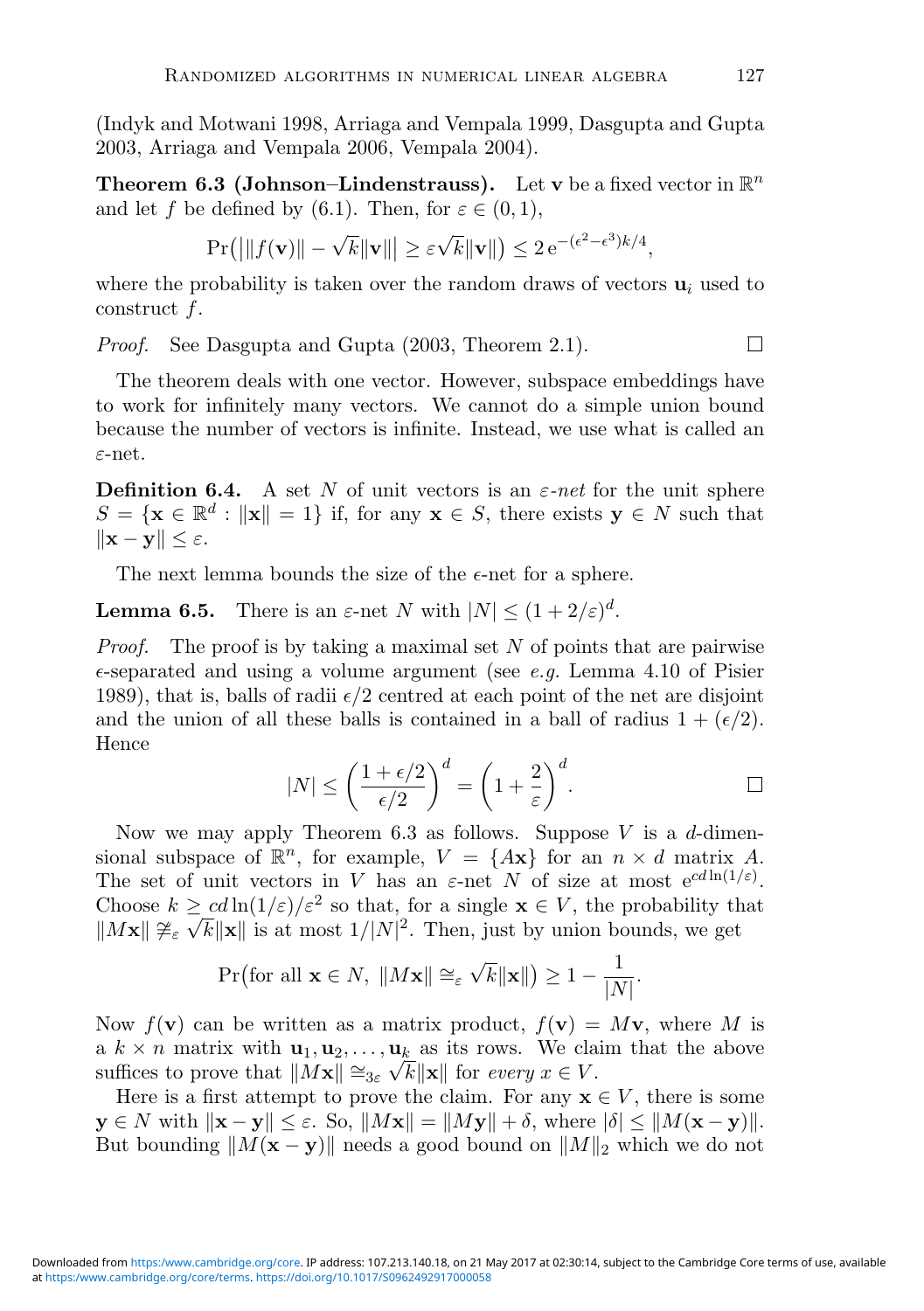yet have. Instead, we will see that by repeated use of the  $\varepsilon$ -net, we can write **x** as a convergent series of linear combinations of elements in N.

First, there exists a  $y^{(1)} \in N$  with  $\|\mathbf{x} - \mathbf{y}^{(1)}\| = \theta_1 \leq \varepsilon$ . Now there exists a  $\mathbf{y}^{(2)} \in N$  with

$$
\left\|\mathbf{y}^{(2)} - \frac{\mathbf{x} - \mathbf{y}^{(1)}}{\theta_1}\right\| = \theta_2 \le \varepsilon.
$$

Continuing, we get that  $\mathbf{x} = \mathbf{y}^{(1)} + \theta_1 \mathbf{y}^{(2)} + \theta_1 \theta_2 \mathbf{y}^{(3)} + \cdots$ , where  $\theta_i \in [0, \varepsilon]$ . Therefore,

$$
\frac{1}{\sqrt{k}}||M\mathbf{x}|| = \frac{1}{\sqrt{k}}||M(\mathbf{y}^{(1)} + \theta_1\mathbf{y}^{(2)} + \cdots)||
$$
\n
$$
\geq \frac{1}{\sqrt{k}}(||M\mathbf{y}^{(1)}|| - \theta_1||M\mathbf{y}^{(2)}|| - \theta_1\theta_2||M\mathbf{y}^{(3)}|| - \cdots)
$$
\n
$$
\geq (1 - \varepsilon) - (1 + \varepsilon)(\theta_1 + \theta_1\theta_2 + \theta_1\theta_2\theta_3 + \cdots)
$$
\n
$$
\geq 1 - 3\varepsilon.
$$

A similar argument also proves an upper bound of  $1 + 3\varepsilon$  on  $||Mx||$ .

Now we return to the situation where A is an  $n \times d$  matrix of rank r. The set  $\{Ax : x \in \mathbb{R}^d\}$  is an r-dimensional subspace of  $\mathbb{R}^n$ . Hence, by the above, as long as  $k \geq \text{poly}(r/\varepsilon)$ , we deduce that M is a subspace embedding for A. But  $M$  is dense, and computing  $MA$  is costly (and in general, superlinear).

## 6.3. Sparse embeddings

Now consider the sparse matrix  $S$  defined in Theorem 6.2. Let  $V$  be the subspace spanned by the columns of A. Unfortunately, we cannot carry out the same sort of argument as above, because it is not true that for every (individual)  $\mathbf{x} \in V$  we have

$$
\Pr(||S\mathbf{x}|| \not\cong_{\varepsilon} ||\mathbf{x}||) \le \exp(-cd).
$$

Counter-examples are 'lumpy' x with some 'big' coordinates: for example, if  $x_1 = x_2 = 1/\sqrt{2}$ , with probability poly $(1/t)$ , we could have  $S_{11}, S_{12} \neq 0$ , whence  $\|\mathbf{S}\mathbf{x}\| \not\cong_{\varepsilon} |\mathbf{x}|$ . On the other hand, 'non-lumpy'  $\mathbf{x}$  – with, say, all  $||x_i|| \leq c||\mathbf{x}||/\sqrt{n}$  – can be shown to satisfy Pr( $||S\mathbf{x}|| \ncong_{\varepsilon} ||\mathbf{x}|| \leq \exp(-cd)$ . We do not do this since it is not required for our proof.

Here is a simple and crucial point.

**Lemma 6.6.** Suppose  $\alpha \in [0, 1]$ . There is a subset H of  $\{1, 2, \ldots, n\}$  with  $|H| \leq d/\alpha$  such that

$$
|(A\mathbf{x})_i| \le \sqrt{\alpha} ||A\mathbf{x}||
$$
, for all  $\mathbf{x}$  and all  $i \notin H$ .

The lemma asserts that only coordinates in  $H$  (for heavy) can be bigger The lemma asserts that only coordinates in  $H$  (for neavy) can t<br>than  $\sqrt{\alpha} ||A\mathbf{x}||$  in absolute value. Note that H is independent of **x**.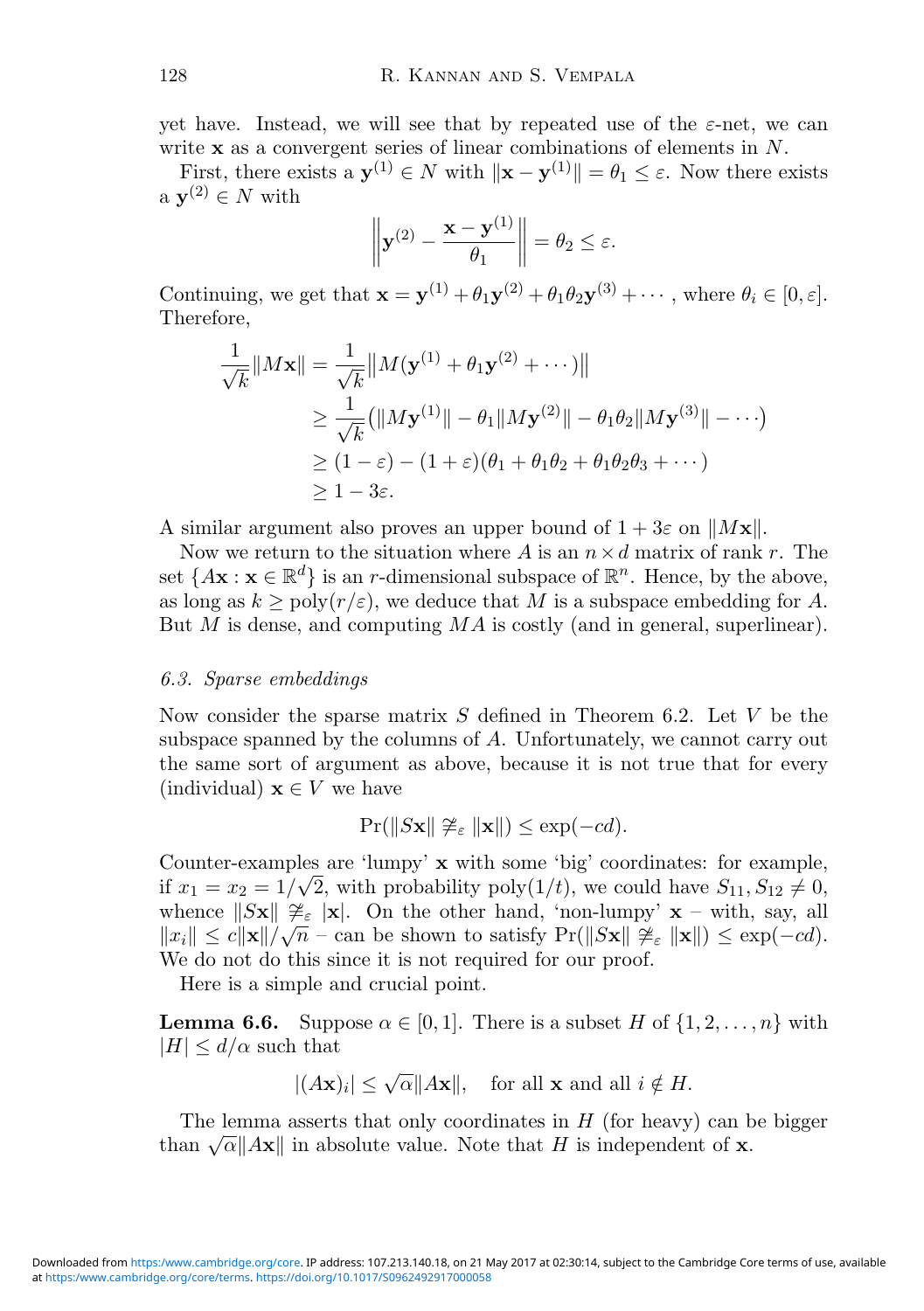*Proof.* Let  $r = \text{rank}(A)$ . Form an  $n \times r$  matrix U with the left singular vectors of A as its columns. Since  $||U||_F^2 = r$ , we have that<sup>7</sup>

$$
H = \{i : ||U(i, :)|| \ge \sqrt{\alpha}\} \text{ satisfies } |H| \le r/\alpha \le d/\alpha. \tag{6.2}
$$

We assert that this H satisfies the conclusion of the lemma. For any  $x$ , we have that  $A\mathbf{x}$  is a linear combination of the columns of U, and so  $A\mathbf{x} = U\mathbf{z}$ for some **z**. Since the columns of U are orthonormal, we have  $||\mathbf{z}|| = ||A\mathbf{x}||$ . Also  $(A\mathbf{x})_i = U(i,:)^T\mathbf{z}$ , and so for  $i \notin H$ ,

$$
|(A\mathbf{x})_i| \leq ||U(i,:)|| ||\mathbf{z}|| \leq \sqrt{\alpha} ||A\mathbf{x}||.
$$

Let  $[n] \setminus H = L$  (L for light). We can write any **y** in the column space of A as the sum of two vectors  $y^H$ ,  $y^L$ , where  $y_i^H = y_i$  for  $i \in H$  and  $y_i^H = 0$ for  $i \in L$ , and similarly  $y^L$  is y restricted to L. Then

$$
||S\mathbf{y}||^2 = ||S\mathbf{y}^H||^2 + ||S\mathbf{y}^L||^2 + 2(S\mathbf{y}^H)^T(S\mathbf{y}^L).
$$
 (6.3)

We deal with each of these three terms. For each  $j \in \{1, 2, \ldots, n\}$ , we picked an  $i \in \{1, 2, \ldots, t\}$  at random and set  $S_{i,j} = \pm 1$ . It will be convenient to call the *i* we picked the 'hash of j'. Since  $n \gg t$ ,  $j \in \{1, 2, ..., n\}$  and  $i \in \{1, 2, \ldots, t\}$ , it resembles a random hash function.

**Lemma 6.7.** With probability at least  $1 - (|H|^2/t)$ , we have  $||Sy^H|| =$  $\|\mathbf{y}^H\|$  when  $\mathbf{y} = A\mathbf{x}$ .

*Proof.* The probability that the hashes of two different  $j \in H$  are the same is at most  $|H|^2/t$ , and we will choose  $t > c|H|^2$ , so the probability of this hash collision is small. (Recall the 'birthday paradox'.) Note that this event has nothing to do with a particular y. If there is no hash collision, then the submatrix of  $S$  in the columns corresponding to  $H$  is just a permutation matrix (with signs), and the lemma follows.  $\Box$ 

For bounding the other two terms of (6.3), the following theorem due to Dasgupta et al. (2010) (which we do not prove here) is useful. Call a vector  $\mathbf{v} = A\mathbf{x}$  non-lumpy if no coordinate of  $\mathbf{v}$  is too big in absolute value. The theorem asserts that with high probability, for all non-lumpy vectors simultaneously, we have bounds on the difference  $||Sy|| - ||y||$ . Since we have already taken care of the heavy coordinates, this will help us take care of the rest.

Theorem 6.8 (Theorem 2 of Dasgupta *et al.* 2010). Suppose  $\varepsilon, \delta \in$  $(0, 1)$  and  $t \geq 12 \log(1/\delta)/\varepsilon^2$ , and let S be a  $t \times n$  matrix chosen as in (0, 1) and  $t \ge 12 \log(1/\theta)/\epsilon$ , and let S be a  $t \times n$  matrix chosen as in<br>Theorem 6.2. Suppose y is any vector in  $\mathbb{R}^n$  with  $|y_i| \le \sqrt{\alpha}$ , where  $1/\alpha =$  $16\log(1/\delta)\log^2(t/\delta)/\varepsilon$ . Then

$$
\Pr(|||S\mathbf{y}|| - \|\mathbf{y}\|| \geq \varepsilon) \leq 3\delta.
$$

 $7 U(i,:)$  is the *i*th row of U.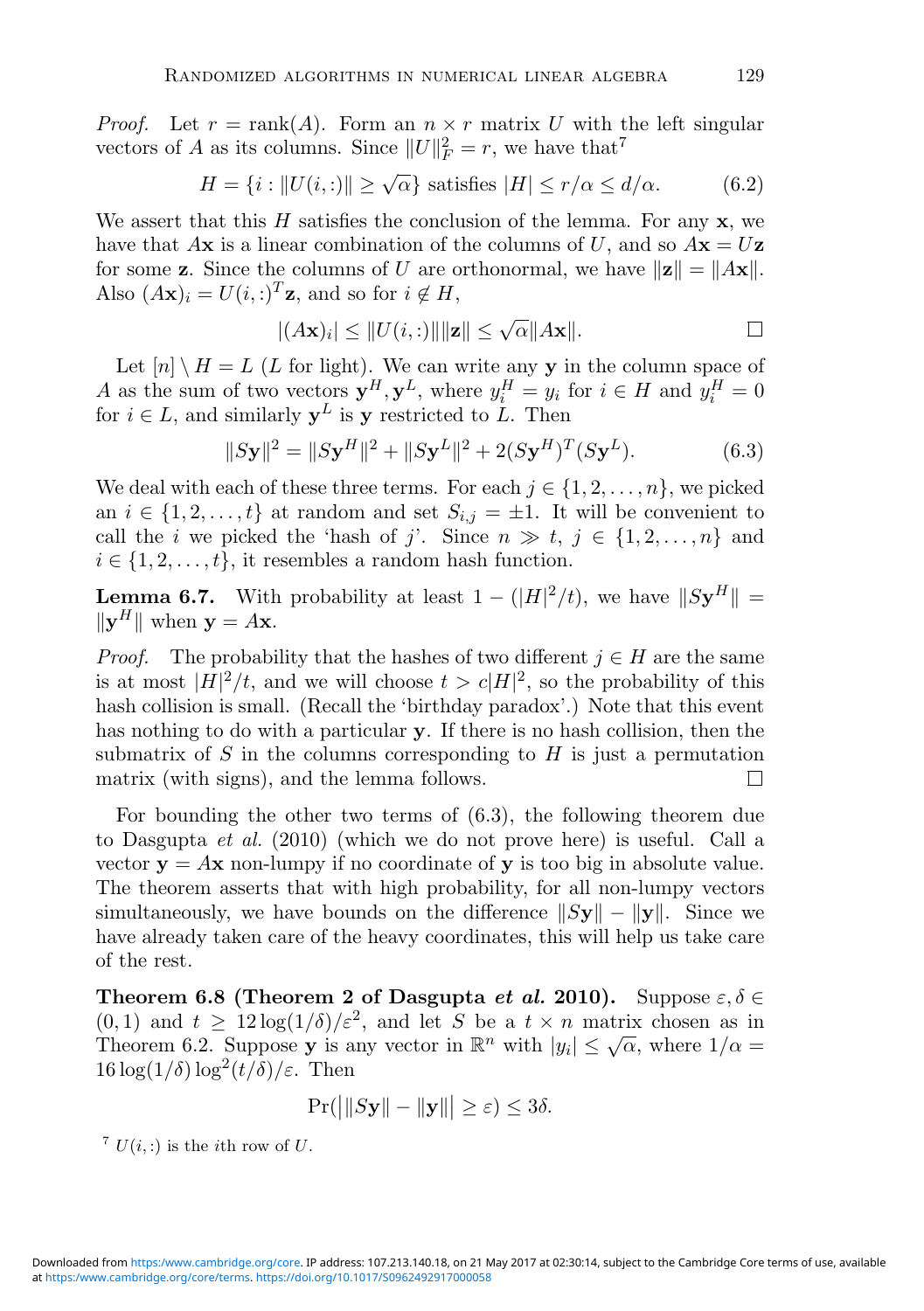*Remark.* The theorem is for one vector **y**. It is a sparse version of Johnson– Lindenstrauss, and finds other uses as well.

To prove that the probability result holds simultaneously for all y, we apply Theorem 6.8 as follows.

- (i) We examine the construction of an  $\varepsilon$ -net to see that if we want to cover we examine the construction of an e-net to see that if we want to cover<br>only non-lumpy **y** (each  $|y_i| \leq \sqrt{\alpha}$ ) in a d-dimensional subspace of  $\mathbb{R}^n$ (like  $\{Ax\}$ ), then we can get the same size net with all coordinates of vectors in the net having absolute value at most  $2\sqrt{\alpha}$ .
- (ii) We choose  $\delta \leq \exp(-cd \ln d/\varepsilon^2)$  and apply Theorem 6.8 to show that, for each non-lumpy  $\bf{v}$  in the net, the probability of failure is at most δ. Then use the union bound over all elements of the net.
- (iii) Finally, we use the argument of Section 6.2 to write any non-lumpy  $\bf{v}$ as a convergent series of linear combinations of net elements, and use this to conclude that the following holds.

**Theorem 6.9.** Suppose  $\varepsilon \in (0,1)$  and  $t = \text{poly}(d/\varepsilon)$  and  $\alpha = \text{poly}(\varepsilon/d)$ satisfying<sup>8</sup>

$$
t \ge \frac{d}{\alpha \varepsilon^2}, \quad \frac{1}{\alpha} \ge c(\log^2 t)(d^3(\ln d)^3/\varepsilon^6). \tag{6.4}
$$

Let S be a  $t \times n$  matrix chosen as in Theorem 6.2. Then,

 $\Pr$ (for all **y**, with  $|y_i| \leq \sqrt{\alpha}$ ,  $||Sy|| \cong_{\varepsilon} ||y||$ )  $\geq 1 - \varepsilon$ .

Theorem 6.9 can be used to imply immediately that

$$
\|\|\mathbf{S}\mathbf{y}^L\| - \|\mathbf{y}^L\|\| \le c\varepsilon, \quad \text{for all } \mathbf{y} \in \{Ax\}.
$$

This takes care of the second term on the right-hand side of (6.3).

The third term requires a further argument. Let

 $L' = \{j \in L : \text{the hash of } j = \text{the hash of some } j' \in H\}.$ 

Note that  $L'$  depends only upon the choices made for  $S$ , that is, it does not depend on any particular  $y$ . We make three assertions, all holding with high probability:

$$
|(S\mathbf{y}^{H})^{T}(S\mathbf{y}^{L})| = |(S\mathbf{y}^{H})^{T}(S\mathbf{y}^{L'})| \leq ||S\mathbf{y}^{H}|| \, ||S\mathbf{y}^{L'}|| \leq ||S\mathbf{y}^{L'}||, \qquad (6.5)
$$

$$
||S\mathbf{y}^{L'}|| \le O(\varepsilon) + \|\mathbf{y}^{L'}\|,\tag{6.6}
$$

$$
\|\mathbf{y}^{L'}\| \le \varepsilon. \tag{6.7}
$$

Statement (6.5) is easy to check. For (6.6), note that for a  $j \in L'$  conditioned on its hash being one of the |H| hashes of  $j' \in H$ , it is uniform random. So, S restricted to columns in L' is an  $|H| \times |L'|$  matrix constructed the

<sup>&</sup>lt;sup>8</sup> It is easy to see that  $t, \alpha$  satisfying these inequalities exist.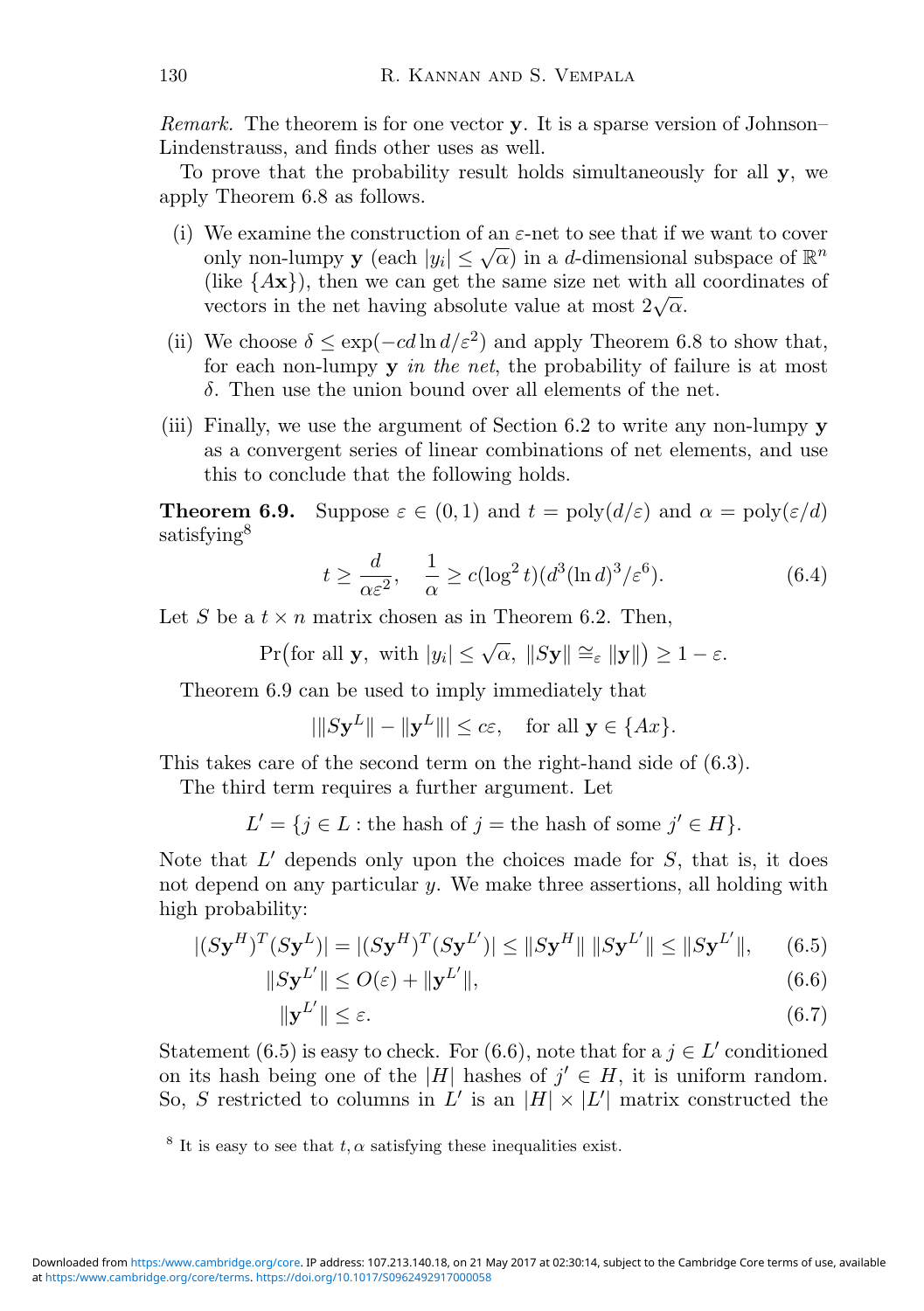same way as the whole of S: pick a random row for each column and set the entry in that row and column to  $\pm 1$  with probability  $1/2$  each. So we may apply Theorem 6.9 to this situation to get (6.6). If the actual  $|H|$  is much smaller than the upper bound in (6.2), we can just augment it to get to size  $cd \ln d/\varepsilon^2$ . Statement (6.7) will follow using a version of Bernstein's inequality (often called Freedman's inequality) from probability theory, as follows.

**Lemma 6.10.** Suppose  $Y_1, Y_2, \ldots, Y_n$  are independent real-valued random variables with  $|Y_i| \leq M$ . Let  $b = \text{Var}(\sum_{i=1}^n Y_i)$ , and let a be any positive real number. Then

$$
\Pr\bigg(\bigg|\sum_{i=1}^n Y_i\bigg| \ge a\bigg) \le 2\exp\bigg(-\frac{a^2}{2(aM+b)}\bigg).
$$

Proof. See Freedman (1975).

To prove (6.7), consider a single **y** first. Since for  $j \in L$ ,  $y_j^{L'} = y_j \mathbf{1}(j \in L')$ (where 1 is an indicator random variable), we obtain

$$
\operatorname{Var}((y_j^{L'})^2) \le y_j^4 \frac{|H|}{t} \le y_j^4 \frac{d}{t\alpha} \le \varepsilon^2 y_j^4,
$$

using  $(6.2)$  and  $(6.4)$ . Thus

$$
\operatorname{Var}\biggl(\sum_{j\in L} (y_j^{L'})^2\biggr) \leq \varepsilon^2 \sum_j y_j^4 \leq \varepsilon^2 |\mathbf{y}|^2 \alpha \leq \alpha \varepsilon^2.
$$

Hence Lemma 6.10 with  $a = \varepsilon^2$  implies that

$$
\Pr(\|\mathbf{y}^{L'}\|^2 \ge \varepsilon^2) \le 2\exp(-c\varepsilon^4/(\varepsilon^2\alpha + \varepsilon^2\alpha)) \le 2\exp(-cd\ln d/\varepsilon^2).
$$

This probability is small enough that we can take a union bound over an  $\varepsilon$ -net and then extend to all vectors again by expressing the vector as a convergent series of net vectors.

# 7. Conclusion

The goal of this survey is to convey some core ideas of using random sampling to obtain fast algorithms for matrix problems in numerical linear algebra. These algorithms work for arbitrary input matrices (and tensors where appropriate). They are randomized approximation algorithms with a probability of failure that can be controlled by using a larger sample.

The problems and their randomized algorithms have many applications, including machine learning, combinatorial optimization, solving linear systems and graph decompositions. For a more extensive discussion of these applications we refer the reader to Kannan and Vempala (2009), Mahoney (2011), Vishnoi (2013) and Woodruff (2014).

 $\Box$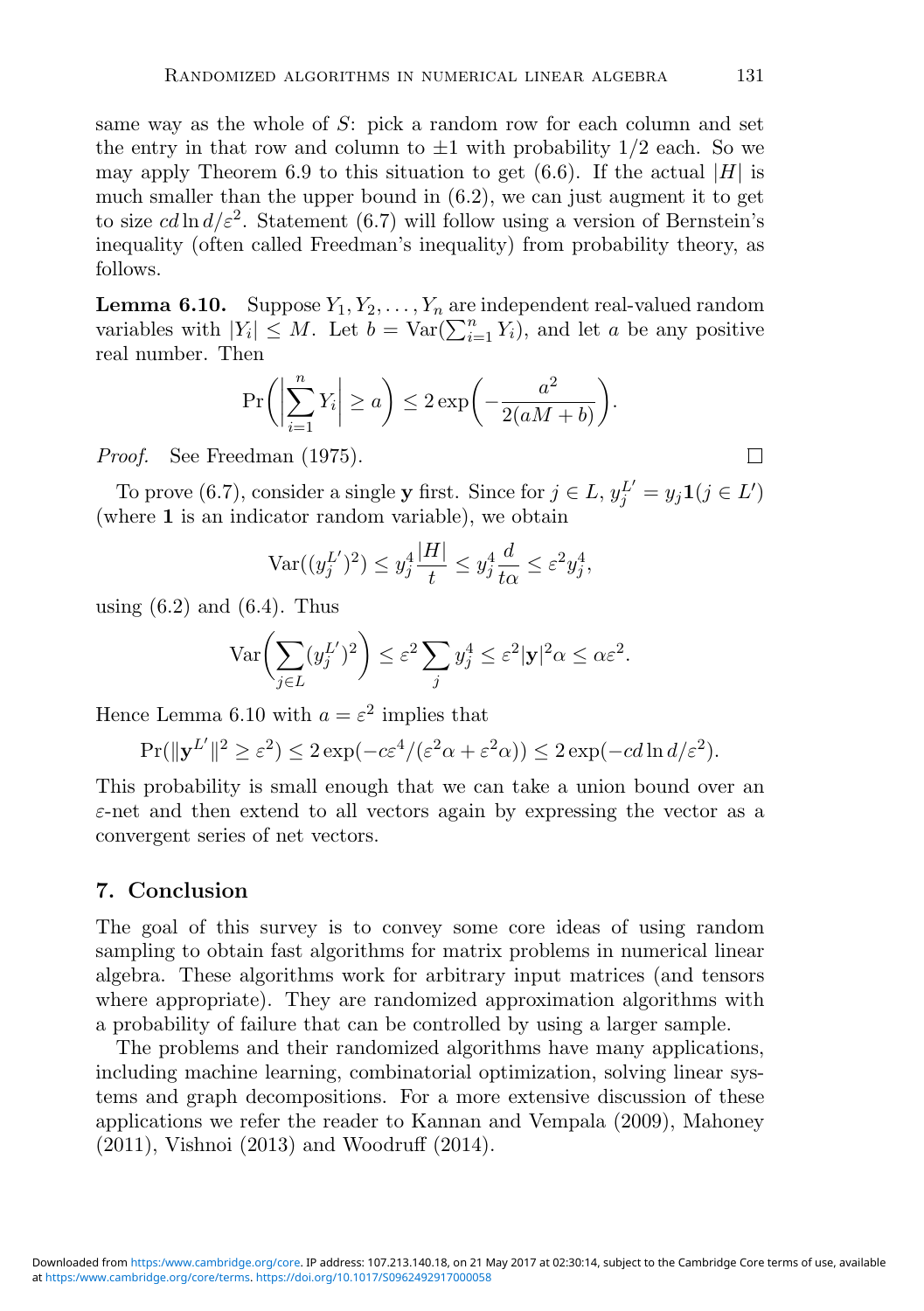Randomized numerical linear algebra is now a large and active field. The basic theorems presented here have also been extended in many ways. We mention some of them briefly.

Achlioptas and McSherry (2007) gave a different method for additive error low-rank approximation based on sparsifying the original matrix by sampling each entry independently. The CUR approximation has been improved by Boutsidis and Woodruff (2014). For multiplicative error low-rank approximation, the methods based on iterative length-squared sampling, volume sampling and preconditioned length-squared sampling all require two or more passes over the data. Sarlós  $(2006)$  gave the first algorithm that uses only one pass over the data and gives a multiplicative error. Deshpande and Rademacher (2010) showed that volume sampling can be implemented efficiently with random projections, while Anari *et al.* (2016) gave a Markov chain method to sample efficiently from the volume sampling distribution. Drineas, Magdon-Ismail, Mahoney and Woodruff (2012) improved the complexity of preconditioned length-squared sampling (leverage score sampling). While the original method of Spielman and Srivastava for graph sparsification was a polynomial-time algorithm establishing an asymptotically optimal bound on the size of the sparse graph, Lee and Sun (2015) have improved the running time to almost linear. For sparse embeddings, the work of Clarkson and Woodruff described here has been improved by Meng and Mahoney  $(2013)$ , Nelson and Nguyên  $(2013)$  and further by Cohen (2016). In related work, Tropp (2011) and Kane and Nelson (2014) have improved the sparsity of random projection matrices for Euclidean length preservation.

## REFERENCES

- D. Achlioptas and F. McSherry (2007), 'Fast computation of low-rank matrix approximations', J. Assoc. Comput. Mach. 54, 9.
- R. Ahlswede and A. Winter (2002), 'Strong converse for identification via quantum channels', IEEE Trans. Inform. Theory 48, 568–579.
- N. Anari, S. Gharan and A. Rezaei (2016), Monte Carlo Markov chain algorithms for sampling strongly Rayleigh distributions and determinantal point processes. In COLT 2016: 29th Conference on Learning Theory, pp. 103–115.
- R. Arriaga and S. Vempala (1999), An algorithmic theory of learning: Robust concepts and random projection. In FOCS 1999: 40th Annual Symposium on Foundations of Computer Science, pp. 616–623.
- R. Arriaga and S. Vempala (2006), 'An algorithmic theory of learning: Robust concepts and random projection', Machine Learning 63, 161–182.
- M. Berry, S. Pulatova and G. Stewart (2004), Computing sparse reduced-rank approximations to sparse matrices. Technical report, UMIACS, University of Maryland.
- R. Bhatia (1996), Matrix Analysis, Vol. 169 of Graduate Texts in Mathematics, Springer.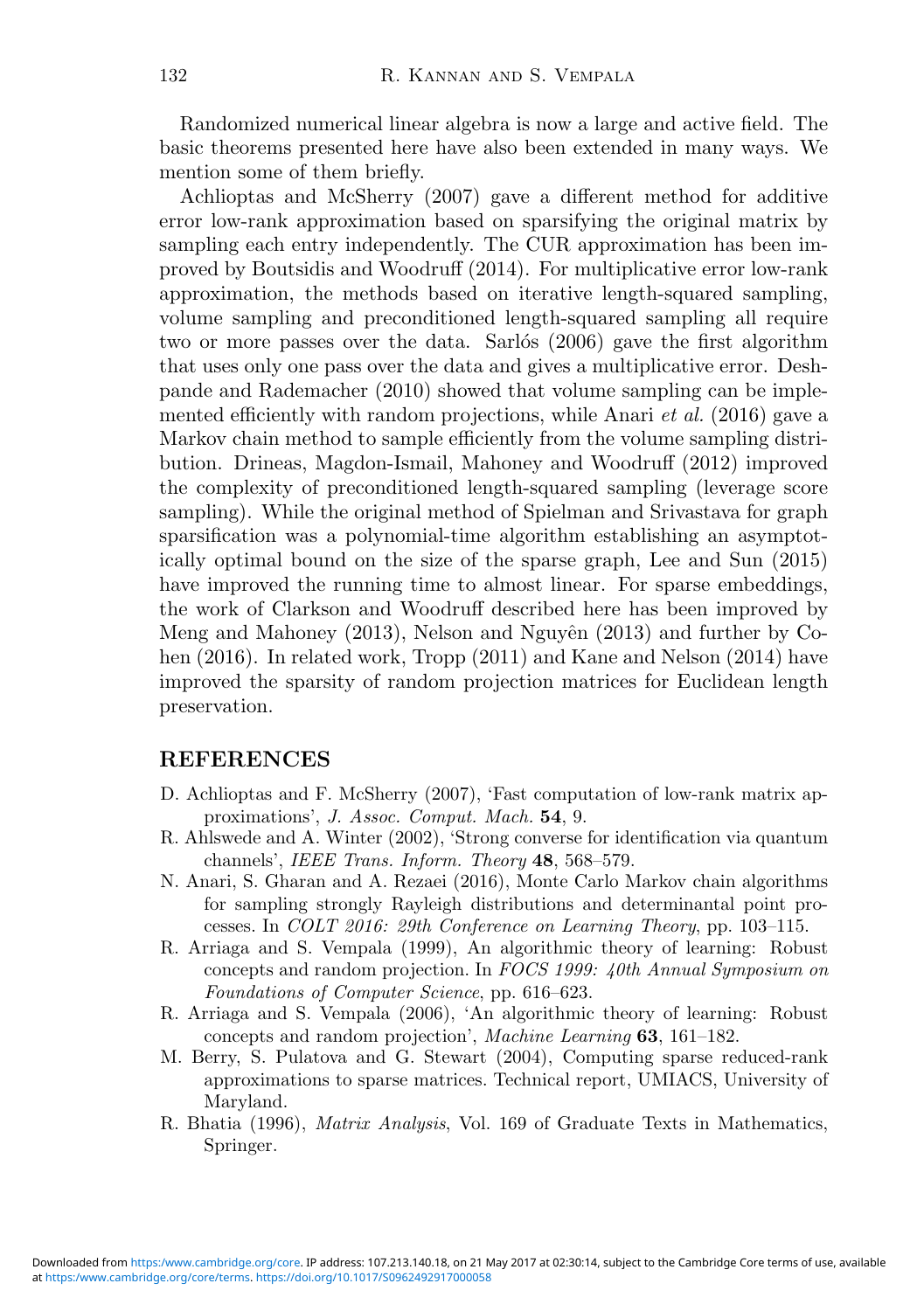- C. Boutsidis and D. Woodruff (2014), Optimal CUR matrix decompositions. In STOC 2014: Symposium on Theory of Computing, pp. 353–362.
- K. Clarkson and D. Woodruff (2009), Numerical linear algebra in the streaming model. In STOC 2009: 41st Annual ACM Symposium on Theory of Computing, pp. 205–214.
- K. Clarkson and D. Woodruff (2013), Low rank approximation and regression in input sparsity time. In STOC 2013: Symposium on Theory of Computing Conference, pp. 81–90.
- M. Cohen (2016), Nearly tight oblivious subspace embeddings by trace inequalities. In SODA 2016: 27th Annual ACM–SIAM Symposium on Discrete Algorithms, pp. 278–287.
- M. Cohen, Y. Lee, C. Musco, C. Musco, R. Peng and A. Sidford (2015), Uniform sampling for matrix approximation. In *ITCS 2015: Conference on Innova*tions in Theoretical Computer Science, pp. 181–190.
- M. Cohen, C. Musco and C. Musco (2017), Ridge leverage scores for low-rank approximation. In SODA 2017: 27th Annual ACM–SIAM Symposium on Discrete Algorithms, pp. 1758–1777.
- A. Dasgupta, R. Kumar and T. Sarlós (2010), A sparse Johnson–Lindenstrauss transform. In STOC 2010: 42nd ACM Symposium on Theory of Computing, pp. 341–350.
- S. Dasgupta and A. Gupta (2003), 'An elementary proof of a theorem of Johnson and Lindenstrauss', Random Struct. Alg. 22, 60–65.
- A. Deshpande and L. Rademacher (2010), Efficient volume sampling for row/column subset selection. In FOCS 2010: 51th Annual IEEE Symposium on Foundations of Computer Science, pp. 329–338.
- A. Deshpande and S. Vempala (2006), Adaptive sampling and fast low-rank matrix approximation. In APPROX–RANDOM 2006, Vol. 4110 of Lecture Notes in Computer Science, Springer, pp. 292–303.
- A. Deshpande, L. Rademacher, S. Vempala and G. Wang (2006), 'Matrix approximation and projective clustering via volume sampling', Theory of Computing 2, 225–247.
- P. Drineas, R. Kannan and M. Mahoney (2006), 'Fast Monte Carlo algorithms for matrices II: Computing a low-rank approximation to a matrix', SIAM J. Comput. 36, 158–183.
- P. Drineas, M. Magdon-Ismail, M. Mahoney and D. Woodruff (2012), 'Fast approximation of matrix coherence and statistical leverage', J. Mach. Learn. Res. 13, 3475–3506.
- P. Drineas, M. Mahoney and S. Muthukrishnan (2008), 'Relative-error CUR matrix decompositions', SIAM J. Matrix Anal. Appl. 30, 844-881.
- D. Freedman (1975), 'On tail probabilities for martingales', Ann. Probab. 3, 100– 118.
- A. Frieze, R. Kannan and S. Vempala (1998), Fast Monte-Carlo algorithms for finding low-rank approximations. In FOCS 1998: 39th Annual Symposium on Foundations of Computer Science, pp. 370–378.
- A. Frieze, R. Kannan and S. Vempala (2004), 'Fast Monte-Carlo algorithms for finding low-rank approximations', J. Assoc. Comput. Mach. 51, 1025–1041.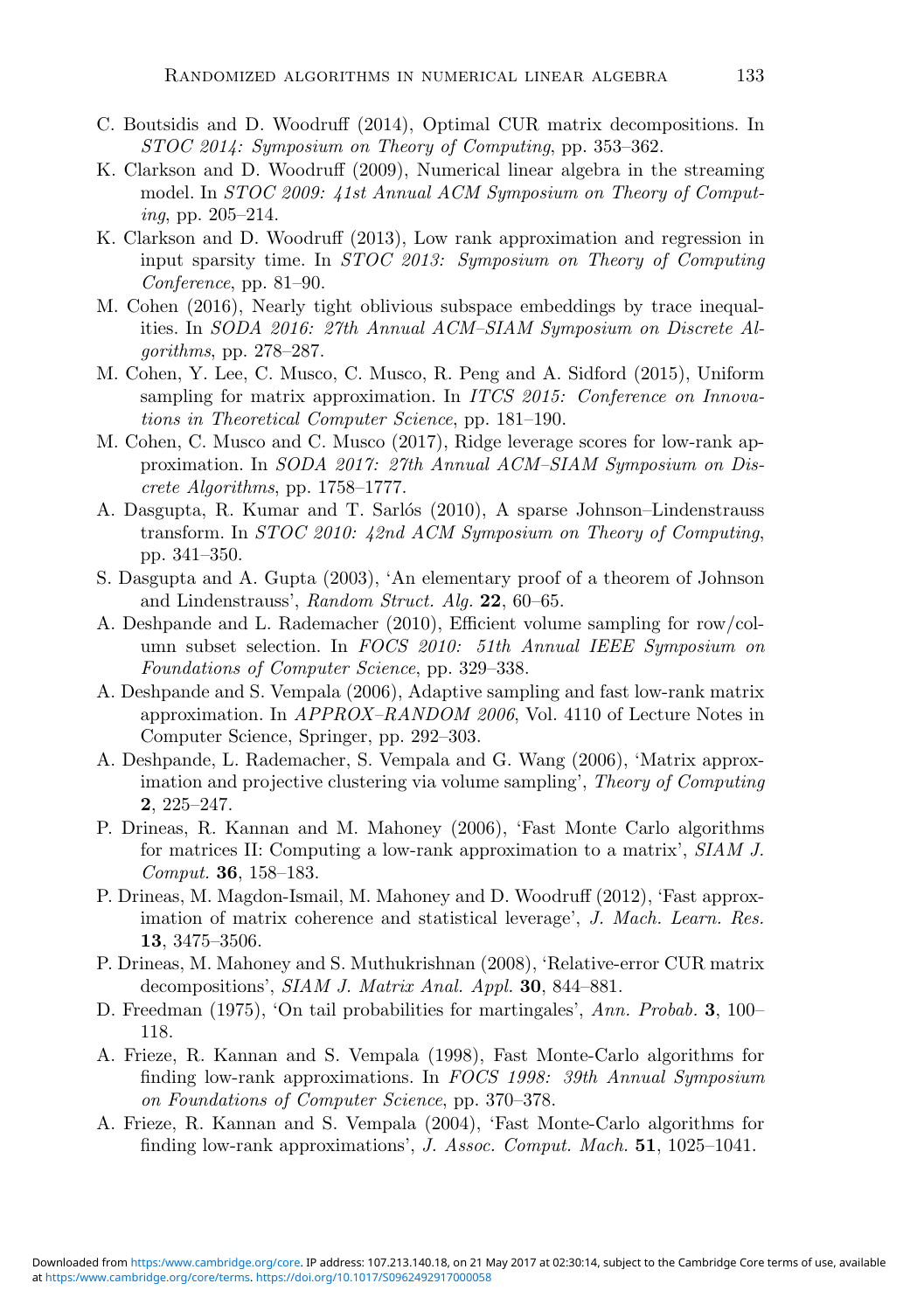- G. Golub and C. Van Loan (1996), Matrix Computations, third edition, Johns Hopkins University Press.
- S. Goreinov and E. Tyrtyshnikov (2001), 'The maximum-volume concept in approximation by low-rank matrices', Contemp. Math. 280, 47–51.
- S. Goreinov, E. Tyrtyshnikov and N. Zamarashkin (1997), 'A theory of pseudoskeleton approximations', Linear Algebra Appl. 261, 1–21.
- N. Halko, P. Martinsson and J. Tropp (2011), 'Finding structure with randomness: Probabilistic algorithms for constructing approximate matrix decompositions', SIAM Review 53, 217–288.
- C. Hillar and L. Lim (2013), 'Most tensor problems are NP-hard', J. Assoc. Comput. Mach. 60, 45.
- R. Horn and C. Johnson (2012), Matrix Analysis, second edition, Cambridge University Press.
- P. Indyk and R. Motwani (1998), Approximate nearest neighbors: Towards removing the curse of dimensionality. In STOC 1998: 30th Annual ACM Symposium on Theory of Computing, pp. 604–613.
- D. Kane and J. Nelson (2014), 'Sparser Johnson–Lindenstrauss transforms', J. Assoc. Comput. Mach. **61**, 4.
- R. Kannan and S. Vempala (2009), 'Spectral algorithms', Found. Trends Theoret. Comput. Sci. 4, 157–288.
- Y. Lee and H. Sun (2015), Constructing linear-sized spectral sparsification in almost-linear time. In FOCS 2015: IEEE 56th Annual Symposium on Foundations of Computer Science, pp. 250–269.
- M. Li, G. Miller and R. Peng (2013), Iterative row sampling. In FOCS 2013: 54th Annual IEEE Symposium on Foundations of Computer Science, pp. 127–136.
- M. Mahoney (2011), 'Randomized algorithms for matrices and data', Found. Trends Mach. Learning 3, 123–224.
- X. Meng and M. Mahoney (2013), Low-distortion subspace embeddings in inputsparsity time and applications to robust linear regression. In *STOC 2013*: Symposium on Theory of Computing Conference, pp. 91–100.
- J. Nelson and H. Nguyˆen (2013), OSNAP: Faster numerical linear algebra algorithms via sparser subspace embeddings. In FOCS 2013: IEEE 54th Annual Symposium on Foundations of Computer Science, pp. 117–126.
- G. Pisier (1989), The Volume of Convex Bodies and Banach Space Geometry, Cambridge University Press.
- M. Rudelson and R. Vershynin (2007), 'Sampling from large matrices: An approach through geometric functional analysis', J. Assoc. Comput. Mach. 54, 21.
- T. Sarlós (2006), Improved approximation algorithms for large matrices via random projections. In FOCS 2006: 47th Annual IEEE Symposium on Foundations of Computer Science, pp. 143–152.
- D. Spielman and N. Srivastava (2011), 'Graph sparsification by effective resistances', SIAM J. Comput. 40, 1913–1926.
- G. Stewart (1999), 'Four algorithms for the efficient computation of truncated QR approximations to a sparse matrix', Numer. Math. 83, 313–323.
- G. Stewart (2004), Error analysis of the quasi-Gram–Schmidt algorithm. Technical report, UMIACS, University of Maryland.